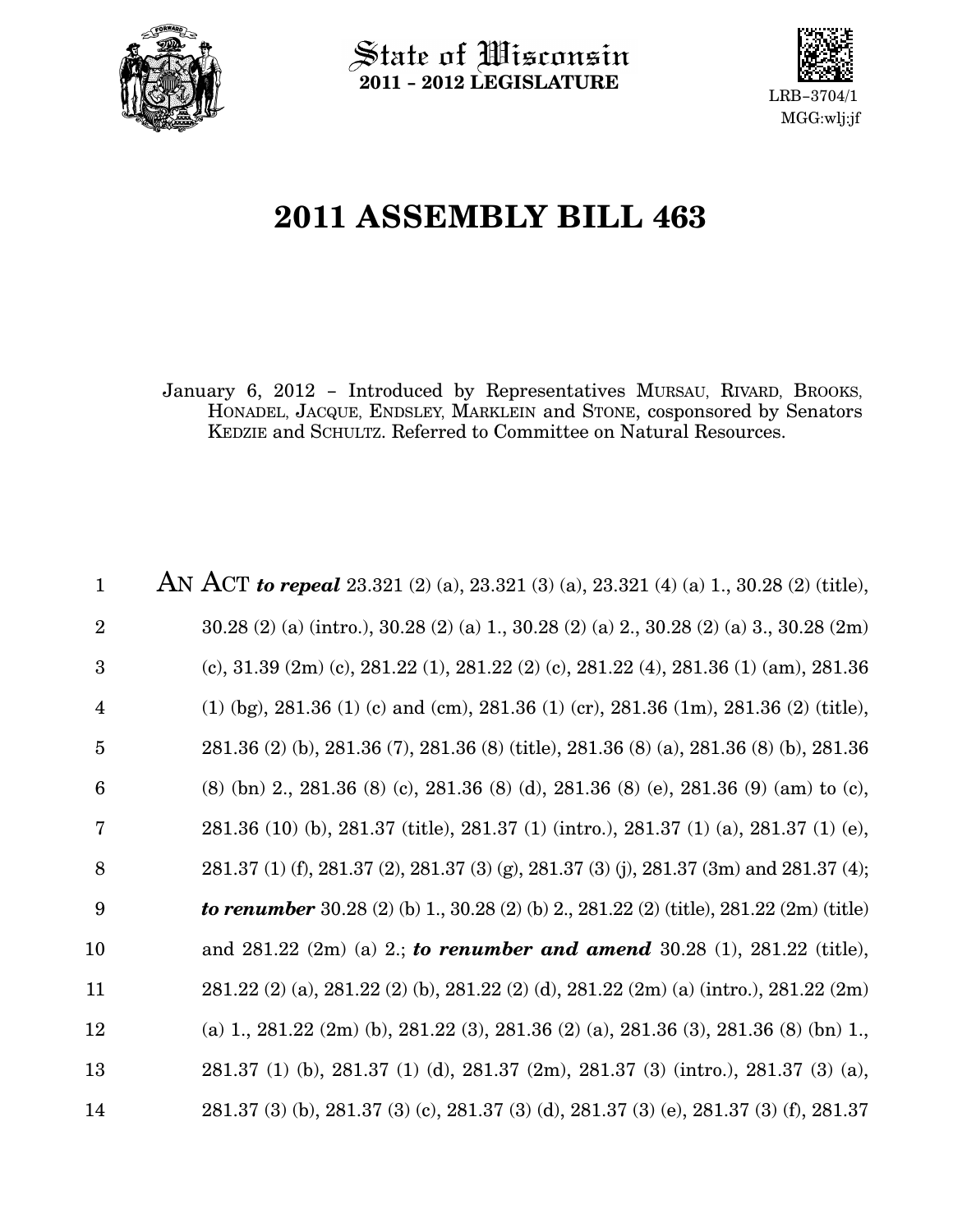| $\mathbf{1}$     | $(3)$ (h), 281.37 (3) (i) and 281.37 (5); to consolidate, renumber and amend                  |
|------------------|-----------------------------------------------------------------------------------------------|
| $\overline{2}$   | 281.36 (10) (intro.) and (a); to amend 20.370 (4) (bi), 23.321 (title), 30.025 (1b)           |
| 3                | (b), 30.03 (4) (a), 30.2022 (2), 30.207 (7) (a), 30.28 (title), 30.28 (2m) (a), 30.28         |
| $\overline{4}$   | $(2m)$ (am), 30.28 (2m) (b), 30.28 (2m) (d), 30.28 (2r) (a) (intro.), 30.28 (2r) (a) 1.       |
| $\overline{5}$   | 30.28 (2r) (b), 281.165 (4) (a) 1m., 281.36 (4) (intro.), 281.36 (4) (b), 281.36 (4)          |
| $\boldsymbol{6}$ | (e) 1, 281.36 (4) (e) 2, 281.36 (4) (e) 3, 281.36 (5) (intro.), 281.36 (5) (a), 281.36        |
| 7                | $(5)$ (b), 281.36 (6) (a) 1, 281.36 (9) (a) (intro.), 281.36 (9) (a) 1, 281.36 (9) (a) 2,     |
| 8                | 281.36 (9) (a) 3., 281.98 (1) and 814.04 (intro.); to repeal and recreate 281.36              |
| 9                | (title); and <b>to create</b> 20.370 (4) (bm), 23.321 (1) (title), 23.321 (2) (title), 23.321 |
| 10               | $(2m)$ (title), 23.321 (3) (title), 23.321 (3m), 23.321 (4) (title), 23.321 (5) (title),      |
| 11               | 23.321 (6) (title), 30.28 (1) (a), 30.28 (1) (b), 30.28 (1m), 227.01 (13) (ru), 281.17        |
| 12               | $(10)$ (c), 281.36 (1) (bd), 281.36 (1) (bj), 281.36 (1) (cp), 281.36 (3b) (title), 281.36    |
| 13               | $(3b)$ (a), 281.36 (3g) (title), 281.36 (3g) (a), 281.36 (3g) (c), 281.36 (3g) (d), 281.36    |
| 14               | $(3g)$ (e), 281.36 (3g) (f), 281.36 (3g) (fg), 281.36 (3g) (fm), 281.36 (3g) (fr), 281.36     |
| 15               | (3g) (g), 281.36 (3g) (h), 281.36 (3g) (i), 281.36 (3m), 281.36 (3n), 281.36 (3p),            |
| 16               | 281.36 (3r), 281.36 (9) (d) and (e), 281.36 (11), 281.36 (12) (a), 281.36 (12) (b),           |
| 17               | $281.36(13)$ and $281.36(14)$ of the statutes; <b>relating to:</b> permits for discharges     |
| 18               | into wetlands; wetland mitigation; wetland mapping and delineation; fees for                  |
| 19               | permits and other authorizations or determinations by the Department of                       |
| 20               | Natural Resources relating to structures, deposits, and other activities in or                |
| 21               | near navigable waters; making appropriations; and providing penalties.                        |
|                  |                                                                                               |

### Analysis by the Legislative Reference Bureau

#### Wetland permitting and mitigation

Under current law, there are two permitting procedures for discharging dredged or fill material into a wetland depending on whether the wetland is subject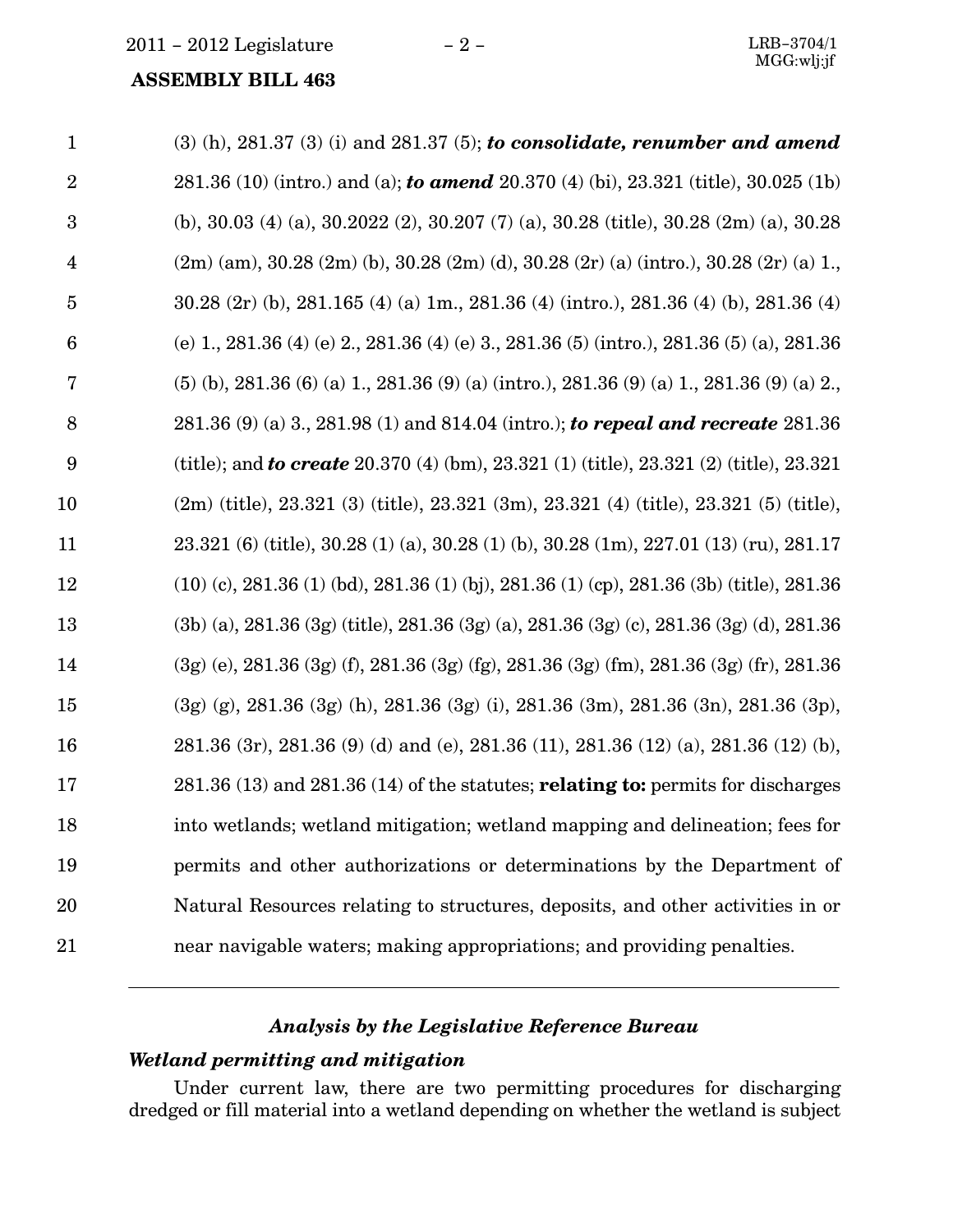to federal jurisdiction. Under federal law, activities involving the discharge of dredged or fill material into wetlands subject to federal jurisdiction (federal wetlands) must comply with certain guidelines contained in regulations promulgated by the U.S. Army Corps of Engineers (ACE). Wetlands that are exempt from federal jurisdiction are those that are nonnavigable and that are isolated, intrastate wetlands. Current state law regulates discharges in these wetlands (nonfederal wetlands).

Current law makes a distinction between wetlands that are in, or that are in proximity to, an area of special natural resource interest (ASNRI) wetlands and those wetlands that are outside these areas. Current law defines ASNRI as being an area that has significant ecological, cultural, aesthetic, educational, recreational, or scientific value and specifically lists certain areas.

Under current law, a discharge into a federal or nonfederal wetland will be authorized under an individual or general water quality certification only if the discharge complies with all of the water quality standards that apply to wetlands. These standards are promulgated as rules by the Department of Natural Resources (DNR) and require that various functional values of wetlands be protected from adverse impacts. These functional values include providing protection from flooding, recharging groundwater, and providing habitat for wildlife.

Under current law, before ACE may issue a federal permit applicable to a federal wetland, or authorize an activity pursuant to a general federal permit, DNR must issue a water quality certification. For a nonfederal wetland, the discharge must be authorized by a water quality certification issued by DNR but no federal permit is required. For a nonfederal wetland, the discharge may be authorized by an individual certification or a general certification. Under current law, DNR may issue a general water quality certification for types of discharges that are similar in nature and will cause minimal adverse environmental effects. Under current law, DNR must issue general water quality certifications that are consistent with all of the general permits issued under federal law.

Under rules promulgated by DNR, in order for DNR to issue an individual wetland water quality certification DNR must first find that no practicable alternative exists which would avoid causing adverse impacts to the wetland and that all practicable measures will be taken to minimize the adverse impacts to the functional value of the affected wetlands. DNR then considers any proposed mitigation and various other factors to determine whether there will be an adverse impact to wetland functional values or to water quality that is significant or other environmental consequences that are significant. The factors used in this step of the analysis include whether the project is wetland dependent, consideration of any practicable alternatives for the project, potential impacts to ASNRI wetlands, and other cumulative and potential secondary impacts. If DNR finds that there will be no significant adverse impacts or other significant environmental consequences, DNR must find that the project complies with wetland quality standards and must issue the wetland water quality certification. For certain projects that are wetland dependent, that involve impacts to not more that 0.10 acres, or that are not a wetland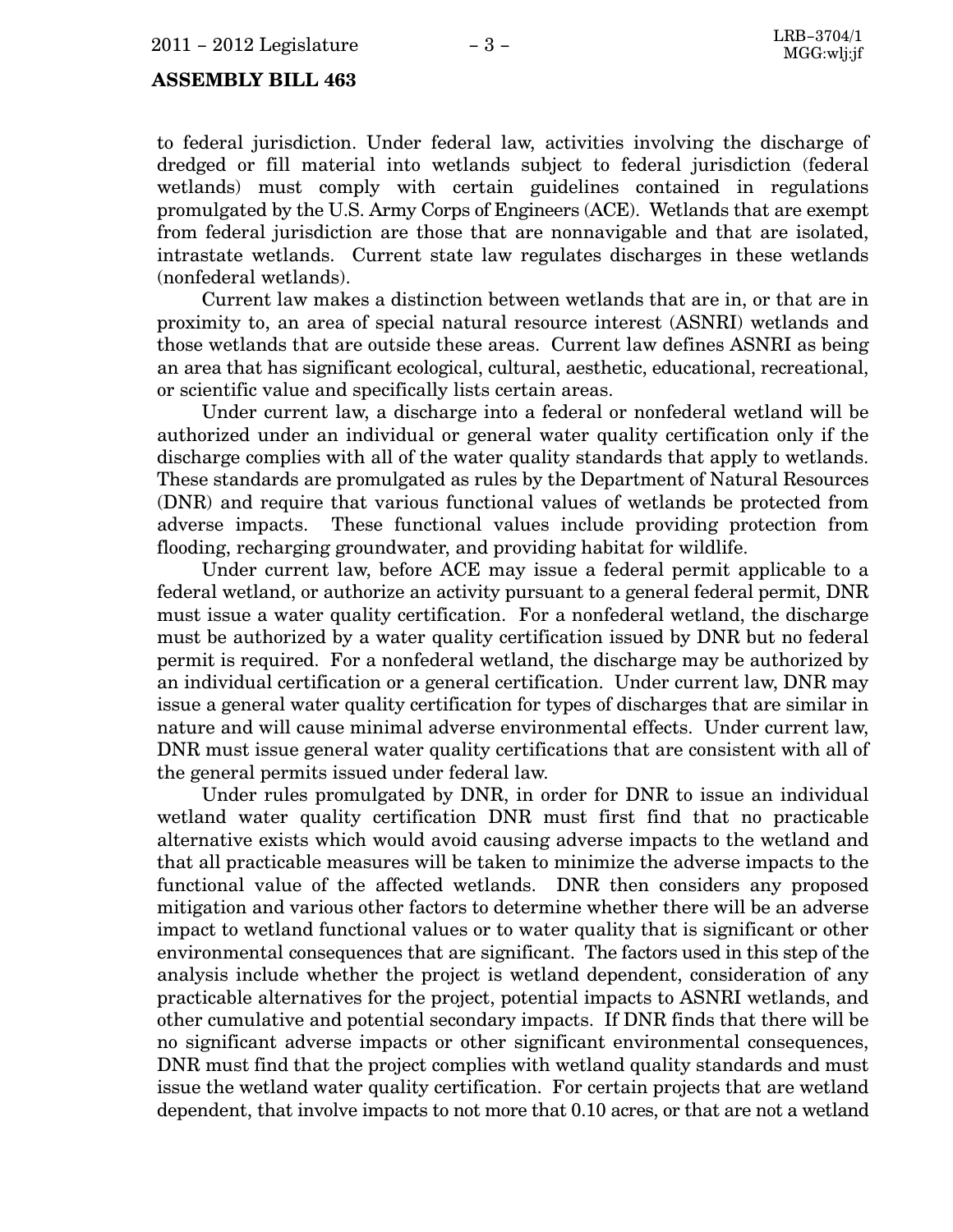that merits special consideration, DNR may limit the scope of the analysis of practicable alternatives.

Under current law, DNR is authorized, but is not required, to consider mitigation in determining whether to issue a water quality certification. Under current law, wetland mitigation consists of a project that restores, enhances, or creates (improves) a wetland in order to offset the adverse impacts to other wetlands or a project that involves the purchase of credits from a wetlands mitigation bank. A wetlands mitigation bank is a system of accounting for wetland loss that includes one or more sites where wetlands are improved to provide transferable credits to be subsequently applied to offset adverse impact to other wetlands. Mitigation is based on a ratio of acres improved compared to the number of acres that will suffer an adverse impact.

Current law requires that the ratio of acres for purposes of mitigation be 1.5 acres of improved wetlands for each acre that will suffer an adverse impact, with a limited exception allowing the ratio to be one acre to one acre. Current law prohibits DNR from considering wetland mitigation in deciding whether to authorize an activity that would adversely affect an ASNRI wetland or an ASNRI in general. Current law requires that mitigation occur within one−half mile of the wetland that will suffer an impact unless DNR determines that it is not practicable or ecologically preferable that the mitigation occur within the one−half mile limitation.

This bill makes various changes to the current law described above. These changes include the following:

1. The bill substitutes the term "wetland permit" for "water quality certification," and specifies that the issuance of a wetland permit by DNR takes the place of a water quality certification required by federal law.

2. The bill requires that DNR issue certain wetland general permits (project permits) that are in addition to the required general certifications under current law. These include general permits for discharges that are necessary for the treatment or disposal of hazardous waste or toxic pollutants if not more than two acres of wetlands are affected, and discharges for commercial, residential, or agricultural purposes if not more than 10,000 square feet of wetland are affected. The bill authorizes DNR to issue additional wetland general permits. The bill authorizes DNR to establish different requirements, conditions, and exceptions in general permits to ensure that the discharges will cause only minimal adverse environmental effects. The bill also authorizes DNR to prohibit discharges into certain types of wetlands identified by DNR. These include coastal plain marshes and calcareous fens.

3. The bill creates requirements for giving public notice of DNR's intent to issue general permits.

4. The bill establishes a procedure for obtaining authorization to proceed under a wetland general permit that is similar to the procedure for obtaining authorization under general permits that authorize structures and other activities in or near general waters. Under this procedure, a person must file an application to proceed under the general permit not less than 30 days before commencing the discharge. If, within 30 days after the application, DNR does not inform the applicant that a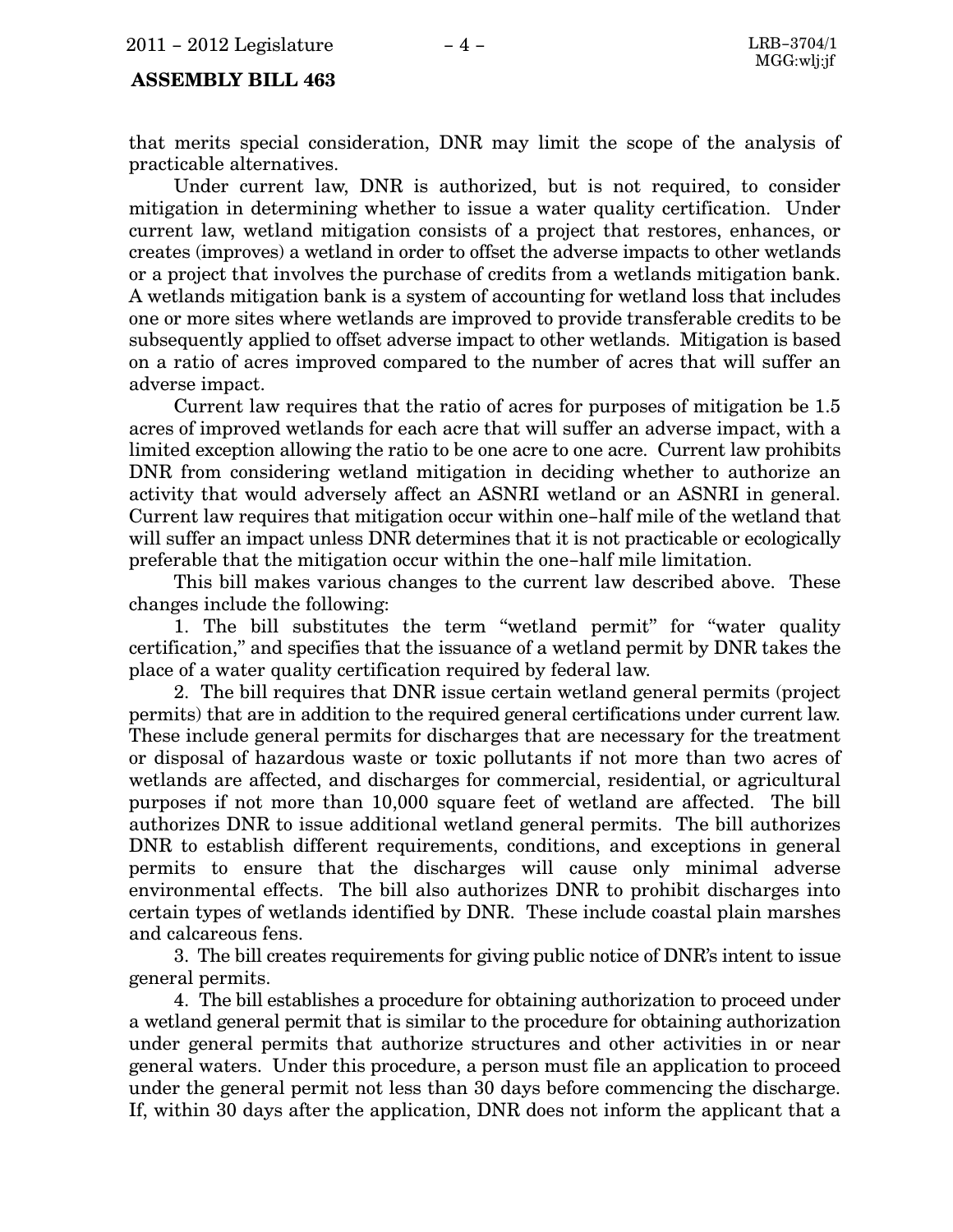wetland individual permit will be required, the discharge is considered to be authorized under the wetland general permit. The bill authorizes DNR to require a person to apply and obtain a wetland individual permit if DNR determines that conditions specific to the site require additional restrictions on the discharge in order to provide reasonable assurance that no significant adverse impacts to wetland functional values will occur. Under the bill, a general permit, other than a project permit, may include a waiver of the requirement that specific authorization be obtained for a wetland discharge.

5. The bill changes the standards for reviewing applications for wetland individual permits.

Under the bill, DNR reviews the practicable alternatives presented in the application for the wetland individual permit. DNR must limit its review of these alternatives to those that are located at the site of the discharge and those adjacent to the site if the applicant has demonstrated that the proposed project that will cause the discharge will have a demonstrable economic benefit, that the proposed project is necessary for the expansion of an existing industrial or commercial facility, or that the proposed project will occur in an existing industrial park. Under the bill, the factors to be used in the review include direct impacts, potential secondary impacts, certain cumulative impacts, impacts from proposed mitigation, and the net positive or negative environmental impact of the project. Under the bill, DNR must find that the project complies with wetland quality standards if DNR determines that the proposed project represents the least environmentally damaging practicable alternative, all practicable measures to minimize the adverse impact to wetland functional values will be taken, and the discharge will not result in significant adverse impacts to wetland functional values or to water quality or in any other significant adverse environmental consequences. Upon making such a finding, DNR is authorized, but is not required, to issue a wetland individual permit.

6. The bill creates specific procedures and time limits for issuing wetland individual permits. Under the bill, DNR must hold a meeting with the applicant to discuss the details of the proposed discharge before the application is actually submitted. DNR must then review an application and within 30 days after submission shall determine either that the application is complete or that additional information is needed. The applicant may include in the application a request for a public informational hearing. If the application is incomplete, DNR may make only one additional request for information. Upon receipt of the information, DNR has ten days to notify the applicant whether the application is complete. The date on which the 30−day or ten−day notice is or should be sent triggers the time limits for the public hearing process and for receiving public comments. Under the bill, the term used for such a date that triggers the time limits is "date of closure." DNR may ask for information to supplement the one−time request for information, but such a request may not affect the date of closure.

Within 15 days after the date of closure, DNR must provide notice of the application to interested members of the public. If the application does not already contain a request for a public informational hearing, any person may request such a hearing. DNR on its own may decide to hold a hearing if it determines that there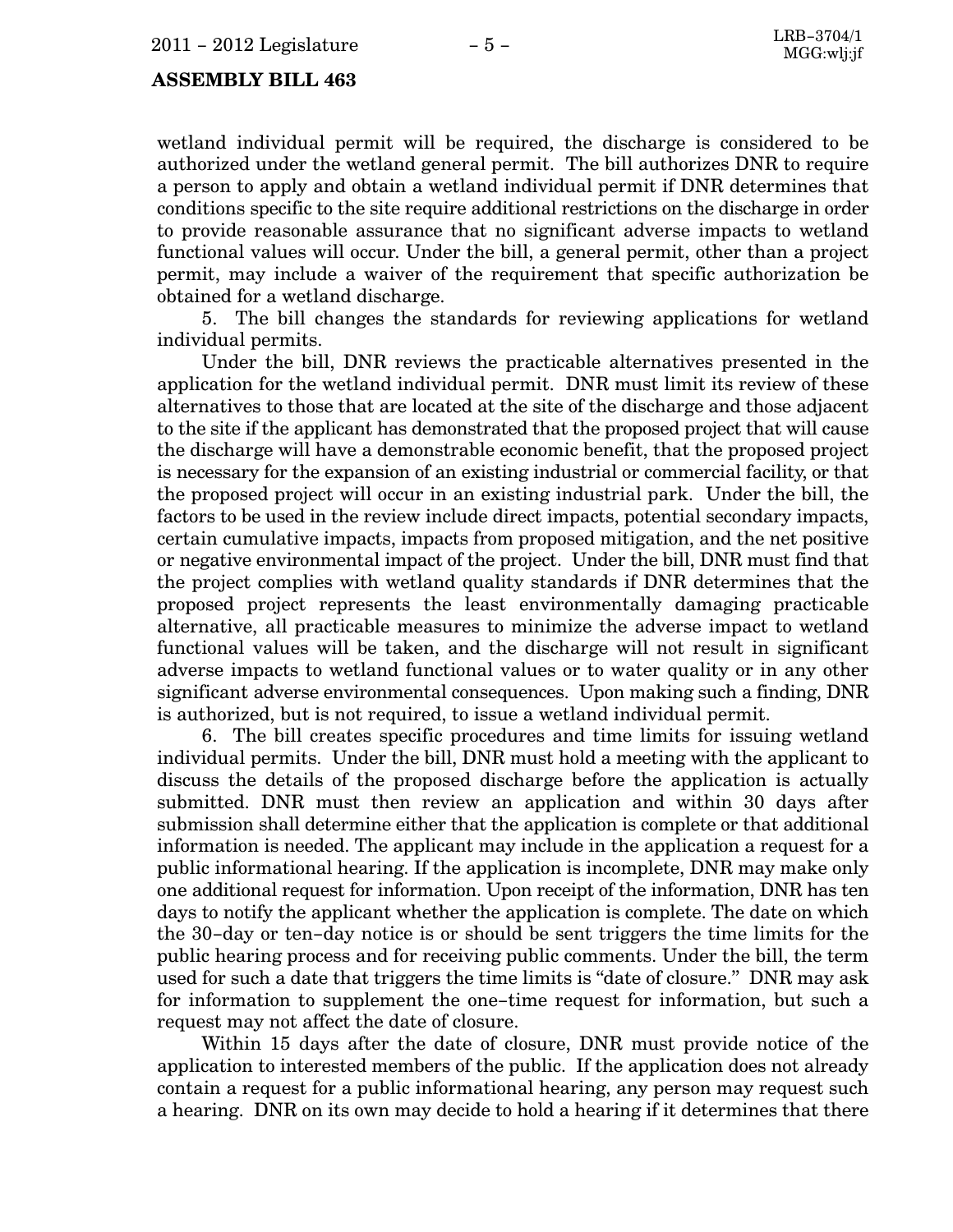is significant public interest. The bill authorizes any person to submit public comments in addition to any public hearing. Under the bill, if no hearing is held, DNR must render a decision on the application within 30 days after the period for public comment has ended. If a hearing is held, the period for public comment ends ten days after the date the hearing is completed, and DNR must render its decision within 20 days after the period for public comment ends.

The bill also creates requirements for giving public notice of pending applications and informational hearings.

7. The bill requires that mitigation be performed under each wetland individual permit that DNR issues, and removes the restriction that mitigation may not be considered in issuing permits for discharges into ASNRI wetlands or into ASNRI in general. Mitigation may be accomplished by completing a mitigation project within the same watershed or within one−half mile of the discharge site or by participating in the in lieu fee subprogram, if DNR establishes such a subprogram. The bill authorizes DNR to create the in lieu fee subprogram, in consultation with ACE. Under the subprogram, payments would be made to DNR or another entity for the purposes of improving or preserving wetlands or other water resource features. Under the subprogram, a wetland that benefits from the subprogram must be open to the public for hunting, fishing, trapping, cross−country skiing, and hiking. The in lieu fee subprogram must be consistent with federal regulations that apply to such a subprogram.

8. The bill increases the fee for a wetland individual permit. The bill also creates a fee for an application to proceed under a wetland general permit. Under current law, there is no such application fee to proceed under a general water quality certification.

9. The bill creates a surcharge that applies to certain applications to proceed under wetland general permits. These surcharge fees are to be used to create and restore wetlands and are subject to the public−access requirement for hunting and other activities as described above.

#### Other provisions

The bill makes changes relating to fees paid by persons submitting applications for individual permits to place structures or conduct other activities in or near navigable waters. Under current law, the amount of the fee for a permit relating to navigable waters is based on the estimated time DNR will spend reviewing and investigating the application and making determinations on the application. For an application to proceed under a general permit, there is no fee. This bill imposes a set fee for both types of applications.

The bill authorizes DNR to charge fees for identifying ordinary high−water marks, for making determinations of navigability, and for other determinations related to issuing permits for structures and activities in navigable waters.

Finally, the bill eliminates the requirement under current law that DNR review wetland maps and the accompanying fee.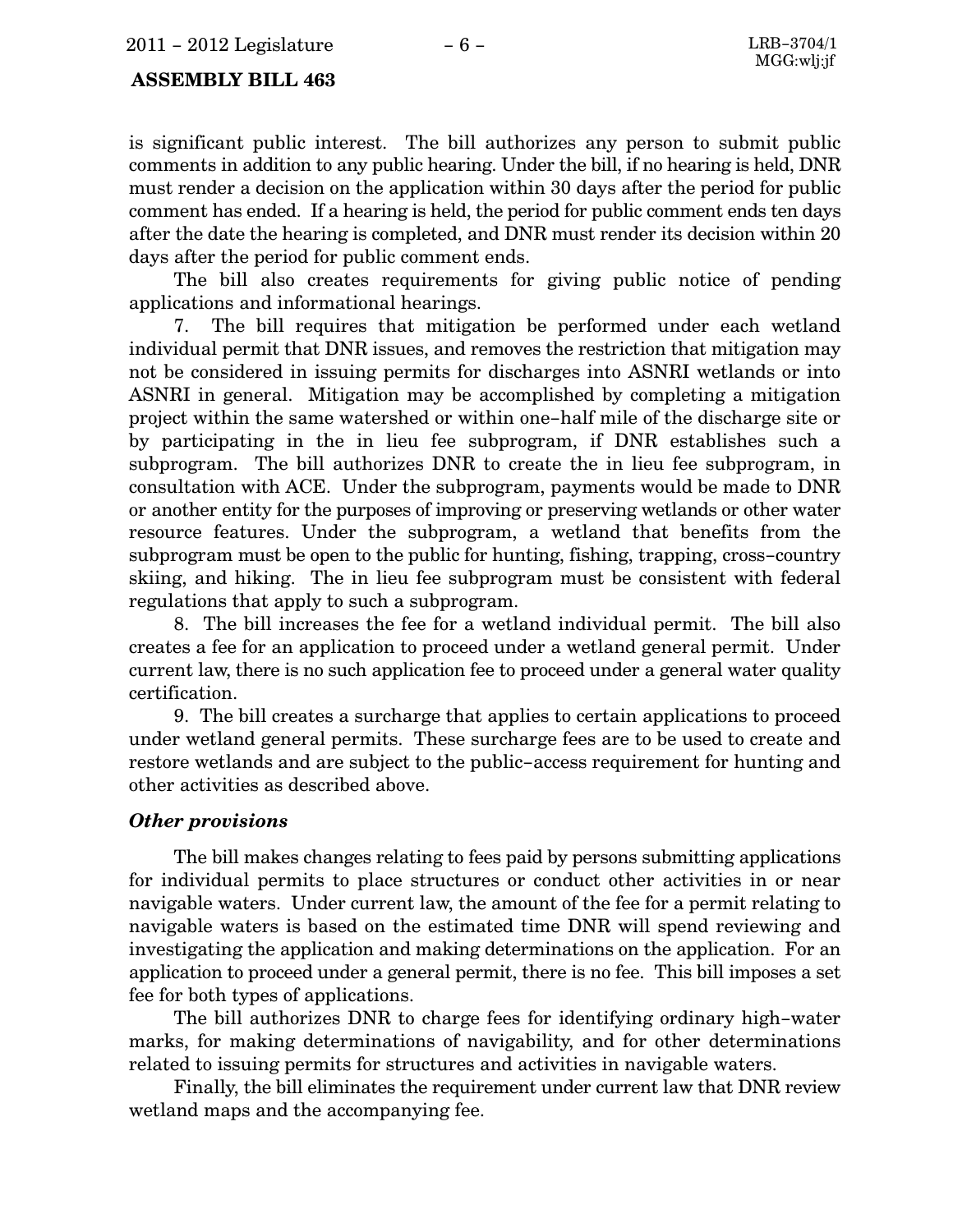For further information see the state fiscal estimate, which will be printed as an appendix to this bill.

### The people of the state of Wisconsin, represented in senate and assembly, do enact as follows:

| $\mathbf{1}$            | <b>SECTION 1.</b> 20.370 (4) (bi) of the statutes is amended to read:                  |
|-------------------------|----------------------------------------------------------------------------------------|
| $\overline{2}$          | $20.370$ (4) (bi) Water regulation and zoning - fees. From the general fund, all       |
| $\boldsymbol{3}$        | moneys received under ss. 23.32 (3), 23.321, 30.28, 31.39, and 281.22 281.36 (12) for  |
| $\overline{\mathbf{4}}$ | activities relating to permits, contracts, authorizations, and other approvals issued  |
| $\overline{5}$          | under s. 281.36 and chs. 30 and 31, for activities relating to water quality standards |
| 6                       | under subch. II of ch. 281, and for wetland mapping under s. 23.32 and wetlands        |
| 7                       | services under s. 23.321.                                                              |
| 8                       | <b>SECTION 2.</b> 20.370 (4) (bm) of the statutes is created to read:                  |
| 9                       | 20.370 (4) (bm) Wetland restoration - fees; payments. From the general fund,           |
| 10                      | all moneys received as surcharge fees under s. 281.36 (11) and all moneys received     |
| 11                      | under the in lieu fee subprogram under s. $281.36$ (3r) (e) for the restoration or     |
| 12                      | creation of wetlands and for any other activities authorized under the in lieu fee     |
| 13                      | subprogram.                                                                            |
| 14                      | <b>SECTION 3.</b> 23.321 (title) of the statutes is amended to read:                   |
| 15                      | 23.321 (title) Wetland map review, identification, and confirmation.                   |
| 16                      | <b>SECTION 4.</b> 23.321 (1) (title) of the statutes is created to read:               |
| 17                      | $23.321$ (1) (title) DEFINITION.                                                       |
| 18                      | <b>SECTION 5.</b> 23.321 (2) (title) of the statutes is created to read:               |
| 19                      | 23.321 (2) (title) TYPES OF SERVICES.                                                  |
| 20                      | SECTION 6. 23.321 (2) (a) of the statutes is repealed.                                 |
| 21                      | <b>SECTION 7.</b> 23.321 $(2m)$ (title) of the statutes is created to read:            |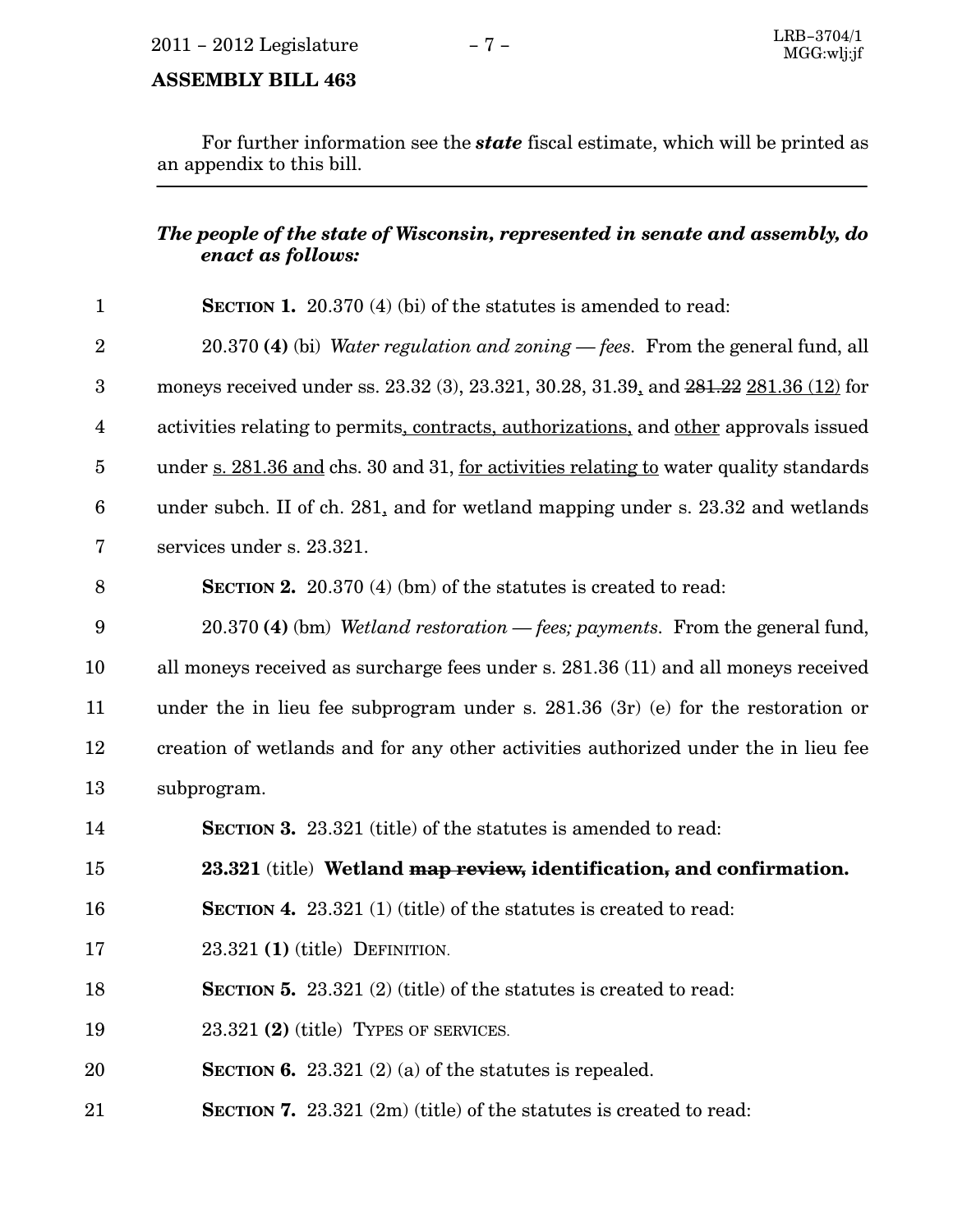$2011 - 2012$  Legislature  $-8 -$ 

| $\mathbf{1}$   | 23.321 (2m) (title) MEMORANDUM OF AGREEMENT.                                         |
|----------------|--------------------------------------------------------------------------------------|
| $\overline{2}$ | <b>SECTION 8.</b> 23.321 (3) (title) of the statutes is created to read:             |
| 3              | $23.321$ (3) (title) FEES; GENERALLY.                                                |
| 4              | <b>SECTION 9.</b> 23.321 (3) (a) of the statutes is repealed.                        |
| 5              | <b>SECTION 10.</b> 23.321 (3m) of the statutes is created to read:                   |
| 6              | $23.321$ (3m)<br>FEES; EXPEDITED SERVICE. The department may charge a                |
| 7              | supplemental fee for a type of service under sub. (2) that is in addition to the fee |
| 8              | charged under sub. (3) if all of the following apply:                                |
| 9              | (a) The applicant requests in writing that the service be provided within a time     |
| 10             | period that is shorter than the time limit specified under sub. (4) for that type of |
| 11             | service.                                                                             |
| 12             | (b) The department verifies that it will be able to comply with the request.         |
| 13             | <b>SECTION 11.</b> 23.321 (4) (title) of the statutes is created to read:            |
| 14             | $23.321$ (4) (title) TIME LIMITS.                                                    |
| 15             | <b>SECTION 12.</b> 23.321 (4) (a) 1. of the statures is repealed.                    |
| 16             | <b>SECTION 13.</b> 23.321 (5) (title) of the statutes is created to read:            |
| 17             | $23.321$ (5) (title) LENGTH OF VALIDITY.                                             |
| 18             | <b>SECTION 14.</b> 23.321 (6) (title) of the statutes is created to read:            |
| 19             | $23.321$ (6) (title) INCLUDED ON MAPS.                                               |
| 20             | <b>SECTION 15.</b> 30.025 (1b) (b) of the statutes is amended to read:               |
| 21             | 30.025 (1b) (b) "Permit" means an individual permit, a general permit, an            |
| 22             | approval, or a contract required under this subchapter or subch. II, a permit or an  |
| 23             | approval required under ch. 31, a storm water discharge permit required under s.     |
| 24             | 283.33 (1) (a), or a water quality certification wetland general permit or wetland   |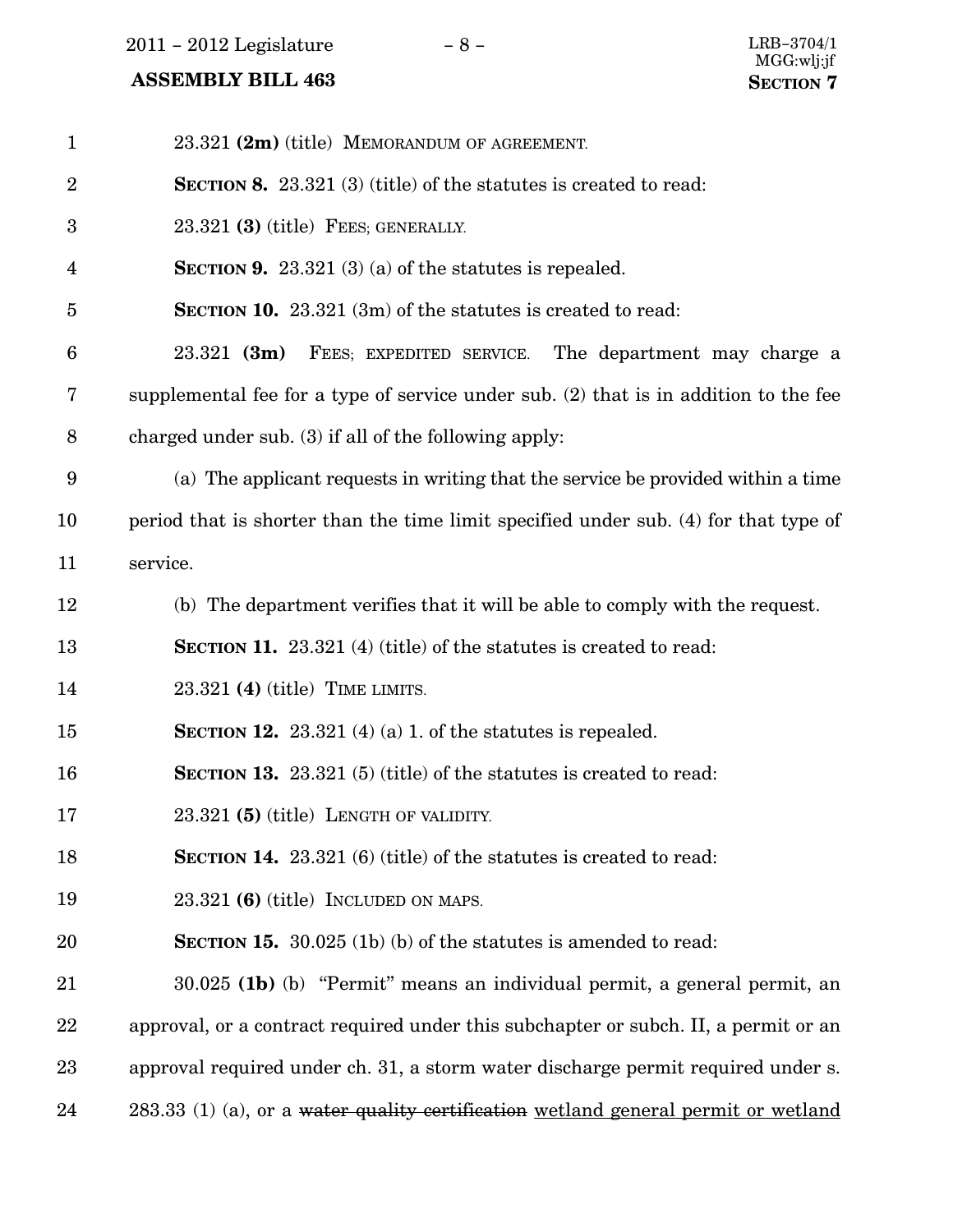$2011 - 2012$  Legislature  $-9 -$ 

#### **ASSEMBLY BILL 463**

17

individual permit required under s. 281.36 or under rules promulgated under subch. 1

II of ch. 281 to implement 33 USC 1341 (a). 2

SECTION 16. 30.03 (4) (a) of the statutes is amended to read: 3

30.03 (4) (a) If the department learns of a possible violation of s. 281.36 or of the statutes relating to navigable waters or a possible infringement of the public rights relating to navigable waters, and the department determines that the public interest may not be adequately served by imposition of a penalty or forfeiture, the department may proceed as provided in this paragraph, either in lieu of or in addition to any other relief provided by law. The department may order a hearing under ch. 227 concerning the possible violation or infringement, and may request the hearing examiner to issue an order directing the responsible parties to perform or refrain from performing acts in order to comply with s. 281.36 or to fully protect the interests of the public in the navigable waters. If any person fails or neglects to obey an order, the department may request the attorney general to institute proceedings for the enforcement of the department's order in the name of the state. The proceedings shall be brought in the manner and with the effect of proceedings under s. 111.07 (7). 4 5 6 7 8 9 10 11 12 13 14 15 16

SECTION 17. 30.2022 (2) of the statutes is amended to read:

30.2022 (2) The exemption under sub. (1) does not apply unless the activity is accomplished in accordance with interdepartmental liaison procedures established by the department and the department of transportation for the purpose of minimizing the adverse environmental impact, if any, of the activity. If the activity affects a wetland, as defined in s. 23.32 (1), the department of transportation shall conduct any required mitigation either by complying with the interdepartmental liaison procedures and any applicable interagency agreement on mitigation banks 18 19 20 21 22 23 24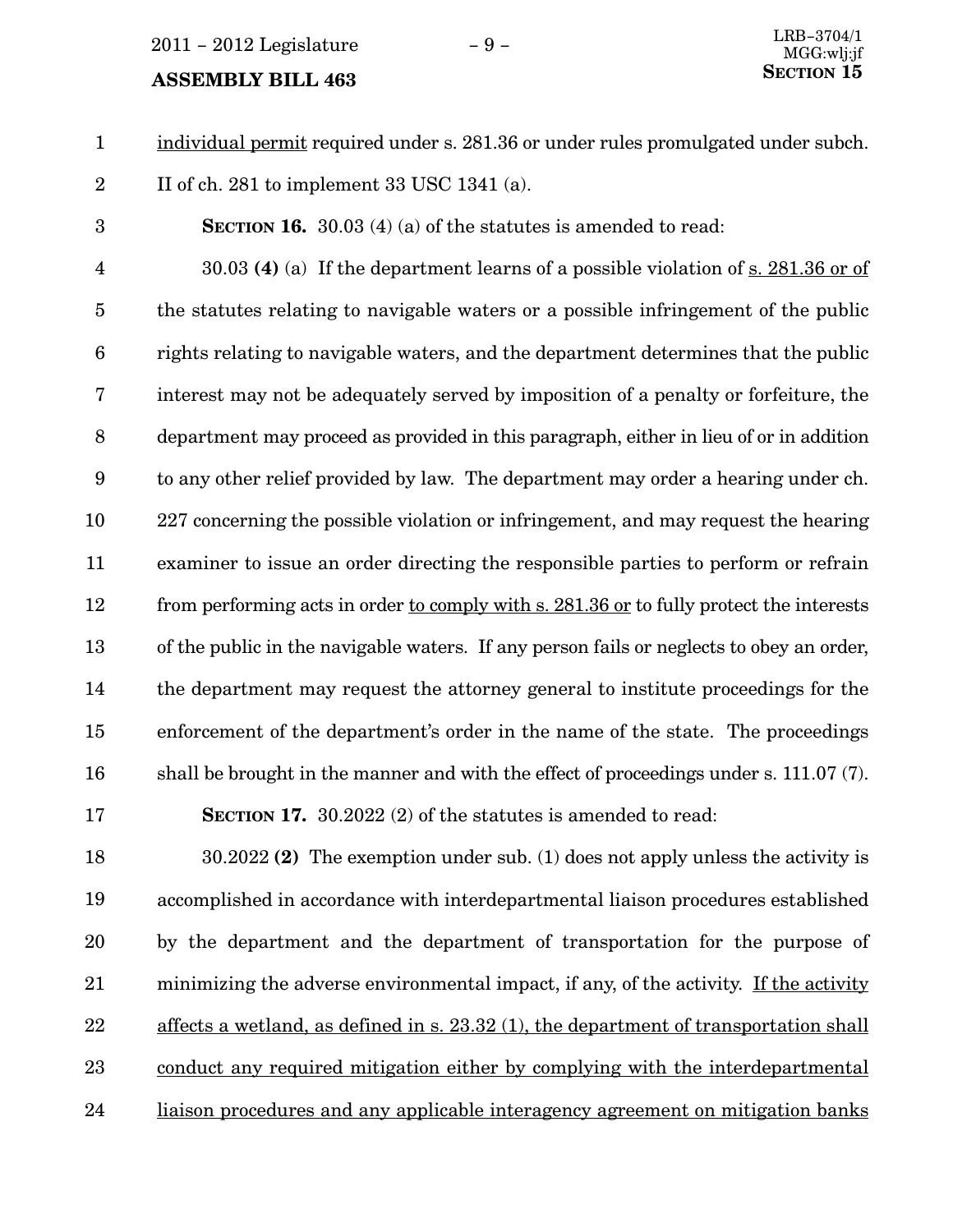2011 – 2012 Legislature − 10 − LRB−3704/1

| $\mathbf{1}$            | that is approved by the department of natural resources or by using any of the                        |
|-------------------------|-------------------------------------------------------------------------------------------------------|
| $\overline{2}$          | methods specified in s. $281.36(3r)(a) 1$ . to 3.                                                     |
| 3                       | <b>SECTION 18.</b> 30.207 $(7)$ (a) of the statutes is amended to read:                               |
| $\overline{\mathbf{4}}$ | $30.207$ (7) (a) At least 15 days before beginning the activity that is authorized                    |
| $\overline{5}$          | by a general permit under this section the person who wishes to conduct the activity                  |
| $6\phantom{.}6$         | shall submit a notice to the department and shall pay the fee specified in s. $30.28(2)$              |
| $\bf 7$                 | $\overline{(b)}$ 2 (1) (d). The notice shall describe the activity, state the name of the person that |
| 8                       | will be conducting the activity and state the site where the activity will be conducted.              |
| 9                       | The notice shall also contain a statement signed by the person conducting the                         |
| 10                      | activity that the person will act in conformance with the standards contained in the                  |
| 11                      | general permit.                                                                                       |
| 12                      | <b>SECTION 19.</b> 30.28 (title) of the statutes is amended to read:                                  |
| 13                      | 30.28 (title) Fees for permits, other approvals, and determinations and                               |
| 14                      | hearings.                                                                                             |
| 15                      | <b>SECTION 20.</b> 30.28 (1) of the statutes is renumbered $30.28$ (1) (intro.) and                   |
| 16                      | amended to read:                                                                                      |
| 17                      | $30.28$ (1) (intro.) The department shall charge a permit or approval fee for                         |
| 18                      | carrying out its duties and responsibilities under ss. 30.10 to 30.205, 30.207 and                    |
| 19                      | 30.21 to 30.27 reviewing, investigating, and making decisions on determinations and                   |
| 20                      | on whether to issue or grant permits, contracts, authorizations, or other approvals                   |
| 21                      | under this subchapter. The permit or approval required fee shall accompany the                        |
| 22                      | permit application, notice or request for approval or other submitted documentation.                  |
| 23                      | The department shall set each type of fee in the amount that is necessary to meet the                 |
| 24                      | costs incurred by the department except as follows:                                                   |
| 25                      | <b>SECTION 21.</b> 30.28 (1) (a) of the statutes is created to read:                                  |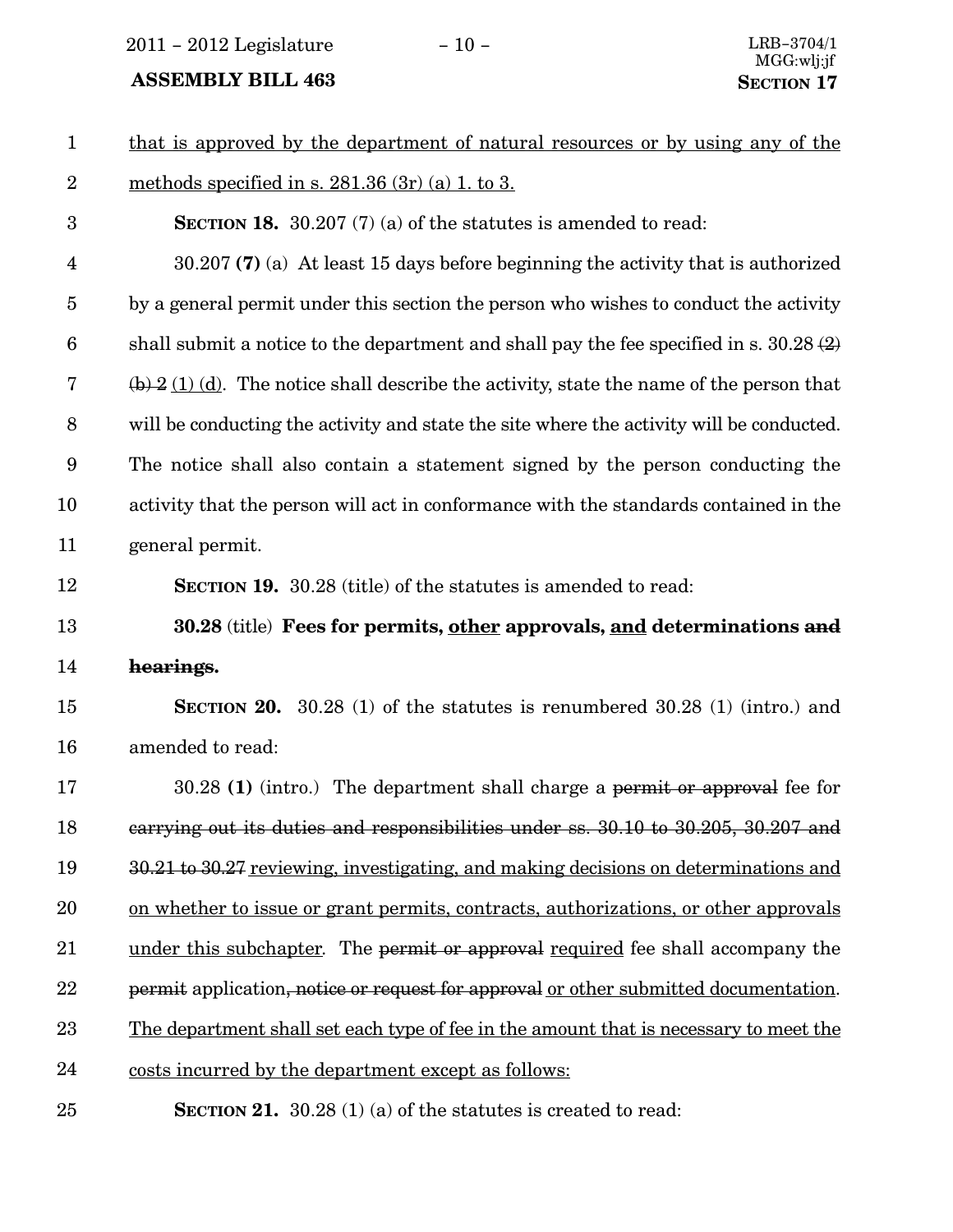2011 – 2012 Legislature – 11 –

| $\mathbf{1}$     | $30.28$ (1) (a) For an individual permit issued under s. 30.208, the application   |
|------------------|------------------------------------------------------------------------------------|
| $\sqrt{2}$       | fee shall be \$600.                                                                |
| $\boldsymbol{3}$ | <b>SECTION 22.</b> 30.28 (1) (b) of the statutes is created to read:               |
| 4                | $30.28(1)$ (b) For authorization to proceed under a general permit issued under    |
| $\overline{5}$   | s. 30.206, the application fee shall be \$300.                                     |
| $6\phantom{1}6$  | <b>SECTION 23.</b> 30.28 $(1m)$ of the statutes is created to read:                |
| 7                | 30.28 (1m) ADDITIONAL FEES. (a) In addition to the fees required under sub. (1),   |
| 8                | the department may set and charge fees for making any of the following             |
| 9                | determinations:                                                                    |
| 10               | 1. An identification of an ordinary high-water mark.                               |
| 11               | 2. A determination of navigability.                                                |
| 12               | 3. Any other determination that is necessary for reviewing, investigating, or      |
| 13               | making a decision on applications for permits, contracts, authorizations, or other |
| 14               | approvals under this chapter.                                                      |
| 15               | (b) The department shall set each fee authorized under this subsection in the      |
| 16               | amount that is necessary to meet the costs incurred by the department.             |
| 17               | <b>SECTION 24.</b> 30.28 $(2)$ (title) of the statutes is repealed.                |
| 18               | <b>SECTION 25.</b> 30.28 (2) (a) (intro.) of the statutes is repealed.             |
| 19               | <b>SECTION 26.</b> 30.28 (2) (a) 1. of the statures is repealed.                   |
| 20               | SECTION 27. 30.28 (2) (a) 2. of the statutes is repealed.                          |
| 21               | SECTION 28. $30.28(2)(a)$ 3. of the statutes is repealed.                          |
| 22               | <b>SECTION 29.</b> 30.28 (2) (b) 1. of the statutes is renumbered 30.28 (1) (c).   |
| 23               | <b>SECTION 30.</b> 30.28 (2) (b) 2. of the statutes is renumbered 30.28 (1) (d).   |
| 24               | <b>SECTION 31.</b> 30.28 $(2m)(a)$ of the statutes is amended to read:             |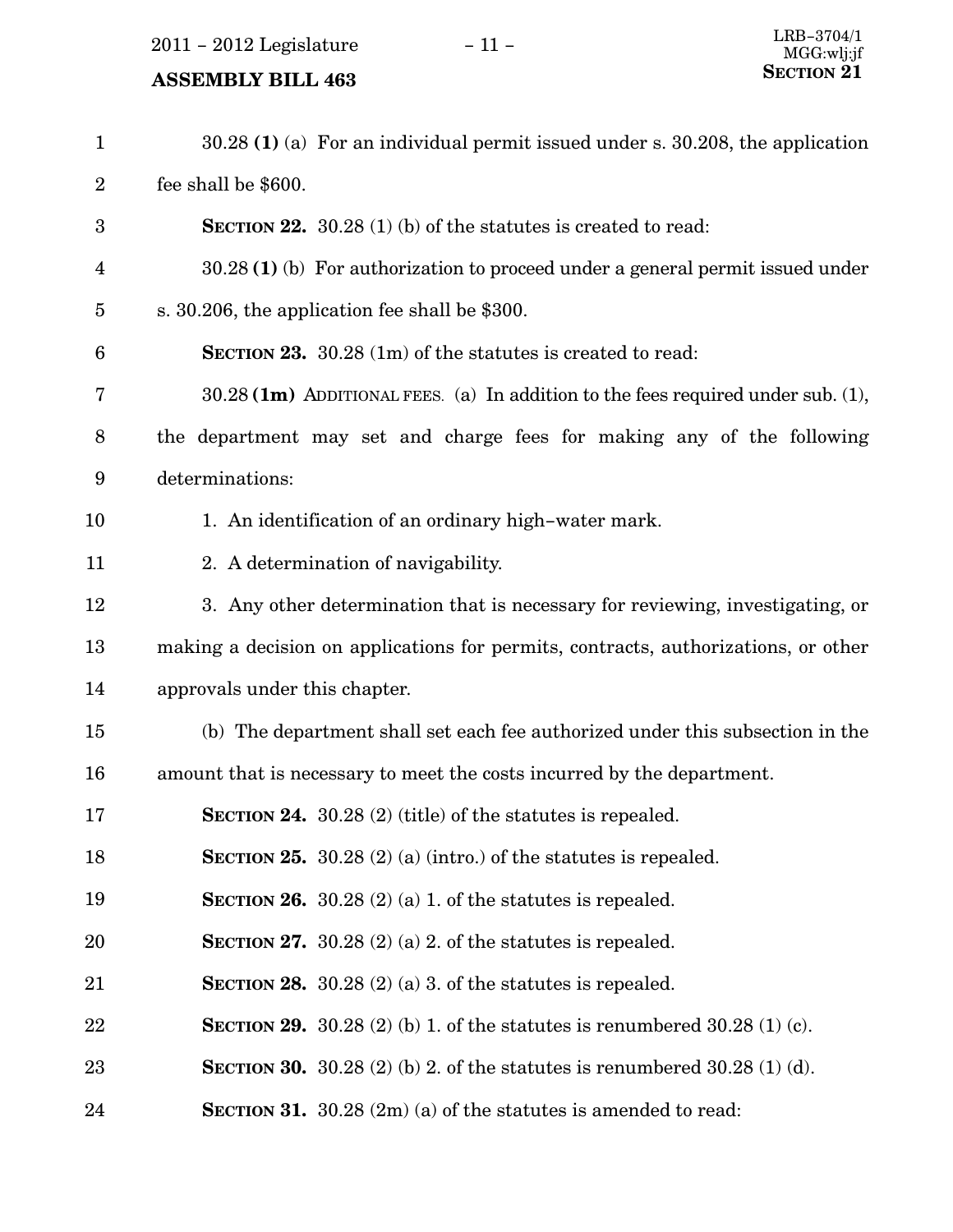2011 − 2012 Legislature − 12 − LRB−3704/1

| $\mathbf{1}$     | $30.28$ (2m) (a) The department shall refund a permit or approval fee charged                      |
|------------------|----------------------------------------------------------------------------------------------------|
| $\boldsymbol{2}$ | under sub. $(1)$ $(a)$ if the applicant requests a refund before the department                    |
| $\boldsymbol{3}$ | determines that the application for the permit or approval is complete. Except as                  |
| $\overline{4}$   | provided in par. (am), the department may not refund a permit or approval fee after                |
| $\overline{5}$   | the department determines that the application is complete unless required to do so                |
| $\boldsymbol{6}$ | under a rule promulgated under s. 299.05.                                                          |
| 7                | <b>SECTION 32.</b> 30.28 $(2m)(am)$ of the statutes is amended to read:                            |
| $8\,$            | 30.28 $(2m)$ (am) The department shall refund 50% of the fee specified in sub.                     |
| $9\phantom{.0}$  | $(2)$ (b) 1. (1) (c) if the department denies an application for a general permit under            |
| 10               | s. $30.207$ (3) (d) 1. or does not issue a general permit under s. $30.207$ (6).                   |
| 11               | <b>SECTION 33.</b> 30.28 $(2m)$ (b) of the statutes is amended to read:                            |
| 12               | 30.28 (2m) (b) If the applicant applies for a permit, requests an approval, or                     |
| 13               | submits a notice under s. $30.207(7)$ a person applies for a permit or otherwise seeks             |
| 14               | authorization or gives notice for a project or activity after the project or activity is           |
| 15               | begun or after it is completed, the department shall charge an amount equal to twice               |
| 16               | the amount of the fee that it would have charged under this section.                               |
| 17               | SECTION 34. $30.28$ (2m) (c) of the statutes is repealed.                                          |
| 18               | <b>SECTION 35.</b> $30.28$ (2m) (d) of the statutes is amended to read:                            |
| 19               | 30.28 $(2m)$ (d) The department, by rule, may increase any fee specified in sub.                   |
| 20               | $(2)$ (a). The department, by rule, may increase a fee specified in sub. $(2)$ (b) $(1)$ or $(1m)$ |
| 21               | only if the increase is necessary to meet the costs incurred by the department in                  |
| 22               | acting on general permits or on notices submitted under s. 30.207 performing the                   |
| 23               | activities for which the fee is charged.                                                           |
| 24               | <b>SECTION 36.</b> 30.28 $(2r)$ (a) (intro.) of the statutes is amended to read:                   |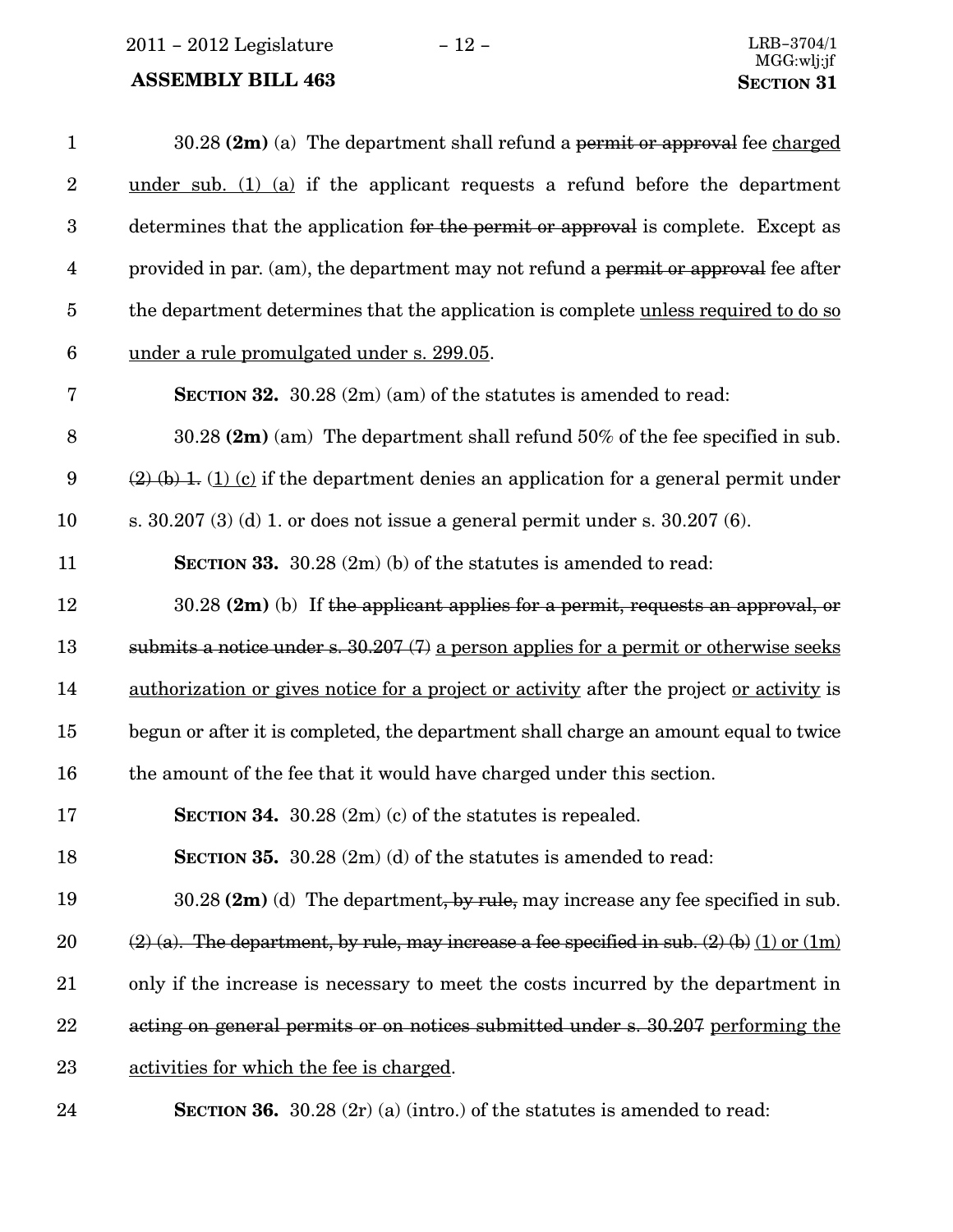| $\mathbf{1}$     | $30.28$ (2r) (a) (intro.) The department, by rule, may charge a supplemental fee          |
|------------------|-------------------------------------------------------------------------------------------|
| $\sqrt{2}$       | for a permit or, contract, authorization, other approval, or determination that is in     |
| $\boldsymbol{3}$ | addition to the fee charged under this section if all of the following apply:             |
| $\overline{4}$   | <b>SECTION 37.</b> 30.28 $(2r)$ (a) 1. of the statutes is amended to read:                |
| $\bf 5$          | 30.28 $(2r)$ (a) 1. The applicant requests in writing that the permit $\sigma$ , approval |
| $6\phantom{.}6$  | authorization, or determination be issued or the contract be granted within a time        |
| 7                | period that is shorter than the time limit under the rule promulgated under par. (b)      |
| $\, 8$           | for that type of permit or, contract, authorization, approval, or determination.          |
| $\boldsymbol{9}$ | <b>SECTION 38.</b> 30.28 $(2r)$ (b) of the statutes is amended to read:                   |
| 10               | $30.28$ (2r) (b) If the department promulgates a rule under par. (a), the rule shall      |
| 11               | contain a time limit for each type of permit or, contract, authorization, approval        |
| 12               | classified under sub. $(2)$ (a) for determining whether the department will grant the     |
| 13               | permit or approval, or determination.                                                     |
| 14               | <b>SECTION 39.</b> 31.39 $(2m)(c)$ of the statutes is repealed.                           |
| 15               | <b>SECTION 40.</b> 227.01 (13) (ru) of the statutes is created to read:                   |
| 16               | $227.01$ (13) (ru) Is a wetland general permit issued under s. $281.36$ (3g).             |
| 17               |                                                                                           |
|                  | <b>SECTION 41.</b> 281.165 (4) (a) 1m. of the statutes, as created by 2011 Wisconsin      |
| 18               | Act 6, is amended to read:                                                                |
| 19               | $281.165$ (4) (a) 1m. The wetland area is a nonfederal wetland, as defined in s.          |
| 20               | 281.36 (1) (c) not subject to federal jurisdiction under 33 USC 1344, and the activity    |
| 21               | will affect less than 3 acres of that wetland area.                                       |
| 22               | <b>SECTION 42.</b> 281.17 (10) (c) of the statutes is created to read:                    |
| 23               | $281.17$ (10) (c) This subsection does not apply to discharges into wetlands that         |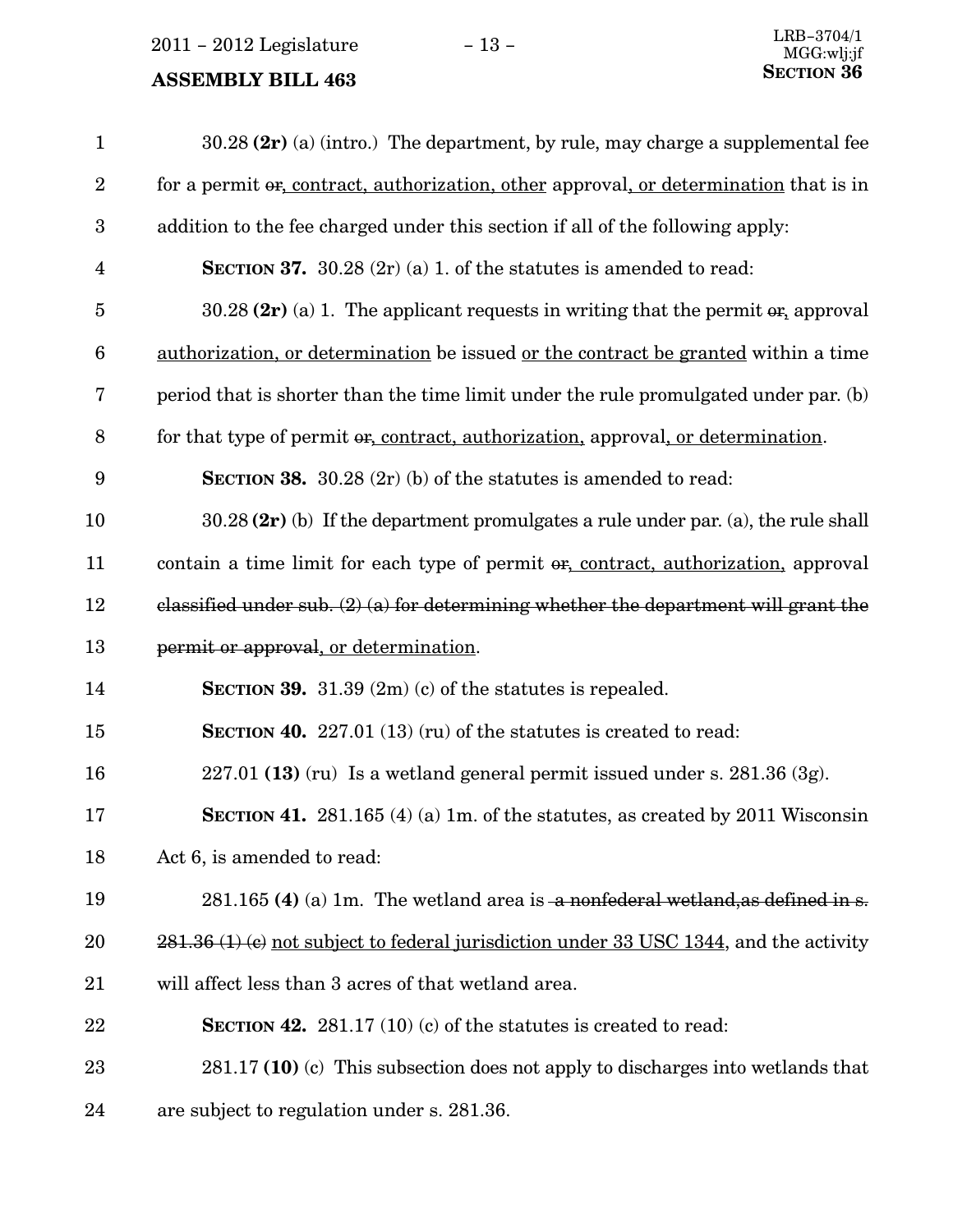2011 − 2012 Legislature − 14 − LRB−3704/1

#### ASSEMBLY BILL 463 SECTION 43

SECTION 43. 281.22 (title) of the statutes is renumbered 281.36 (12) (title) and amended to read: 281.36 (12) (title) FEES APPLICATION FEES AND TIME LIMITS FOR WATER QUALITY DETERMINATIONS FOR WETLANDS. SECTION 44. 281.22 (1) of the statutes is repealed. SECTION 45. 281.22 (2) (title) of the statutes is renumbered  $281.36$  (12) (c) (title). SECTION 46. 281.22 (2) (a) of the statutes is renumbered 281.36 (12) (c) 1. and amended to read:  $281.36$  (12) (c) 1. The department shall refund the an application fee charged for a wetland individual permit under par. (a) 1. if the applicant requests a refund before the department determines that the application for the determination is complete. The department may not refund a fee after the department determines that the application is complete unless required to do so under a rule promulgated under s. 299.05. **SECTION 47.** 281.22 (2) (b) of the statutes is renumbered 281.36 (12) (c) 2. and amended to read:  $281.36$  (12) (c) 2. If the applicant applies for a permit after the project submits an application for authorization to proceed under a wetland general or a wetland individual permit after the discharge is begun or after it is completed, the department shall charge an amount equal to twice the amount of the fee that it would have charged under this section. SECTION 48. 281.22  $(2)$  (c) of the statutes is repealed. **SECTION 49.** 281.22 (2) (d) of the statutes is renumbered 281.36 (12) (c) 3. and amended to read: 1 2 3 4 5 6 7 8 9 10 11 12 13 14 15 16 17 18 19 20 21 22 23 24 25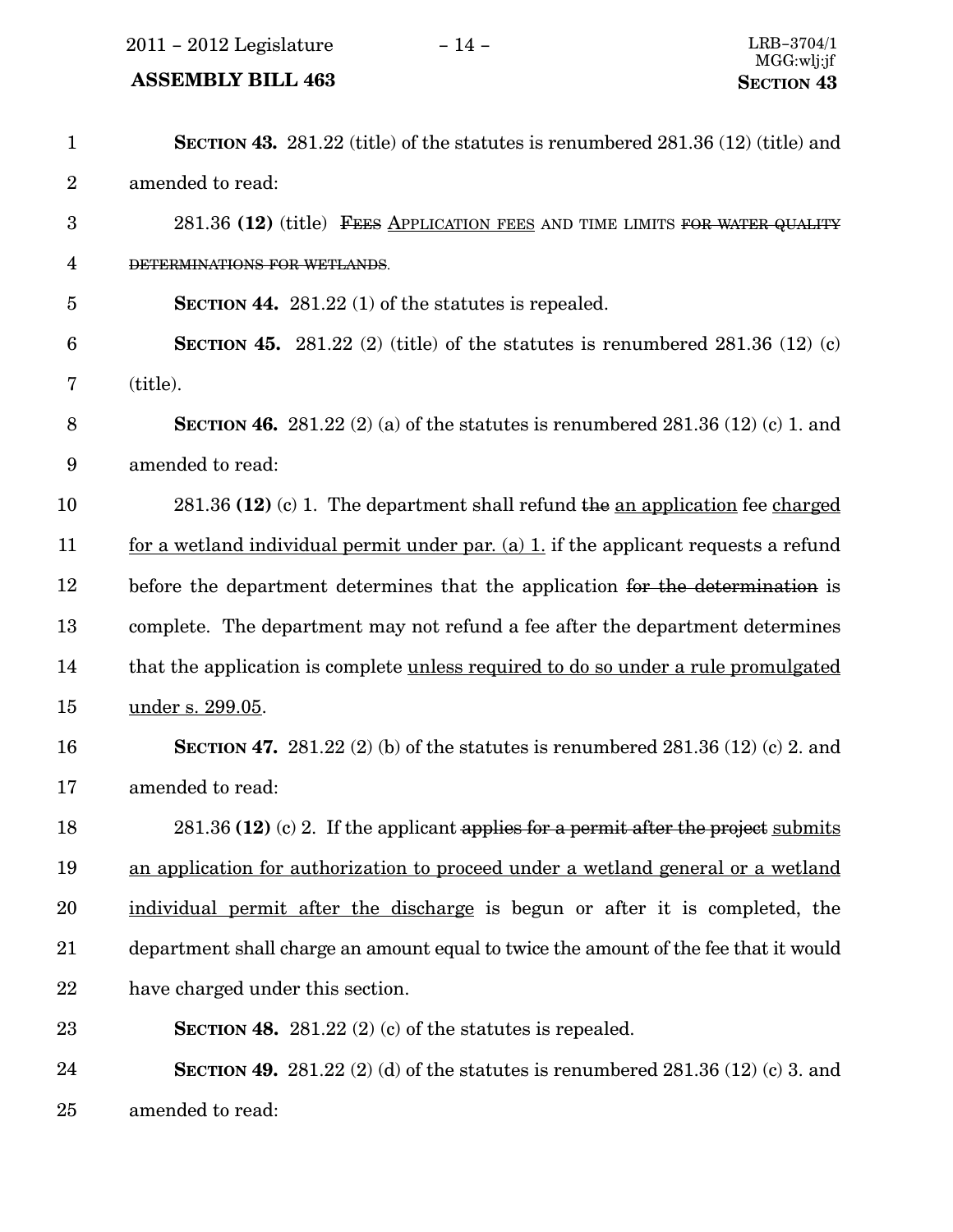2011 – 2012 Legislature − 15 –

| $\mathbf{1}$   | $281.36$ (12) (c) 3. The department, by rule, may increase the fee specified in sub.                  |
|----------------|-------------------------------------------------------------------------------------------------------|
| $\overline{2}$ | (1) only if the increase is necessary to meet the costs of the department in performing               |
| 3              | the activities for which the fee is charged.                                                          |
| 4              | <b>SECTION 50.</b> 281.22 $(2m)$ (title) of the statutes is renumbered 281.36 $(12)$ (d)              |
| $\overline{5}$ | (title).                                                                                              |
| 6              | <b>SECTION 51.</b> 281.22 $(2m)(a)(intro.)$ of the statutes is renumbered 281.36 $(12)$               |
| 7              | (d) 1. (intro.) and amended to read:                                                                  |
| 8              | $281.36$ (12) (d) 1. (intro.) The department, by rule, may charge a supplemental                      |
| 9              | fee for a determination under sub. $(1)$ that is in addition to the $\underline{a}$ fee charged under |
| 10             | sub. (1) this subsection if all of the following apply:                                               |
| 11             | <b>SECTION 52.</b> 281.22 $(2m)(a)$ 1. of the statutes is renumbered 281.36 $(12)(d)$ 1.              |
| 12             | a. and amended to read:                                                                               |
| 13             | $281.36$ (12) (d) 1. a. The applicant requests in writing that the determination                      |
| 14             | decision on the application be issued within a time period that is shorter than the                   |
| 15             | time limit promulgated under par. $(b)$ subd. 2. for the determination decision.                      |
| 16             | <b>SECTION 53.</b> 281.22 $(2m)(a)$ 2. of the statutes is renumbered 281.36 $(12)(d)$ 1.              |
| 17             | b.                                                                                                    |
| 18             | <b>SECTION 54.</b> 281.22 $(2m)$ (b) of the statutes is renumbered 281.36 $(12)$ (d) 2. and           |
| 19             | amended to read:                                                                                      |
| 20             | 281.36 (12) (d) 2. If the department promulgates a rule under par. (a) subd. 1.                       |
| 21             | the rule shall contain for a time limit for making determinations under sub. $(1)$                    |
| 22             | decisions on the application.                                                                         |
| 23             | <b>SECTION 55.</b> 281.22 (3) of the statutes is renumbered 281.36 (12) (e) and                       |
| 24             | amended to read:                                                                                      |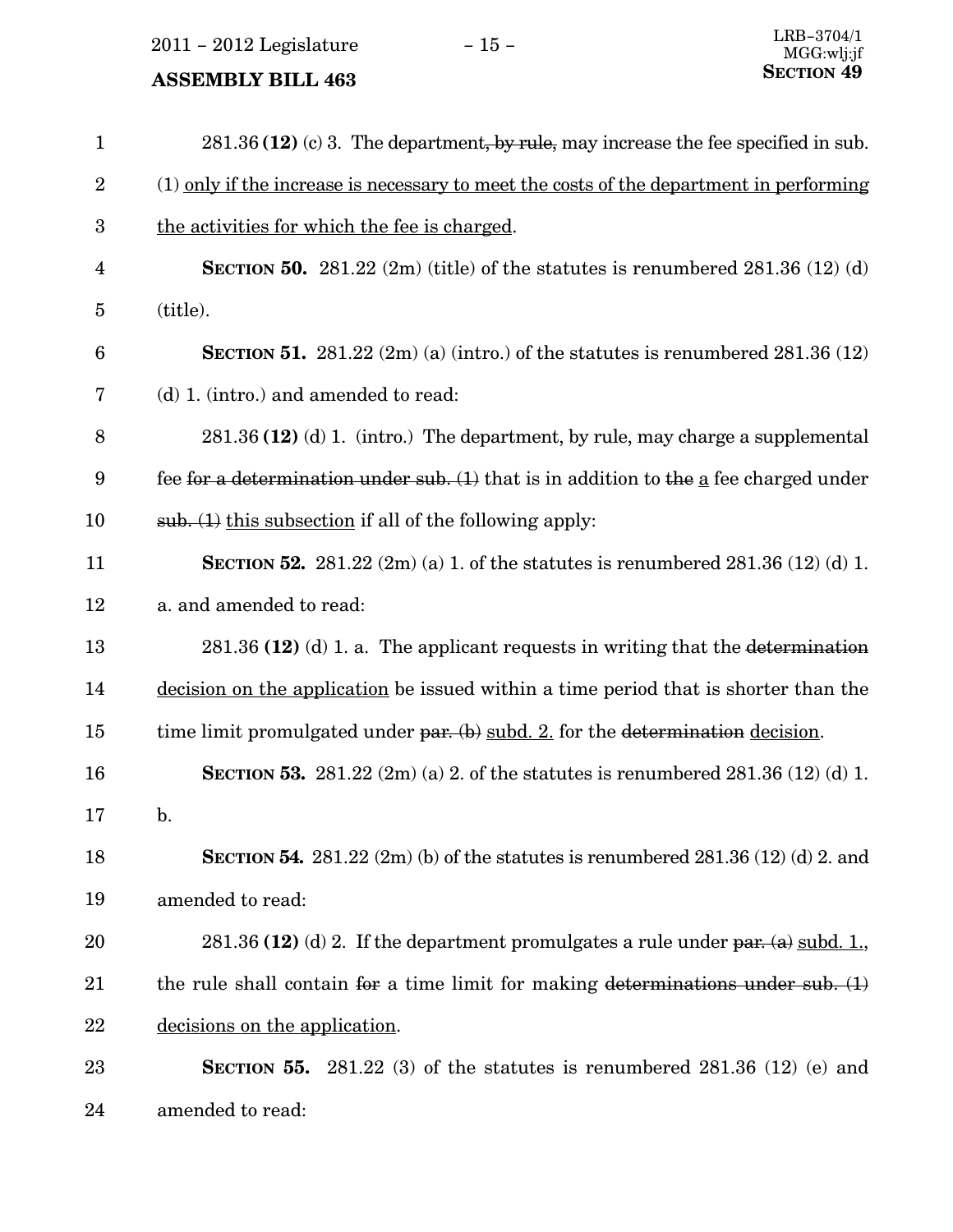2011 – 2012 Legislature − 16 − LRB−3704/1

| $\mathbf{1}$     | 281.36 (12) (e) Exemptions from fees. Subsections $(1)$ , $(2)$ and $(2m)$ Paragraphs      |
|------------------|--------------------------------------------------------------------------------------------|
| $\boldsymbol{2}$ | $(a)$ , (b), (c), and (d) do not apply to any federal agency or state agency.              |
| $\boldsymbol{3}$ | SECTION 56. 281.22 (4) of the statutes is repealed.                                        |
| $\overline{4}$   | <b>SECTION 57.</b> 281.36 (title) of the statutes is repealed and recreated to read:       |
| $\overline{5}$   | 281.36 (title) Permits for discharges into wetlands; mitigation.                           |
| $6\phantom{1}6$  | <b>SECTION 58.</b> 281.36 (1) (am) of the statutes is repealed.                            |
| 7                | <b>SECTION 59.</b> 281.36 (1) (bd) of the statutes is created to read:                     |
| 8                | 281.36 (1) (bd) "Fill material" has the meaning given in 33 CFR 323.2 (e), as              |
| 9                | the meaning exists on the effective date of this paragraph  [LRB inserts date].            |
| 10               | <b>SECTION 60.</b> 281.36 (1) (bg) of the statures is repealed.                            |
| 11               | <b>SECTION 61.</b> 281.36 (1) (bj) of the statutes is created to read:                     |
| 12               | 281.36 (1) (bj) "Mitigation" means the restoration, enhancement, or creation               |
| 13               | of wetlands to compensate for adverse impacts to other wetlands.                           |
| 14               | <b>SECTION 62.</b> 281.36 (1) (c) and (cm) of the statutes are repealed.                   |
| 15               | <b>SECTION 63.</b> 281.36 (1) (cp) of the statutes is created to read:                     |
| 16               | 281.36 (1) (cp) "Practicable" means reasonably available and capable of being              |
| 17               | implemented after taking into consideration cost, site availability, available             |
| 18               | technology, logistics, and proximity to the proposed project site, in light of the overall |
| 19               | purpose and scope of the project.                                                          |
| 20               | <b>SECTION 64.</b> 281.36 (1) (cr) of the statutes is repealed.                            |
| 21               | SECTION 65. 281.36 (1m) of the statutes is repealed.                                       |
| 22               | SECTION 66. 281.36 $(2)$ (title) of the statutes is repealed.                              |
| 23               | <b>SECTION 67.</b> 281.36 (2) (a) of the statutes is renumbered 281.36 (3b) (b) and        |
| 24               | amended to read:                                                                           |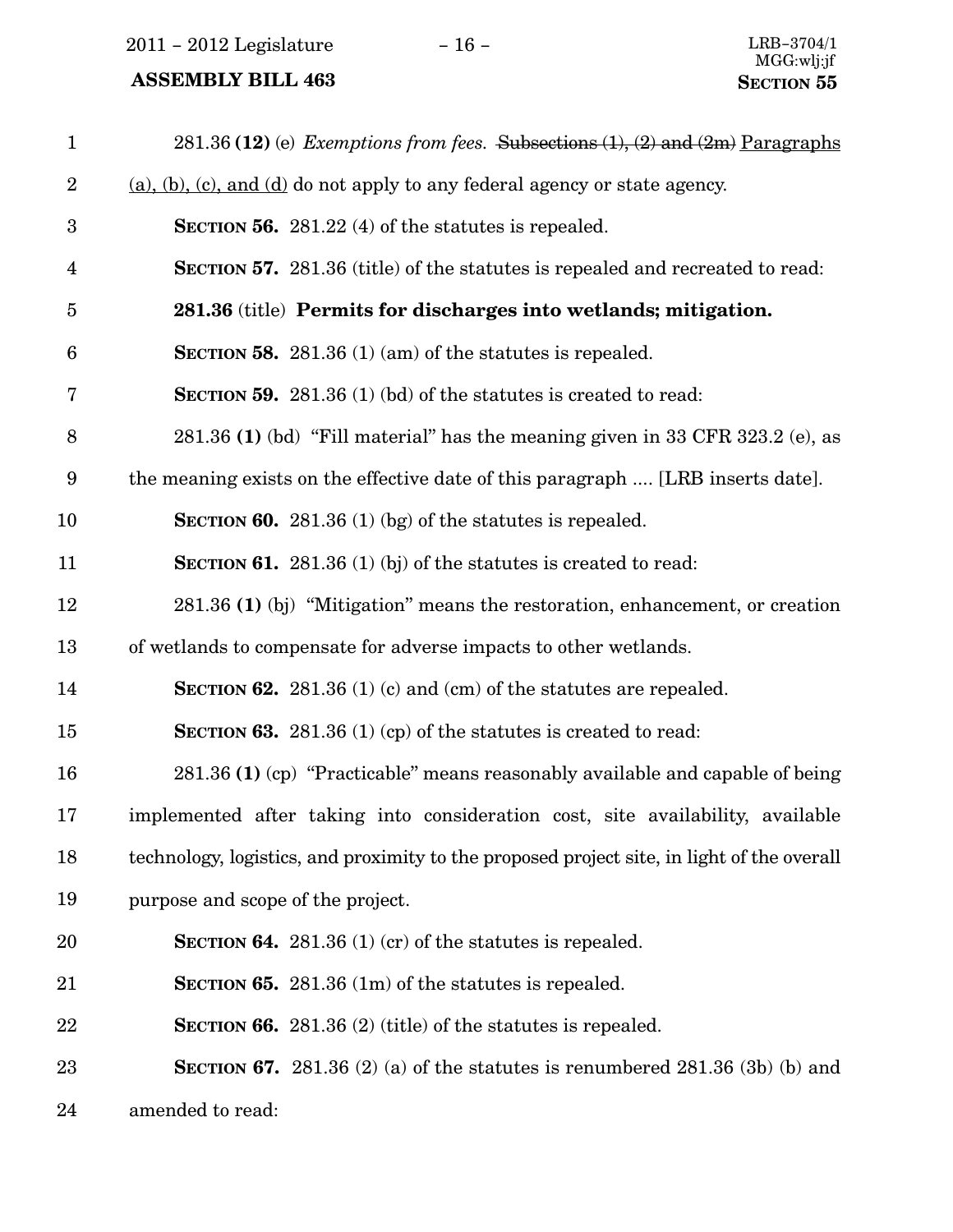$2011 - 2012$  Legislature  $-17 -$ 

#### **ASSEMBLY BILL 463**

281.36 (3b) (b) No person may discharge dredged material or fill material into a nonfederal wetland unless the discharge is authorized by a water quality certification wetland general permit or individual permit issued by the department under this section <u>or the discharge is exempt under sub. (4</u>). No person may violate any condition imposed by the department in a water quality certification contained in a wetland general or individual permit issued by the department under this section. The department may not issue a water quality certification wetland general or individual permit under this section unless it determines that the discharge authorized pursuant to the wetland general or individual permit will comply with all applicable water quality standards. 1 2 3 4 5 6 7 8 9 10

#### 11

SECTION 68. 281.36  $(2)$  (b) of the statutes is repealed.

SECTION 69. 281.36 (3) of the statutes is renumbered 281.36 (2m) and amended to read: 12 13

281.36 (2m) DELINEATION PROCEDURES. For purposes of delineating the boundary of a nonfederal wetland, the department and the person who is applying for or who holds a water quality certification under this section shall use under this section, the procedures contained in the wetlands delineation manual published by the U.S. army corps of engineers shall be used. The edition of the manual that shall be used shall be the 1987 edition of the manual and any document that the U.S. army corps of engineers issues interpreting that manual, unless the U.S. army corps of engineers publishes an edition of the manual after January 9, 2001, and the department by rule designates that edition as the one to be used under this subsection. If the U.S. army corps of engineers issues a guidance document interpreting the edition of the wetlands delineation manual that the department is required to use under this subsection and if that guidance document is issued after 14 15 16 17 18 19 20 21 22 23 24 25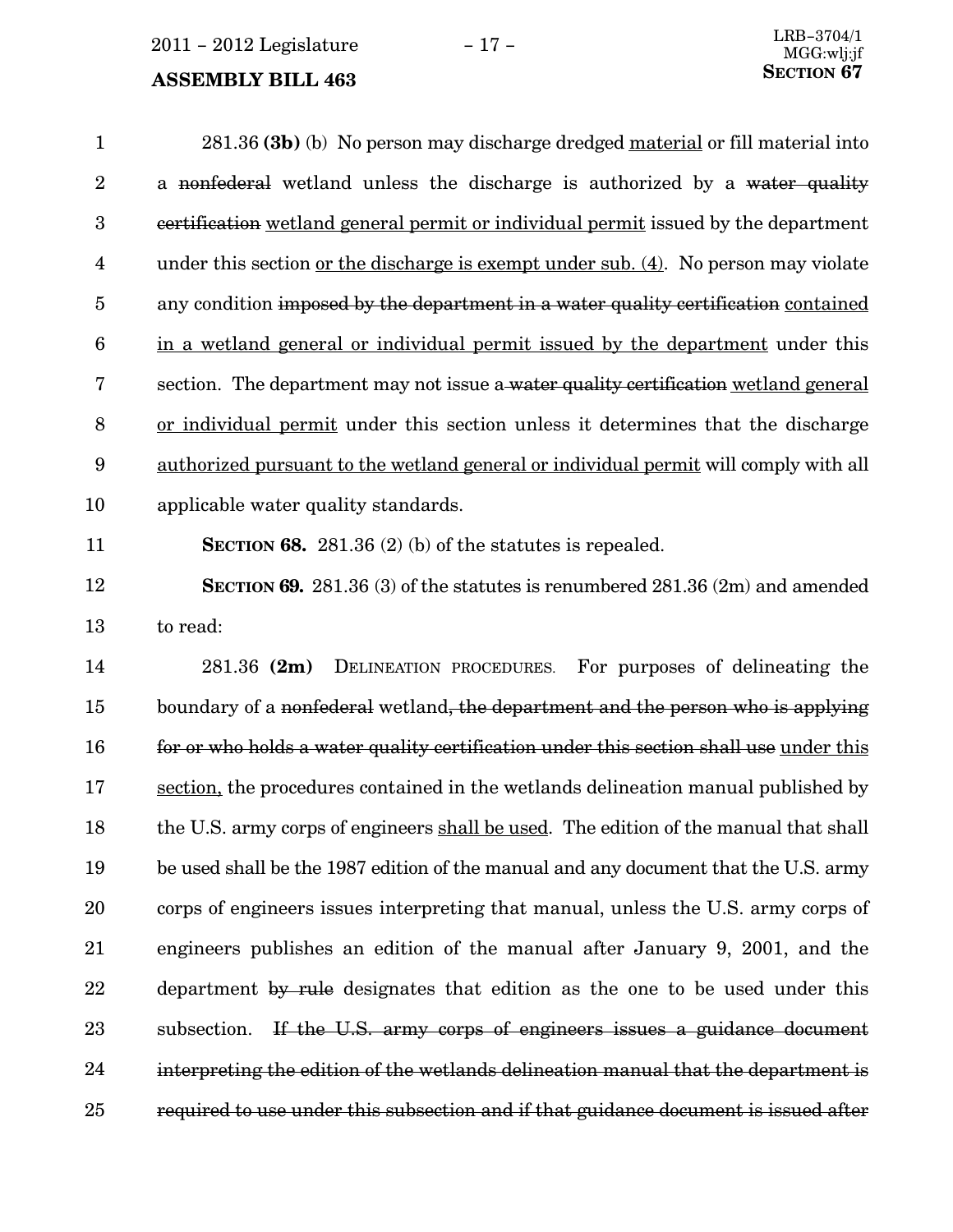2011 – 2012 Legislature − 18 − LRB−3704/1

| $\mathbf{1}$     | May 8, 2001, the department shall notify the appropriate standing committee of each   |
|------------------|---------------------------------------------------------------------------------------|
| $\boldsymbol{2}$ | house of the legislature, as determined by the speaker of the assembly and the        |
| $\boldsymbol{3}$ | president of the senate, of the issuance of the guidance document and whether the     |
| $\overline{4}$   | department intends to promulgate a rule incorporating the provisions of the           |
| $\overline{5}$   | guidance document.                                                                    |
| $6\phantom{1}6$  | <b>SECTION 70.</b> 281.36 (3b) (title) of the statutes is created to read:            |
| 7                | 281.36 (3b) (title) PERMIT REQUIRED.                                                  |
| $8\,$            | <b>SECTION 71.</b> 281.36 (3b) (a) of the statures is created to read:                |
| 9                | $281.36$ (3b) (a) For purposes of this section, a wetland general or individual       |
| 10               | permit issued by the department constitutes water quality certification as required   |
| 11               | by 33 USC 1341 (a).                                                                   |
| 12               | <b>SECTION 72.</b> 281.36 $(3g)$ (title) of the statutes is created to read:          |
| 13               | 281.36 (3g) (title) WETLAND GENERAL PERMITS.                                          |
| 14               | <b>SECTION 73.</b> 281.36 $(3g)(a)$ of the statutes is created to read:               |
| 15               | 281.36 (3g) (a) Required permits. The department shall issue a wetland                |
| 16               | general permit for each of the following types of discharges:                         |
| 17               | 1. A discharge that is necessary for the treatment or disposal of hazardous           |
| 18               | waste or toxic pollutants, if the discharge does not contain hazardous waste or toxic |
| 19               | pollutants and does not affect more than 2 acres of wetland.                          |
| 20               | 2. A discharge that is necessary for temporary access and dewatering, if the          |
| 21               | discharge does not affect more than 2 acres of wetland.                               |
| 22               | 3. A temporary or permanent discharge for routine utility construction and            |
| 23               | maintenance projects and activities.                                                  |
| 24               | 4. A discharge that is part of a development for industrial purposes, if the          |
| 25               | discharge does not affect more than 10,000 square feet of wetland. For purposes of    |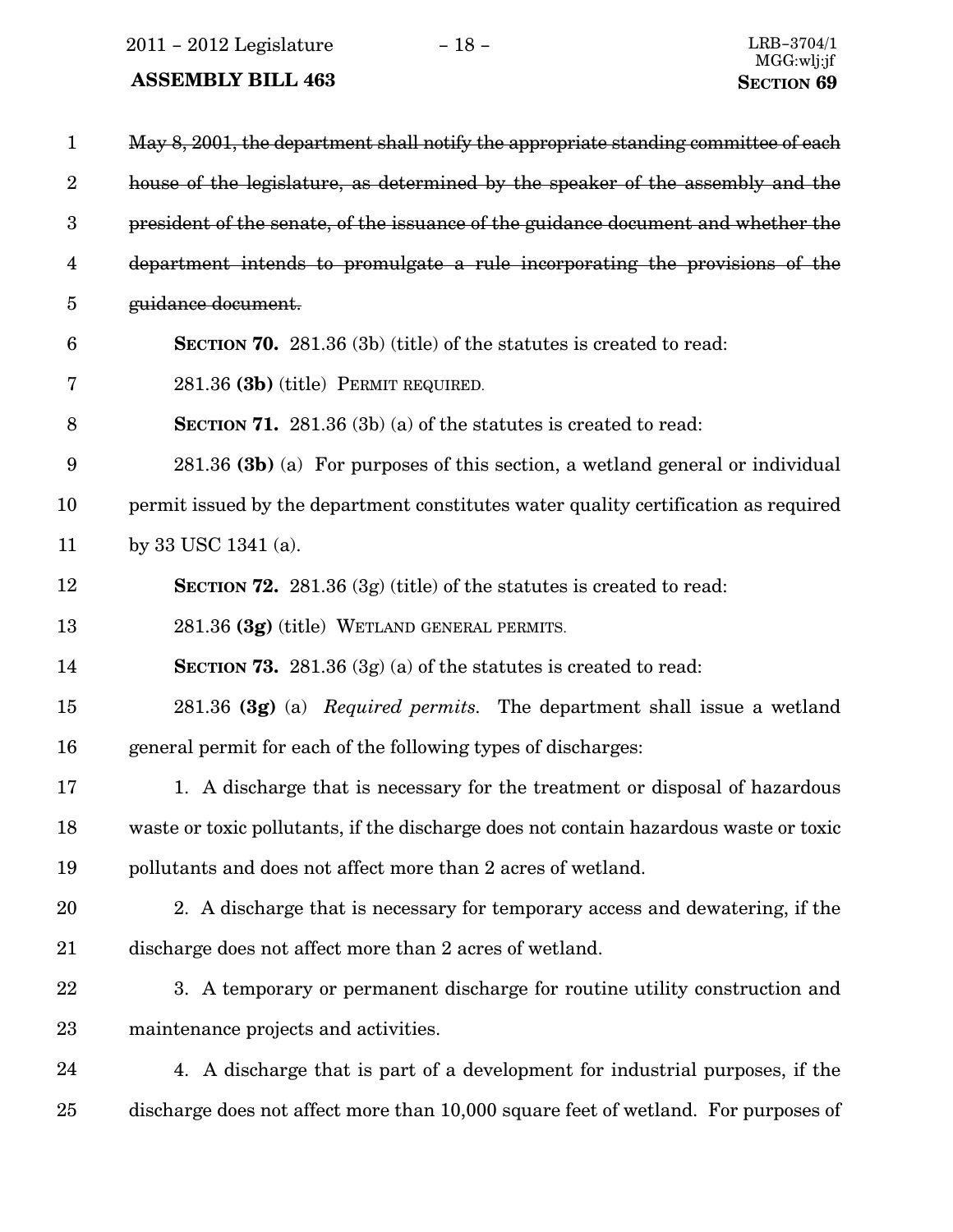2011 – 2012 Legislature − 19 –

| $\mathbf{1}$            | this subdivision, the development of a waste disposal site is considered to be a    |
|-------------------------|-------------------------------------------------------------------------------------|
| $\overline{2}$          | development for industrial purposes.                                                |
| 3                       | 5. A discharge that is part of a development for commercial purposes, if the        |
| $\overline{\mathbf{4}}$ | discharge does not affect more than 10,000 square feet of wetland.                  |
| $\overline{5}$          | 6. A discharge that is part of a development for residential purposes, if the       |
| $\boldsymbol{6}$        | discharge does not affect more than 10,000 square feet of wetland.                  |
| 7                       | 7. A discharge that is part of a development for agricultural purposes, if the      |
| $8\,$                   | discharge does not affect more than 10,000 square feet of wetland.                  |
| 9                       | 8. A discharge that is part of a development for municipal purposes, if the         |
| 10                      | discharge does not affect more than 10,000 square feet of wetland.                  |
| 11                      | 9. A discharge that is part of a development for recreational purposes, if the      |
| 12                      | discharge does not affect more than 10,000 square feet of wetland.                  |
| 13                      | 10. A discharge that is necessary for the construction, reconstruction, or          |
| 14                      | maintenance of a bridge or culvert that is part of a transportation project that is |
| 15                      | being carried out under the direction and supervision of a city, village, town, or  |
| 16                      | county.                                                                             |
| 17                      | <b>SECTION 74.</b> 281.36 $(3g)(c)$ of the statutes is created to read:             |
| 18                      | $281.36$ (4) (3g) (c) <i>Additional permits</i> . The department may issue wetland  |
| 19                      | general permits, in addition to those required under pars. (a) and (b), to regulate |
| 20                      | other discharges that affect wetlands located in this state.                        |
| 21                      | <b>SECTION 75.</b> 281.36 $(3g)(d)$ of the statutes is created to read:             |
| 22                      | 281.36 (3g) (d) Requirements; conditions; restrictions. In issuing wetland          |
| 23                      | general permits under this subsection, the department shall establish requirements, |
| 24                      | conditions, and exceptions to ensure that the discharges will cause only minimal    |
| 25                      | adverse environmental effects. As part of a general permit, the department may      |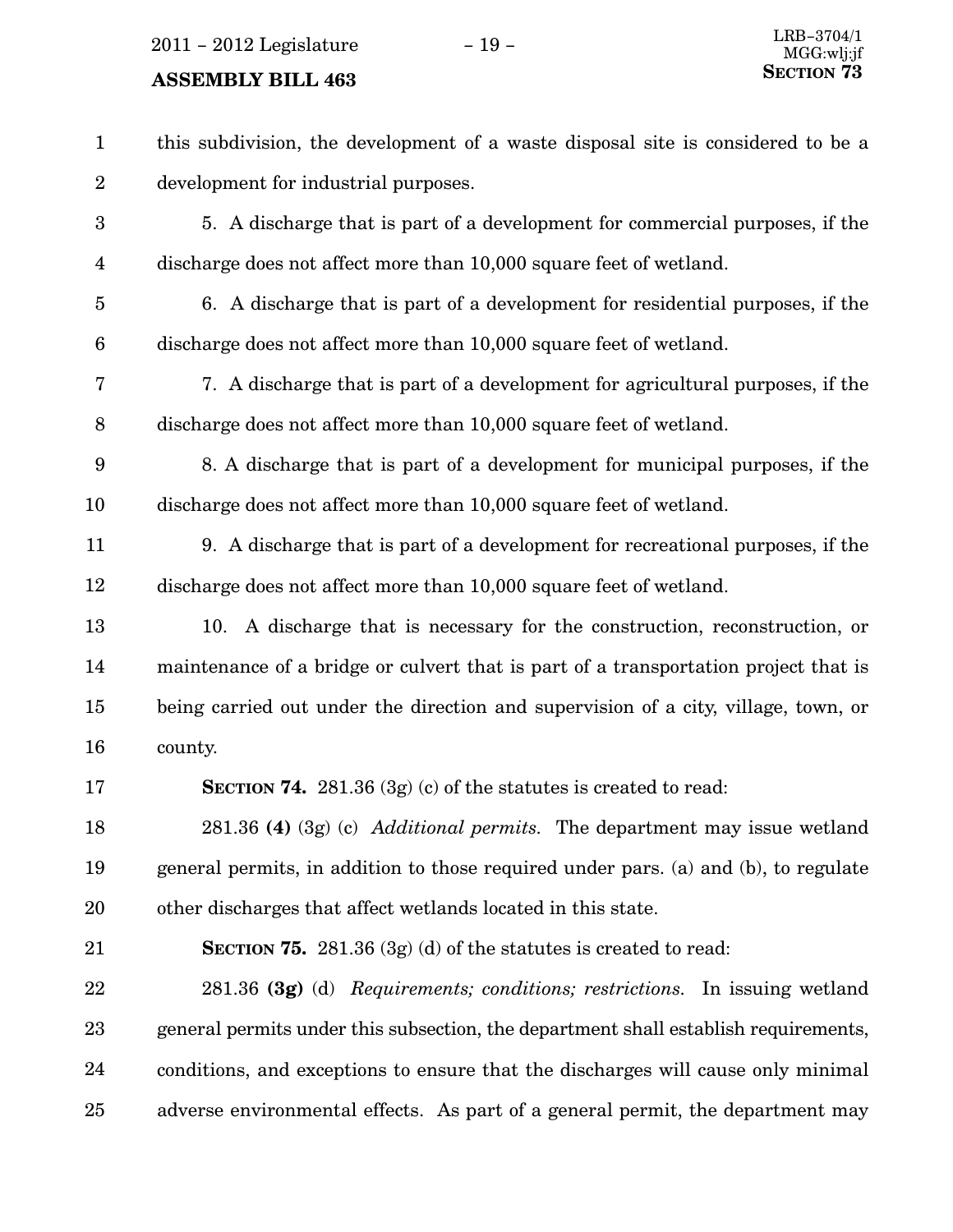### ASSEMBLY BILL 463 SECTION 75

prohibit discharges into wetlands that are identified by the department as being one of the following: 1. Great Lakes ridge and swale complexes. 2. Interdunal wetlands. 3. Coastal plain marshes. 4. Emergent marshes containing wild rice. 5. Ephemeral ponds in wooded settings. 6. Boreal rich fens. 7. Calcareous fens. SECTION 76. 281.36  $(3g)$  (e) of the statutes is created to read: 281.36 (3g) (e) Period of validity; subsequent actions. A wetland general permit issued under this subsection is valid for a period of 5 years. Upon compliance with the requirements under pars. (f) to  $(g)$ , the department may renew, modify, or revoke a wetland general permit issued under this subsection. SECTION 77.  $281.36$  (3g) (f) of the statutes is created to read: 281.36 (3g) (f) Public notice. The department shall provide to interested members of the public notices of its intention to issue, renew, modify, or revoke a wetland general permit under this subsection. Procedures for providing public notices shall include all of the following: 1. Publication of a class 1 notice under ch. 985. 2. Providing a copy of the notice to any person or group upon request of the person or group. 3. Publication of the notice on the department's Internet Web site. SECTION 78. 281.36 (3g) (fg) of the statutes is created to read: 1 2 3 4 5 6 7 8 9 10 11 12 13 14 15 16 17 18 19 20 21 22 23 24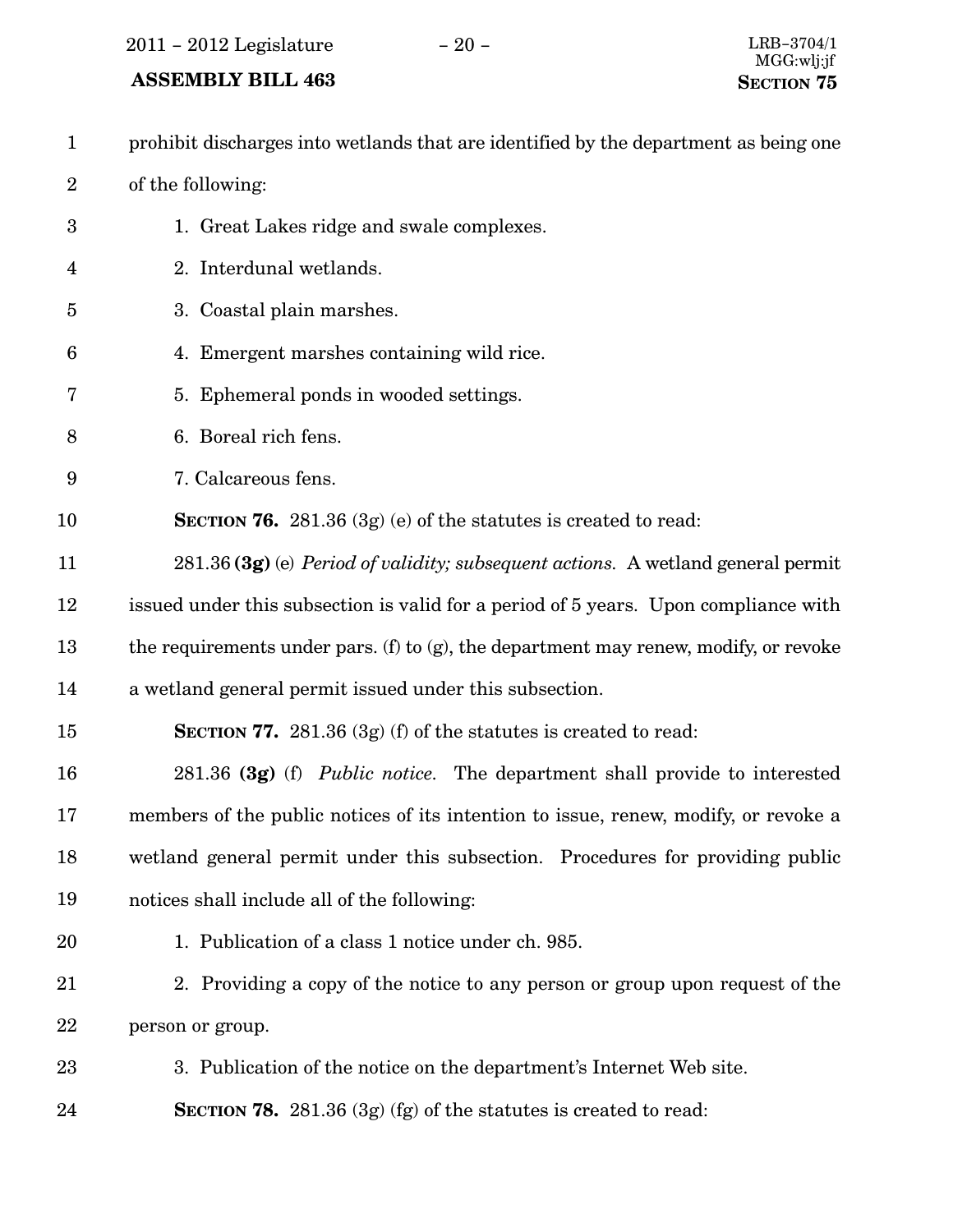281.36 (3g) (fg) Date of notice. For the purpose of determining the date on which public notice is provided under this subsection, the date on which the department first publishes the notice on its Internet Web site shall be considered the date of public notice. 1 2 3 4

5

**SECTION 79.** 281.36 (3g) (fm) of the statutes is created to read:

281.36 (3g) (fm) Written comments. The department shall provide a period of not less than 30 days after the date of the public notice during which time interested persons may submit their written comments on the department's intention to issue, renew, modify, or revoke a wetland general permit under this subsection. All written comments submitted during the period for comment shall be retained by the department and considered by the department in acting on the general permit. 6 7 8 9 10 11

12

**SECTION 80.** 281.36 (3g) (fr) of the statutes is created to read:

281.36 (3g) (fr) Description in notice. Every public notice provided by the department under par. (f) shall include a description of the discharges to be authorized under the wetland general permit. 13 14 15

#### 16

**SECTION 81.** 281.36 (3g) (g) of the statutes is created to read:

281.36 (3g) (g) Public informational hearing. 1. The department shall provide an opportunity for any interested state agency or federal agency or person or group of persons to request a public informational hearing with respect to the department's intention to issue, renew, modify, or revoke a wetland general permit under this subsection. The request for the hearing shall be filed with the department within 30 days after the provision of the public notice under par. (f) and shall indicate the interest of the party filing the request and the reasons why the hearing is warranted. 17 18 19 20 21 22 23

2. The department shall hold a public informational hearing upon a request under subd. 1. if the department determines that there is a significant public interest 24 25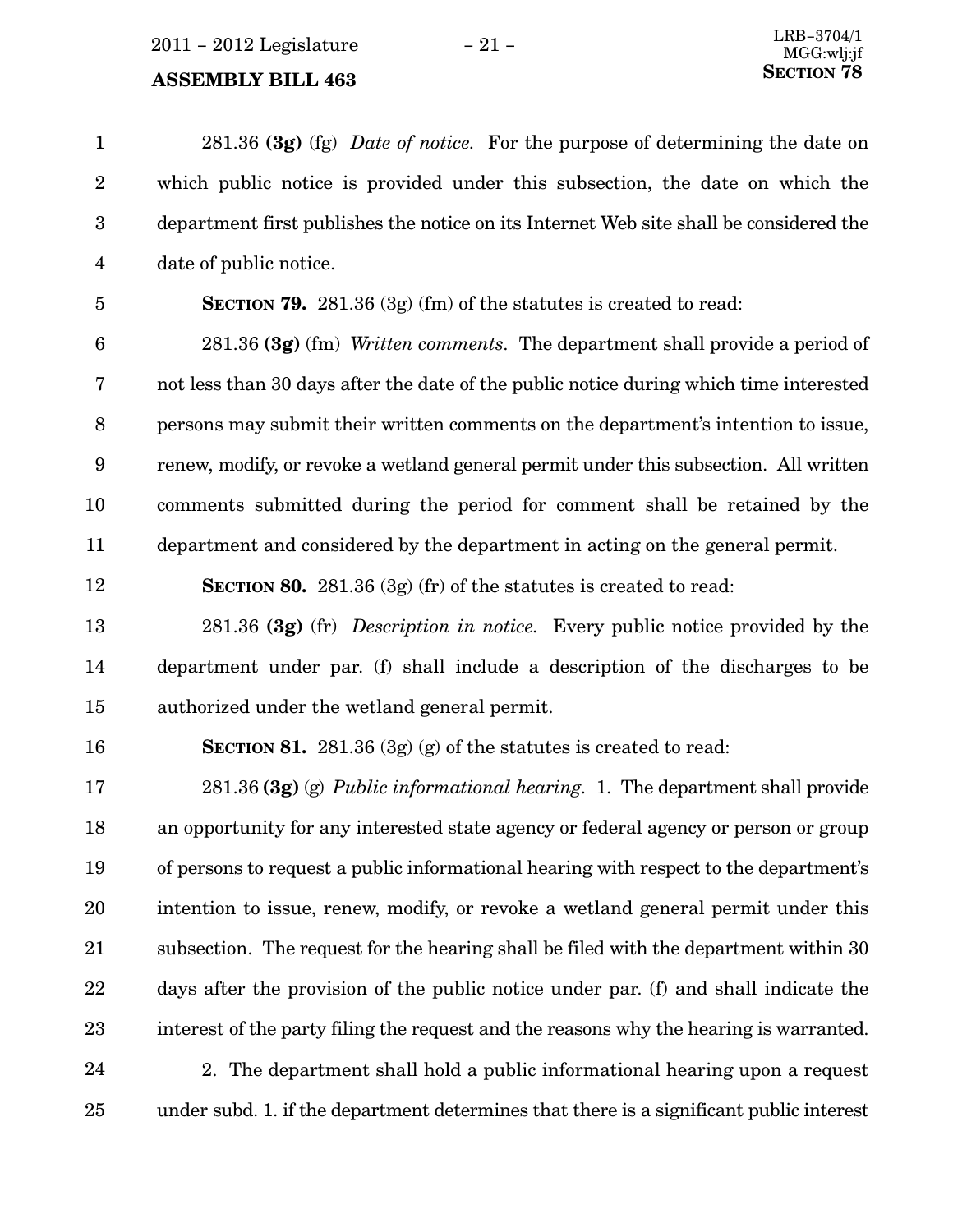#### ASSEMBLY BILL 463 SECTION 81

2

1

in holding such a hearing. Hearings held under this subsection are not contested cases under s. 227.01 (3).

3

3. Public notice of any hearing held under this subsection shall be circulated in accordance with the requirements under par. (f). The public notice shall include the time, date, and location of the hearing, a summary of the subject matter of the wetland general permit, and information indicating where additional information about the general permit may be viewed on the department's Internet Web site. The summary shall contain a brief, precise, easily understandable, plain language description of the subject matter of the general permit. 4 5 6 7 8 9

10

SECTION 82. 281.36 (3g) (h) of the statutes is created to read:

281.36 (3g) (h) Authorizations for discharges under wetland general permits. 11

1. A person wishing to proceed with a discharge that may be authorized under a wetland general permit shall apply to the department, with written notification of the person's wish to proceed, not less than 30 days before commencing the discharge authorized by the general permit unless subd. 4. applies. The application shall provide information describing the discharge in order to allow the department to determine whether the discharge is authorized by the wetland general permit and shall give the department consent to enter and inspect the site, subject to sub. (9). The application shall identify all activities affecting wetlands that will be conducted as part of the total project. The application shall include a detailed explanation of why the impact to the wetland cannot be avoided and how the impact to the wetland will be minimized to the greatest extent practicable. The application shall be accompanied by the fee specified in sub. (12) (a) 1. If the application is for authorization to proceed under a wetland general permit that is issued under sub. (3g) (a) 4., 5., or 6., the application shall be accompanied by a surcharge fee, as 12 13 14 15 16 17 18 19 20 21 22 23 24 25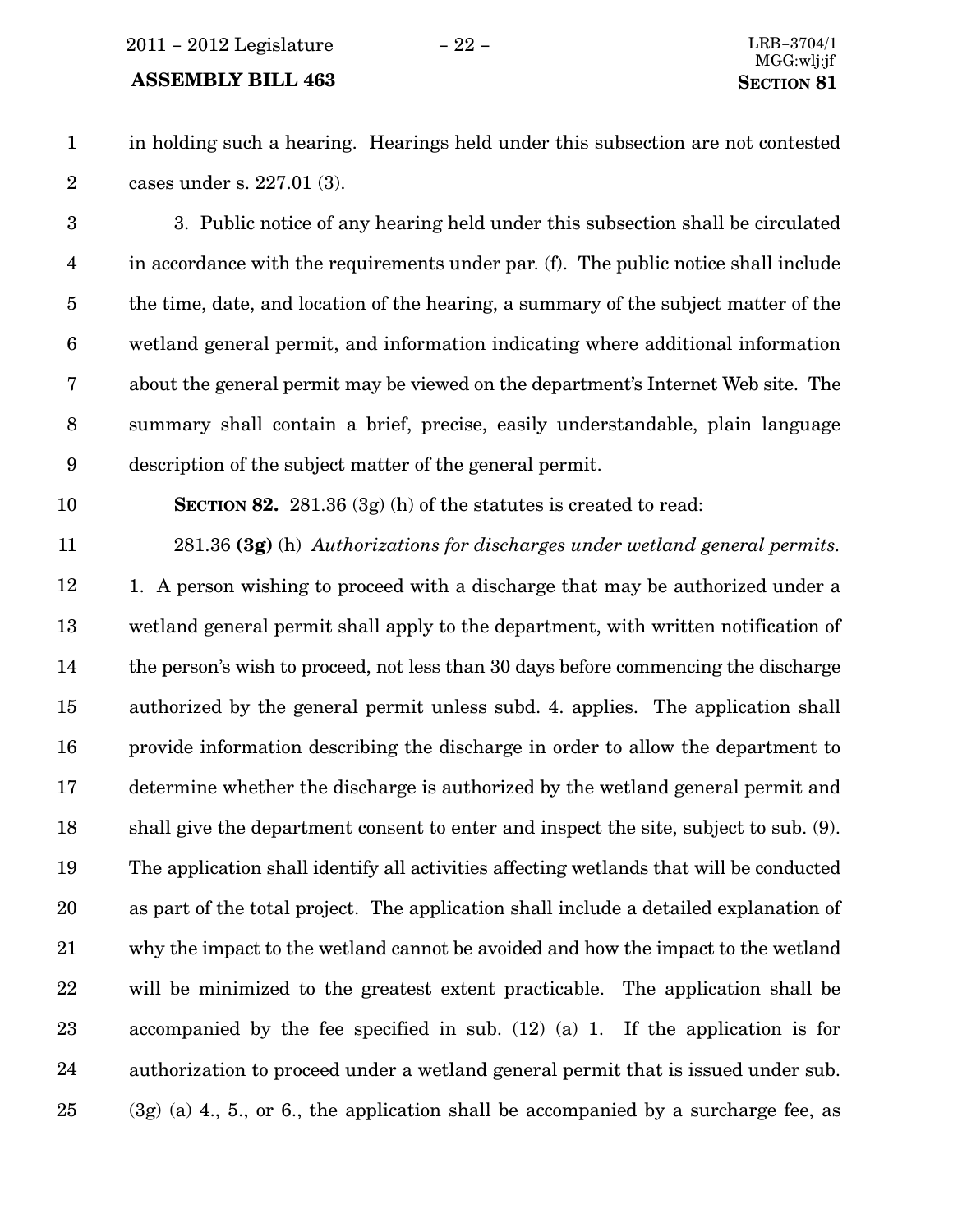calculated under sub. (11). The department may make a request for additional information one time during this 30−day period. 1 2

2. If, within 30 days after an application under subd. 1. is received by the department, the department does not either request additional information or inform the applicant that a wetland individual permit will be required as provided in par. (i), the discharge shall be considered to be authorized under the wetland general permit and the applicant may proceed without further notice, hearing, permit, or approval if the discharge is carried out in compliance with all of the conditions of the general permit. 3 4 5 6 7 8 9

3. If the department requests additional information under subd. 1., the 30−day period is tolled from the date the person applying for authorization to proceed receives the request until the date on which the department receives all of the additional information. 10 11 12 13

4. As part of a wetland general permit issued under par. (b) or (c), the department may waive the requirement that a person wishing to proceed under the general permit apply to the department as required under this paragraph so that the person may proceed with the discharge without specific authorization from the department. 14 15 16 17 18

5. Authorization to proceed under a wetland general permit is valid for 5 years after the date on which the discharge is considered to be authorized. 19 20

SECTION 83. 281.36 (3g) (i) of the statutes is created to read: 21

 $281.36$  (3g) (i) Wetland individual permit in lieu of wetland general permit. For a proposed discharge for which an application has been received by the department under par. (h), the department may decide to require that a person who submitted the application apply for a wetland individual permit if the department has 22 23 24 25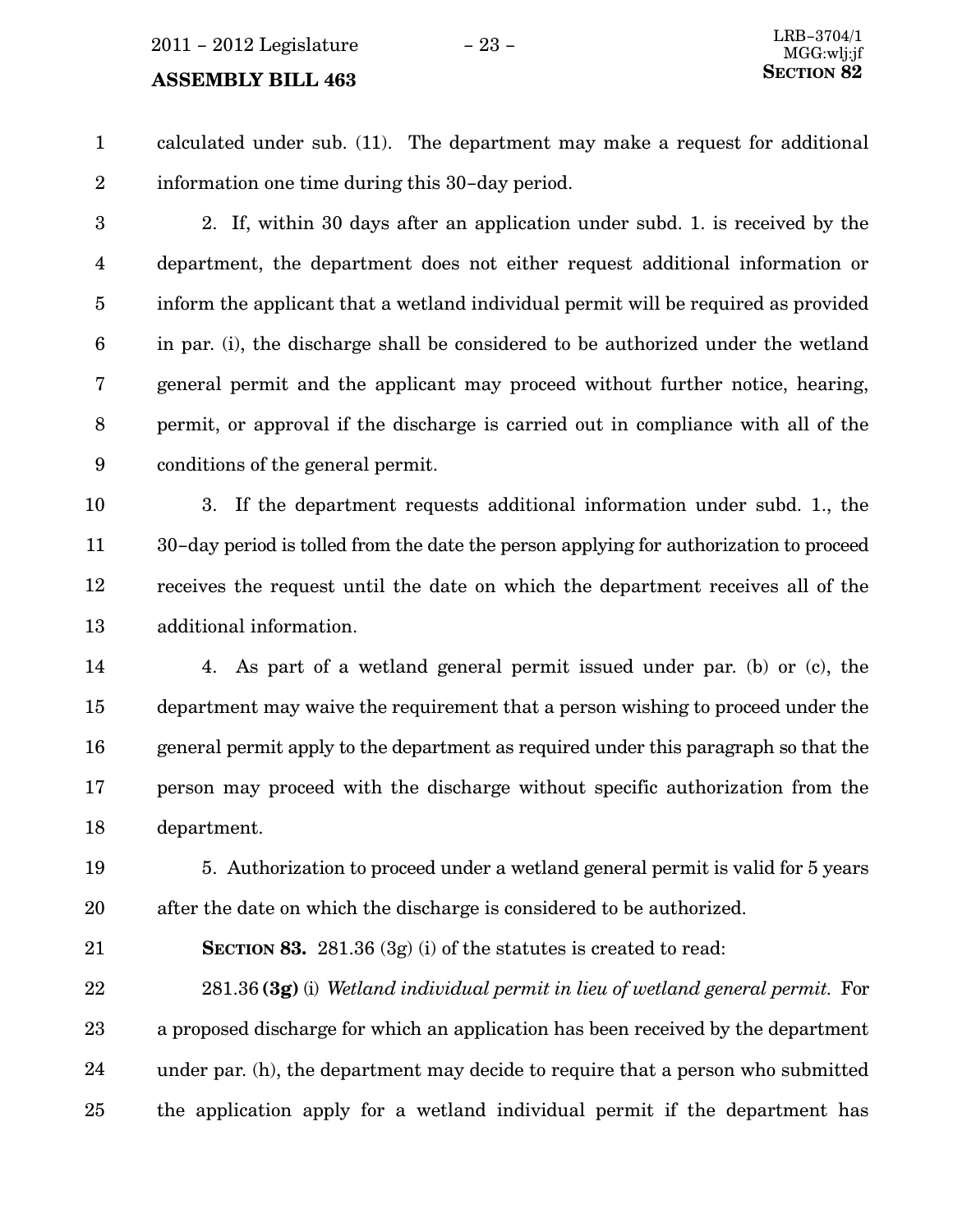2011 − 2012 Legislature − 24 − LRB−3704/1

#### ASSEMBLY BILL 463 SECTION 83

inspected the site as provided in par. (h) and has determined that conditions specific to the site require additional restrictions on the discharge in order to provide reasonable assurance that no significant adverse impacts to wetland functional values will occur. 1 2 3 4

5

SECTION 84. 281.36 (3m) of the statutes is created to read:

281.36 (3m) WETLAND INDIVIDUAL PERMITS. (a) When permit required. Any person wishing to proceed with a discharge into any wetland shall submit an application for a wetland individual permit under this subsection unless the discharge has been authorized under a wetland general permit as provided in sub. (3g) or is exempt under sub. (4). Before submitting the application, the department shall hold a meeting with the applicant to discuss the details of the proposed discharge and the requirements for submitting the application and for delineating the wetland. An applicant may include in the application a request for a public informational hearing. The application shall be accompanied by the applicable fee specified in sub.  $(11)$  or  $(12)$  (a) 1. 6 7 8 9 10 11 12 13 14 15

(b) Analysis of practicable alternatives. An applicant shall include in an application submitted under par. (a) an analysis of the practicable alternatives that will avoid and minimize the adverse impacts of the discharge on wetland functional values and that will not result in any other significant adverse environmental consequences. 16 17 18 19 20

(c) Review; no additional information required. In issuing wetland individual permits under this section, the department shall review an application, and within 30 days after the application is submitted, the department shall determine that either the application is complete or that additional information is needed. If the department determines that the application is complete, the department shall notify 21 22 23 24 25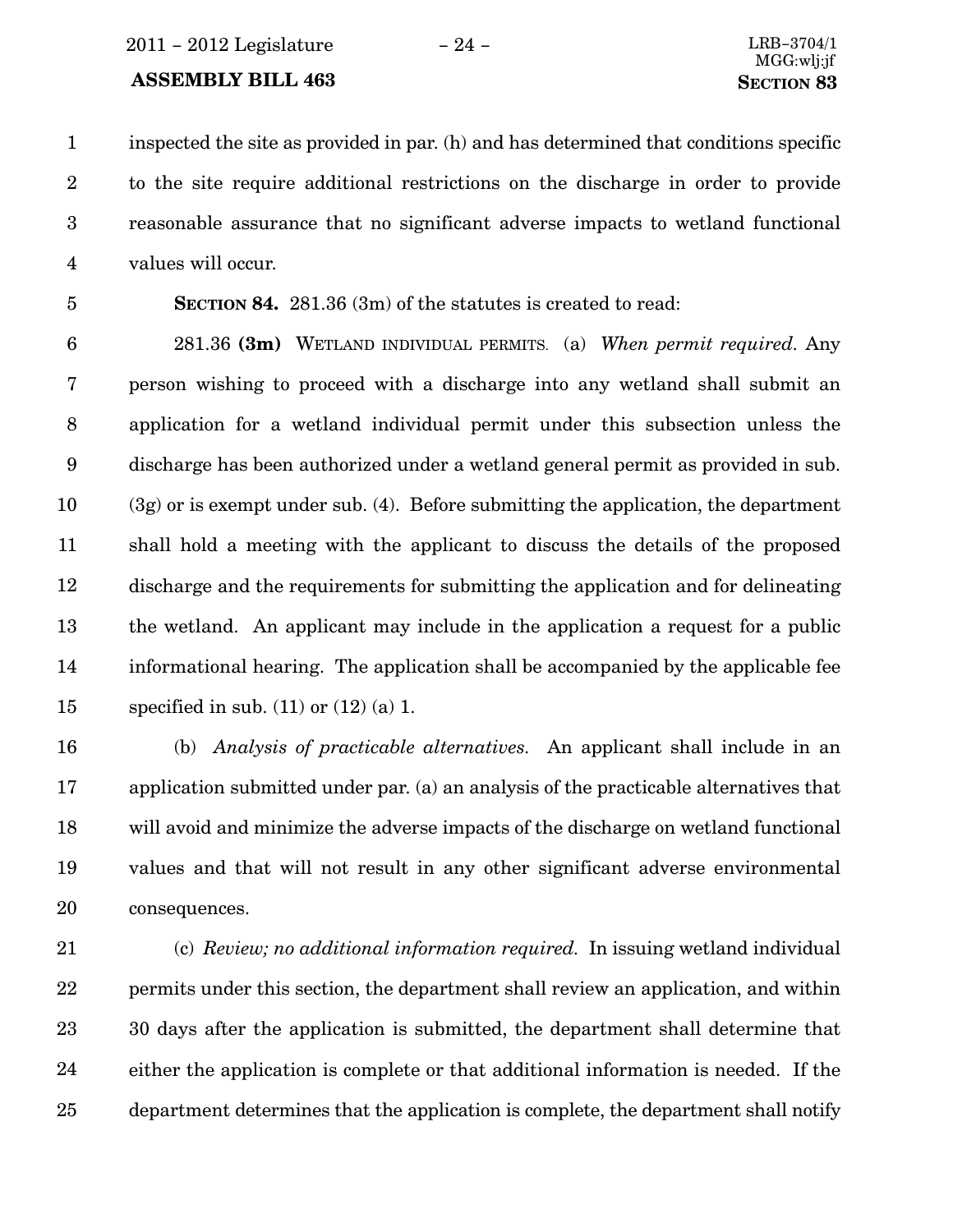$2011 - 2012$  Legislature  $-25 -$ 

#### **ASSEMBLY BILL 463**

the applicant in writing of that fact within the 30−day period, and the date on which the notice under this paragraph is sent shall be considered the date of closure for purposes of par. (g) 1. 1 2 3

(d) Additional information requested. If the department determines that the application is incomplete, the department shall notify the applicant in writing and may make only one request for additional information during the 30−day period specified in par. (c). Within 10 days after receiving all of the requested information from the applicant, the department shall notify the applicant in writing as to whether the application is complete. The date on which the 2nd notice under this paragraph is sent shall be set as the date of closure for purposes of par. (g) 1. The department may request additional information from the applicant to supplement the application, but the department may not request items of information that are outside the scope of the original request unless the applicant and the department both agree. A request for any such additional information may not affect the date of closure. 4 5 6 7 8 9 10 11 12 13 14 15

16

(e) Specificity of notice; limits on information. Any notice stating that an application has been determined to be incomplete or any other request for information that is sent under par. (d) shall state the reason for the determination or request and the specific items of information that are still needed. 17 18 19

(f) Failure to meet time limits. If the department fails to meet the 30−day time limit under par. (c) or 10−day time limit under par. (d), the application shall be considered to have a date of closure that is the last day of that 30−day or 10−day time period for purposes of par. (g) 1. 20 21 22 23

(g) Notice of application. 1. Within 15 days after the date of closure, as determined under par. (c) or (d), the department shall provide notice of pending 24 25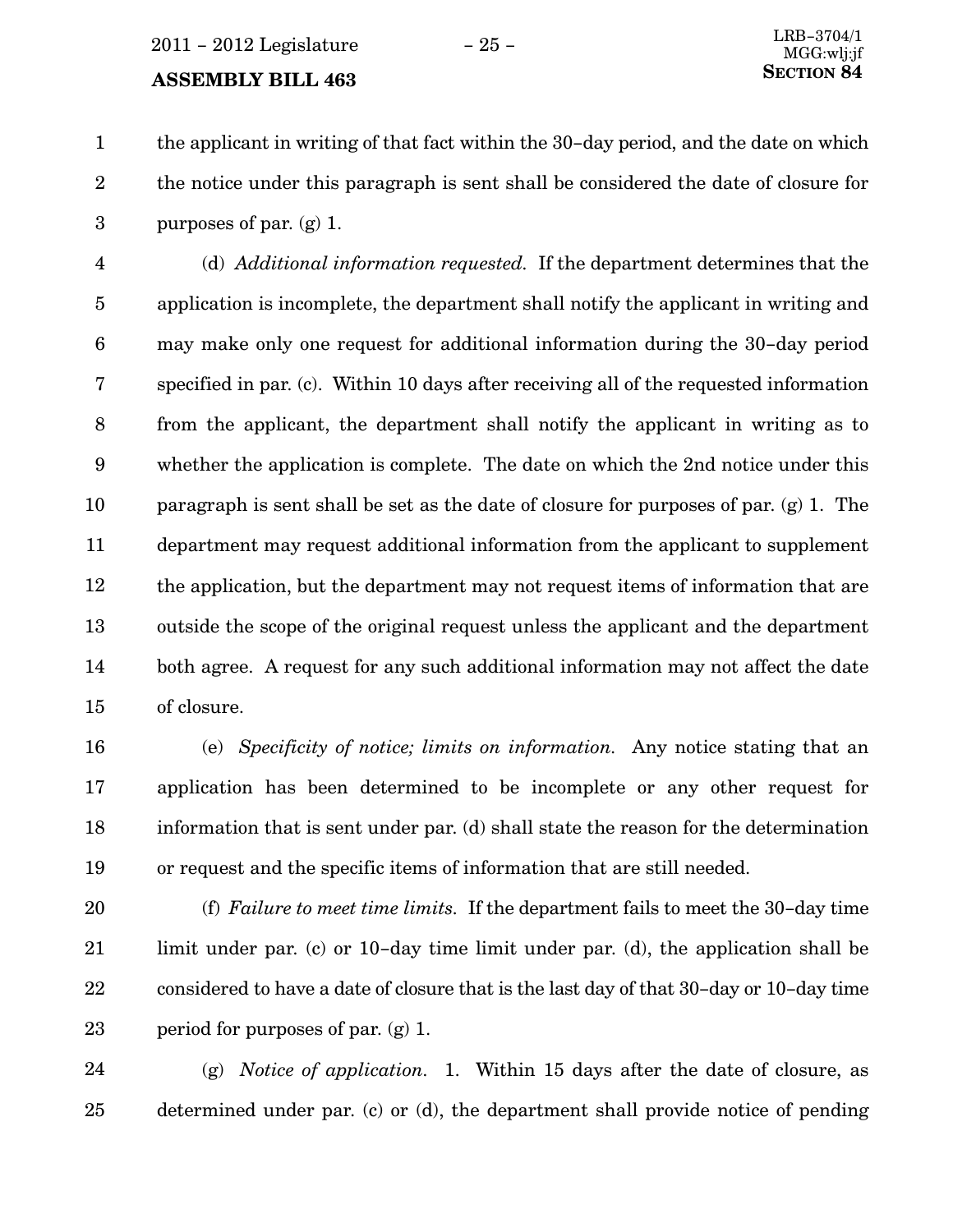#### ASSEMBLY BILL 463 SECTION 84

application to interested members of the public. If the applicant has requested a public informational hearing as part of the submitted application, a notice of the public hearing shall be part of the notice of pending application. 1 2 3

4

2. If the notice of pending application does not contain a notice of public informational hearing, any person may request a public informational hearing in writing or the department may decide to hold a public informational hearing with or without a request being submitted if the department determines that there is a significant public interest in holding a hearing. 5 6 7 8

(h) Request for hearing. A request for a public informational hearing under par. (g) 2. must be submitted to the department or the department's decision to hold a public informational hearing must occur within 20 days after the department provides the notice of pending application. The department shall provide notice of public informational hearing within 15 days after the request for the public hearing is submitted or the department makes its decision to hold a public informational hearing. 9 10 11 12 13 14 15

(i) Decision. Within 20 days after the period for public comment under par. (j) has ended or if no public informational hearing is held, within 30 days after the 30−day comment period under par. (j) has ended, the department shall render a decision issuing or denying the wetland individual permit that is the subject of the application submitted under par. (a). If the decision issued by the department under this paragraph is a denial, the department shall include in the decision the specific grounds and reasons as to how the applicable provisions of this section were not met. If the denial is based on an incomplete application, the department shall inform the applicant of the areas of the application that were incomplete. 16 17 18 19 20 21 22 23 24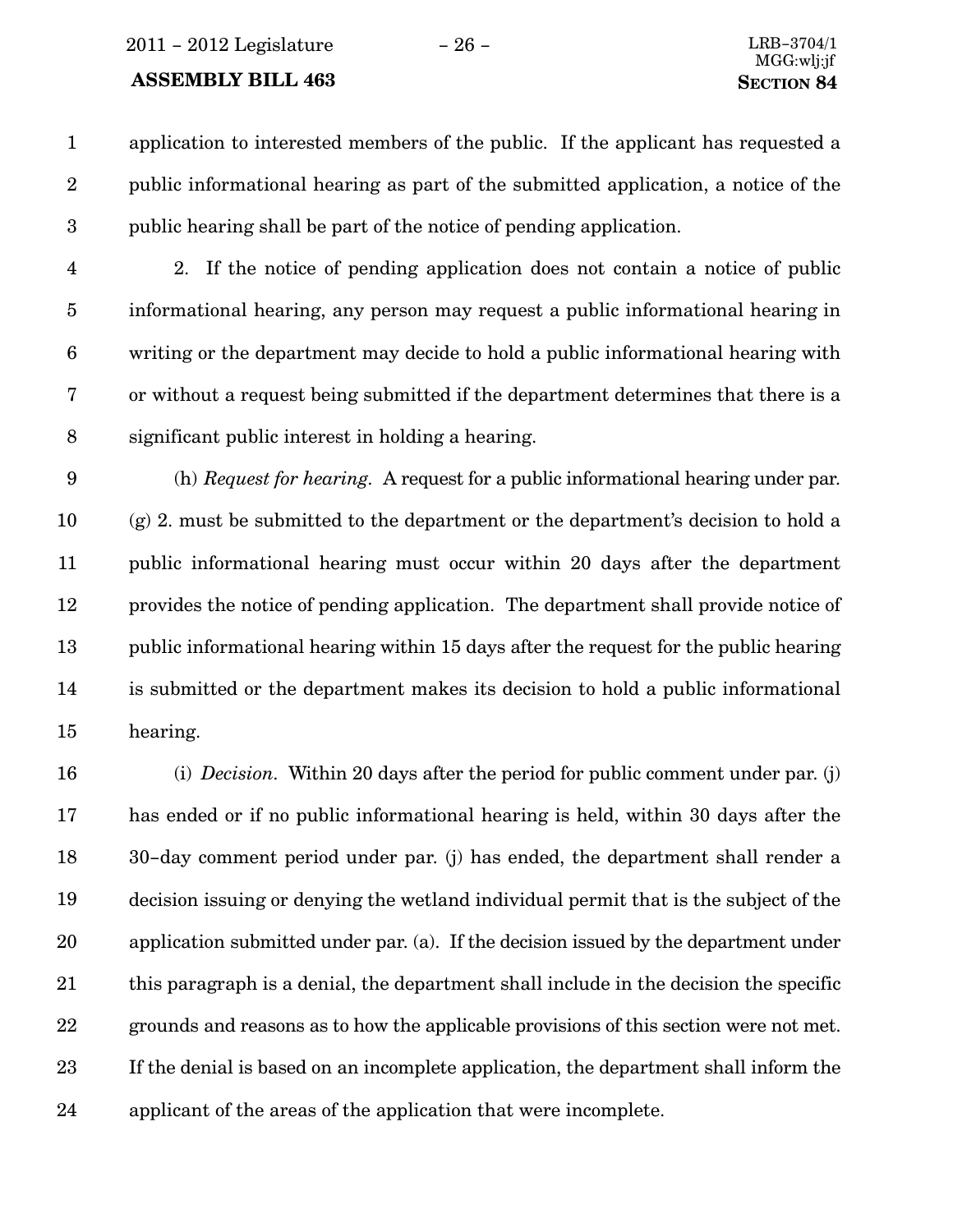(j) Public comment. 1. The department shall provide a period for public comment after the department has provided a notice of pending application under par. (g) during which time any person may submit written comments with respect to the application for a wetland individual permit. The department shall retain all of the written comments submitted during this period and shall consider all of the comments in rendering a decision on the application. The period for public comment shall end on the 30th day following the date on which the department provides the notice of pending application except as provided in subd. 2. 2. If a public informational hearing is held, the period for public comment shall end on the 10th day following the date on which the hearing is completed. SECTION 85. 281.36 (3n) of the statutes is created to read: 281.36 (3n) REVIEW BY DEPARTMENT. (a) Review limits. For the purpose of issuing a wetland individual permit, during the period between the date on which the application under sub.  $(3m)(a)$  is submitted and the date on which a decision under sub. (3m) (i) is rendered, the department shall conduct its review under this subsection. The department shall review the analysis of practicable alternatives presented in the application under sub. (3m) (b). The department shall limit its review to those practicable alternatives that are located at the site of the discharge and that are located adjacent to that site if the applicant has demonstrated that the proposed project causing the discharge will result in a demonstrable economic benefit, that the proposed project is necessary for the expansion of an existing industrial or commercial facility that is in existence at the time the application is submitted, or that the proposed project will occur in an industrial park that is in existence at the time the application is submitted. 1 2 3 4 5 6 7 8 9 10 11 12 13 14 15 16 17 18 19 20 21 22 23 24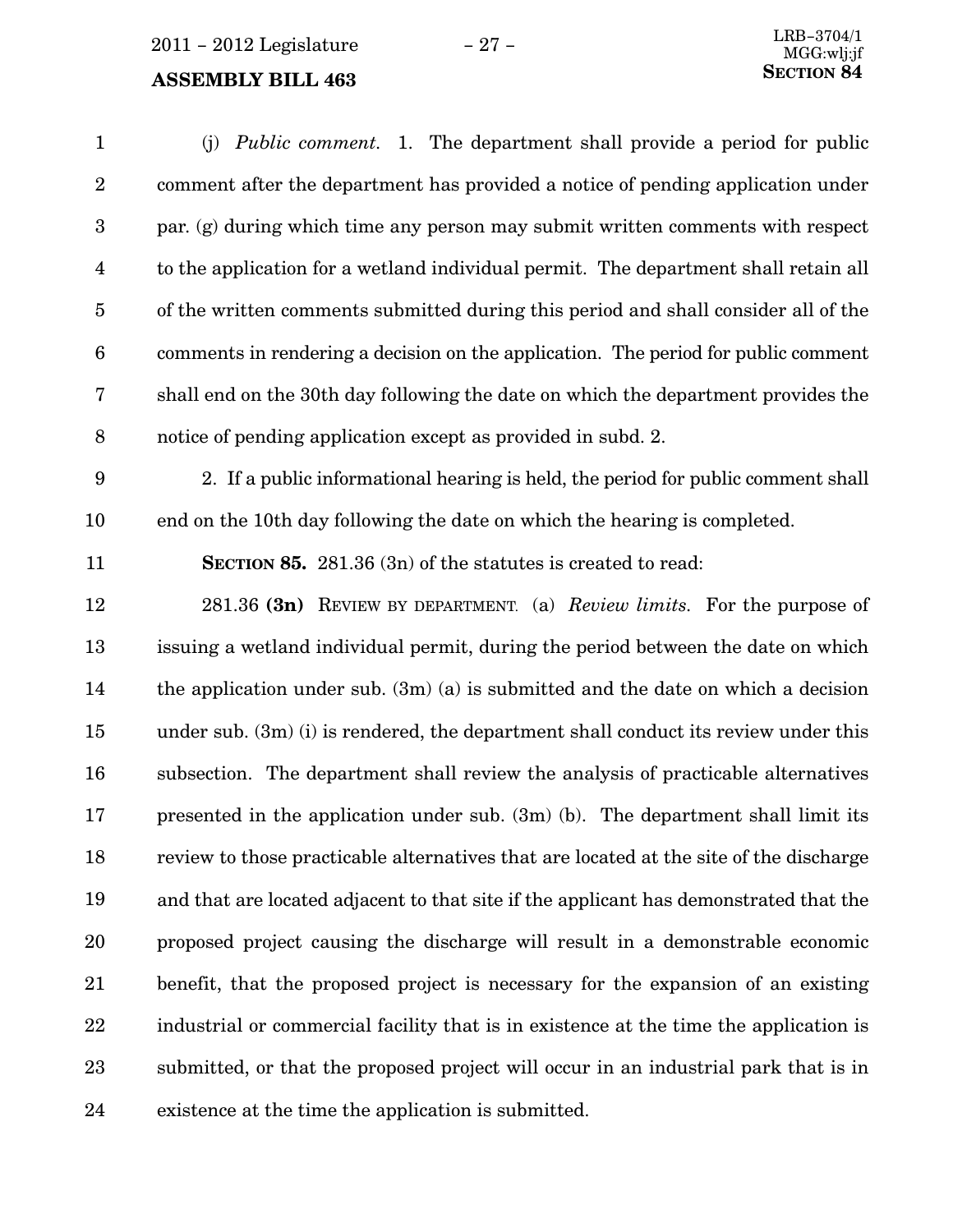### ASSEMBLY BILL  $463\,$

| $\mathbf{1}$     | (b) Factors used in review. In its review under par. (a), the department shall        |
|------------------|---------------------------------------------------------------------------------------|
| $\boldsymbol{2}$ | consider all of the following factors when it assesses the impacts to wetland         |
| $\boldsymbol{3}$ | functional values:                                                                    |
| 4                | 1. The direct impacts of the proposed project to wetland functional values.           |
| $\bf 5$          | 2. The cumulative impacts attributable to the proposed project that may occur         |
| $\boldsymbol{6}$ | to wetland functional values based on past impacts or reasonably anticipated          |
| 7                | impacts caused by similar projects in the area affected by the project.               |
| $\, 8$           | 3. Potential secondary impacts of the proposed project to wetland functional          |
| $\boldsymbol{9}$ | values.                                                                               |
| 10               | The impact on functional values resulting from the mitigation that is<br>4.           |
| 11               | required under sub. (3r).                                                             |
| 12               | 5. The net positive or negative environmental impact of the proposed project.         |
| 13               | (c) Standards for issuing permits. The department shall make a finding that           |
| 14               | a proposed project causing a discharge is in compliance with water quality standards  |
| 15               | and that a wetland individual permit may be issued if the department determines       |
| 16               | that all of the following apply:                                                      |
| 17               | The proposed project represents the least environmentally damaging<br>1.              |
| 18               | practicable alternative taking into consideration practicable alternatives that avoid |
| 19               | wetland impacts.                                                                      |
| 20               | All practicable measures to minimize the adverse impacts to wetland<br>2.             |
| 21               | functional values will be taken.                                                      |
| 22               | 3. The proposed project will not result in significant adverse impact to wetland      |
| 23               | functional values, in significant adverse impact to water quality, or in other        |
| 24               | significant adverse environmental consequences.                                       |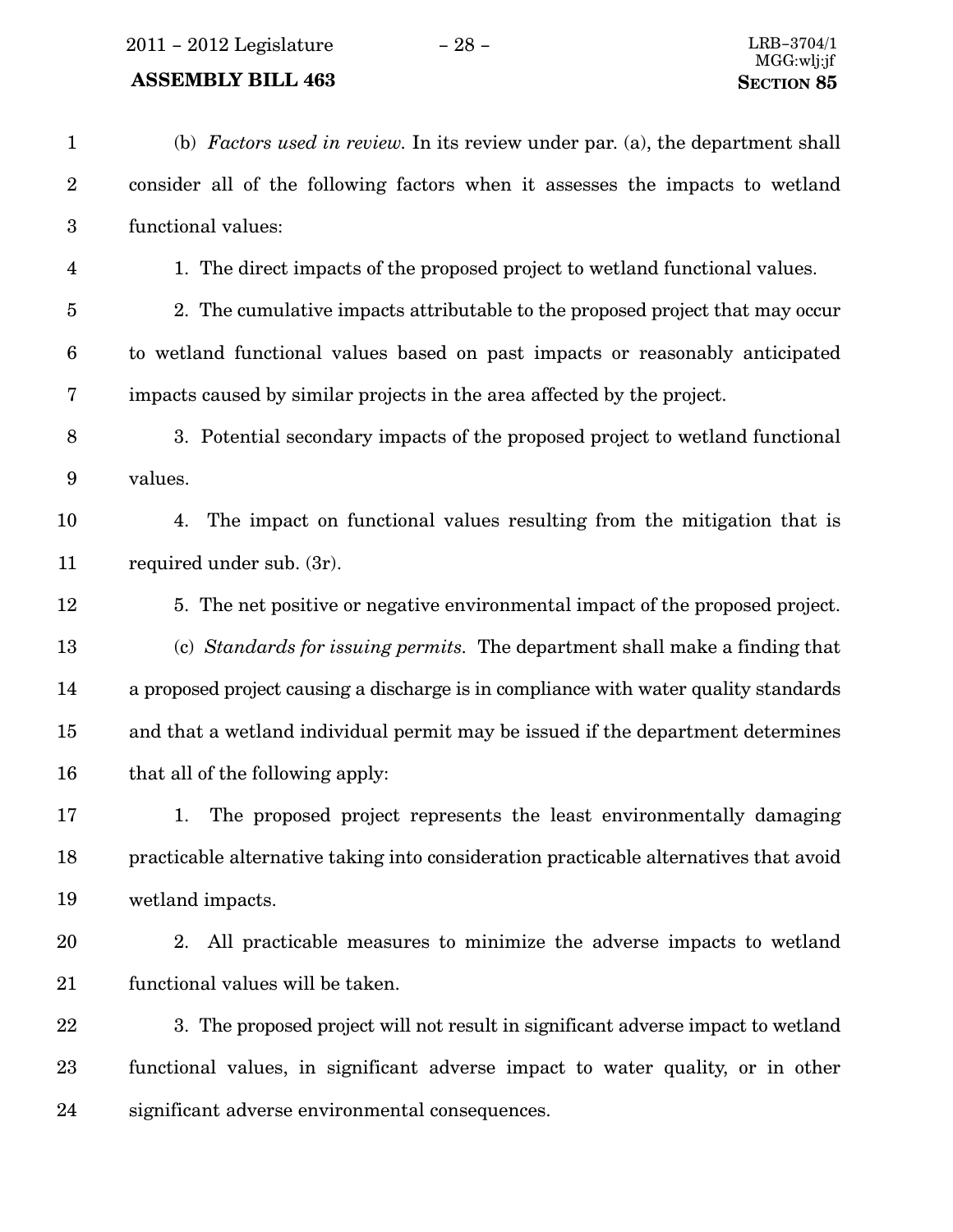2011 – 2012 Legislature − 29 –

| $\mathbf{1}$     | (d) <i>Mitigation required</i> . The department shall require mitigation under the  |
|------------------|-------------------------------------------------------------------------------------|
| $\boldsymbol{2}$ | program established under sub. (3r) for wetland individual permits it issues under  |
| $\boldsymbol{3}$ | this subsection.                                                                    |
| $\overline{4}$   | <b>SECTION 86.</b> 281.36 (3p) of the statutes is created to read:                  |
| $\overline{5}$   | 281.36 (3p) NOTICE REQUIREMENTS; WETLAND INDIVIDUAL PERMITS. (a)<br>The             |
| $\boldsymbol{6}$ | department shall establish procedures for providing notices of pending applications |
| 7                | and notices of public informational hearings to be provided under sub. (3m). The    |
| $8\,$            | procedures shall require all of the following:                                      |
| 9                | 1. That the notice be published as a class 1 notice under ch. 985.                  |
| 10               | 2. That the notice be mailed to any person or group upon request of the person      |
| 11               | or group.                                                                           |
| 12               | 3. That the notice be published on the department's Internet Web site.              |
| 13               | (b) The department shall prescribe the form and content of notices of pending       |
| 14               | applications and notices of public informational hearings to be provided under sub. |
| 15               | $(3m)$ . Each notice shall include all of the following information:                |
| 16               | 1. The name and address of the applicant.                                           |
| 17               | 2. A brief description of the discharge that requires the permit and the project    |
| 18               | that includes the discharge.                                                        |
| 19               | 3. For a notice of a public informational hearing, the time, date, and location     |
| 20               | of the hearing.                                                                     |
| 21               | 4. For a notice of pending application and a notice of a public informational       |
| 22               | hearing, a brief, precise, easily understandable, plain-language description of the |
| 23               | discharge and information indicating where the pending application may be viewed    |
| 24               | on the department's Internet Web site.                                              |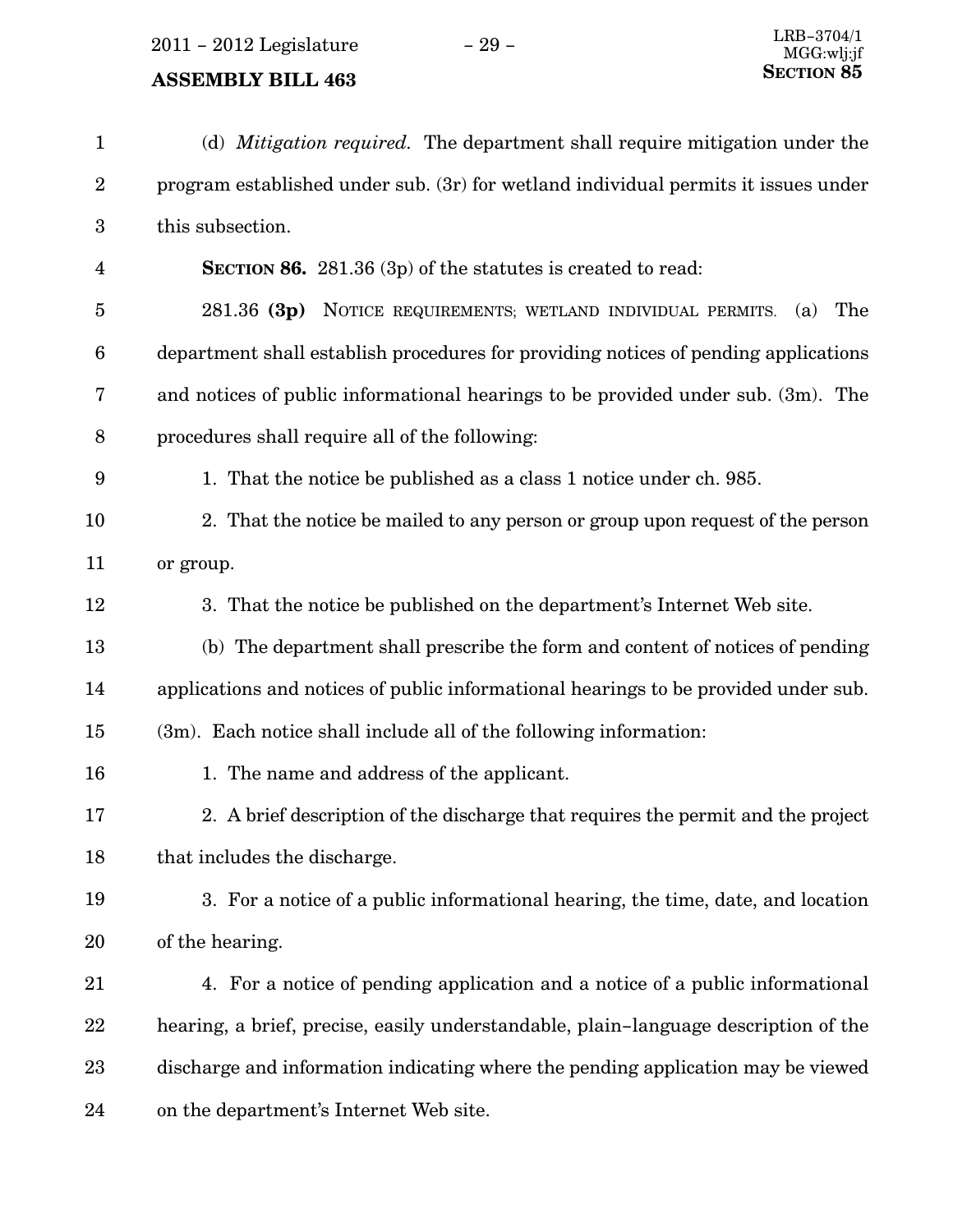2011 − 2012 Legislature − 30 − LRB−3704/1

#### ASSEMBLY BILL 463 SECTION 86

5. For a notice of complete application and a notice of a public informational hearing, a statement of the tentative determination of the department on the permit. 6. For a notice of complete application and a notice of public informational hearing, a brief description of the procedures for the formulation of final determinations, including a description of the comment period required under sub. (3m) (j). 1 2 3 4 5 6

(c) For the purpose of determining the date on which notice is provided under this subsection, the date of the notice shall be the date on which the department first publishes the notice on its Internet Web site, unless the department delegates to the applicant under par. (d) the requirement to provide notice. If the department delegates to the applicant the requirement to provide notice, the date of the notice shall be the date on which the department first publishes the notice on its Internet Web site or 10 days after the date on which the department receives satisfactory proof of publication of a class 1 notice from the applicant, whichever is later. 7 8 9 10 11 12 13 14

(d) The department may delegate the department's requirement to provide notice under sub. (3m) in the manner specified in par. (a) 1. and 2. by doing any of the following: 15 16 17

- 1. Requiring that the applicant for the permit provide by publication, mailing, or other distribution one or more of the notices. 18 19
- 20

21

2. Requiring that the applicant for the permit pay for the publication, mailing, or any other distribution costs of providing one or more of the notices.

SECTION 87. 281.36 (3r) of the statutes is created to read: 22

281.36 (3 $r$ ) MITIGATION; IN LIEU FEE SUBPROGRAM. (a) The department shall establish a mitigation program that applies only to the issuance of wetland 23 24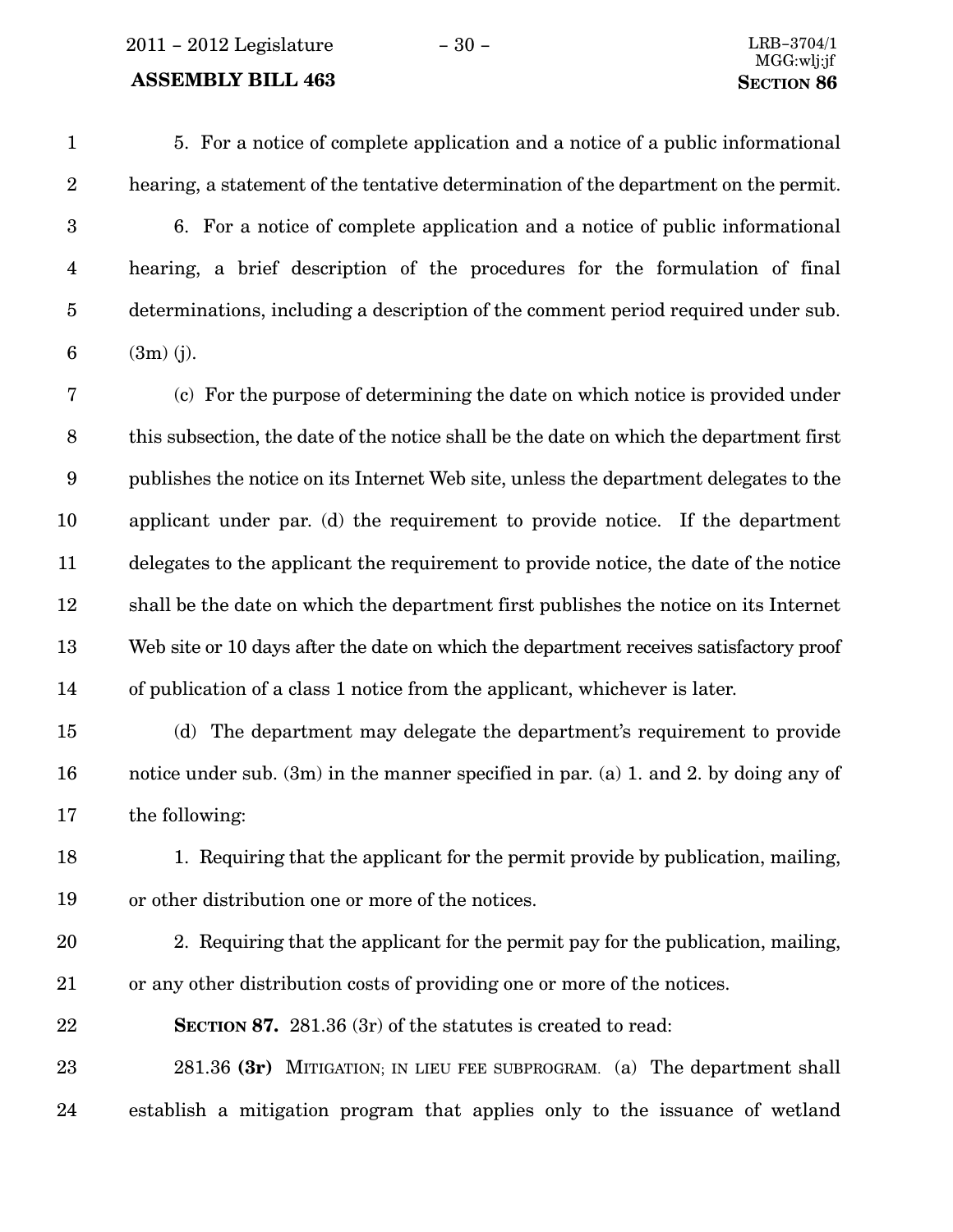2011 − 2012 Legislature − 31 − LRB−3704/1

#### **ASSEMBLY BILL 463**

individual permits and that allows mitigation to be accomplished by any of the following methods: 1 2

1. Purchasing credits from a mitigation bank located in this state.

- 2. Participating in the in lieu fee subprogram, if such a subprogram is established under par. (e). 4 5
- 6

3

3. Completing mitigation within the same watershed or within one−half mile of the site of the discharge. 7

- (b) Under the mitigation program, mitigation as specified in par. (a) 1. and participation in the in lieu fee subprogram, if established under par. (a) 2. shall be the preferred types of mitigation. 8 9 10
- (c) The department shall establish a system of service areas for the mitigation banks under the mitigation program that is geographically based on the locations of the major watersheds in the state. The system shall be consistent with federal regulations. 11 12 13 14
- (d) The department shall establish under the mitigation program mitigation ratios that are consistent with the federal regulations that apply to mitigation and mitigation banks but the minimum ratio shall be at least 1.2 acres for each acre affected by the discharge. 15 16 17 18
- (e) As part of the mitigation program established under par. (a), the department may establish an in lieu fee subprogram, in consultation with the army corps of engineers, under which payments are made to the department or another entity for the purposes of restoring, enhancing, creating, or preserving wetlands or other water resource features. The department shall establish requirements for calculating the in lieu fee payments. Under the in lieu fee subprogram, the wetlands that benefit from the program shall be open to the public for hunting, fishing, trapping, 19 20 21 22 23 24 25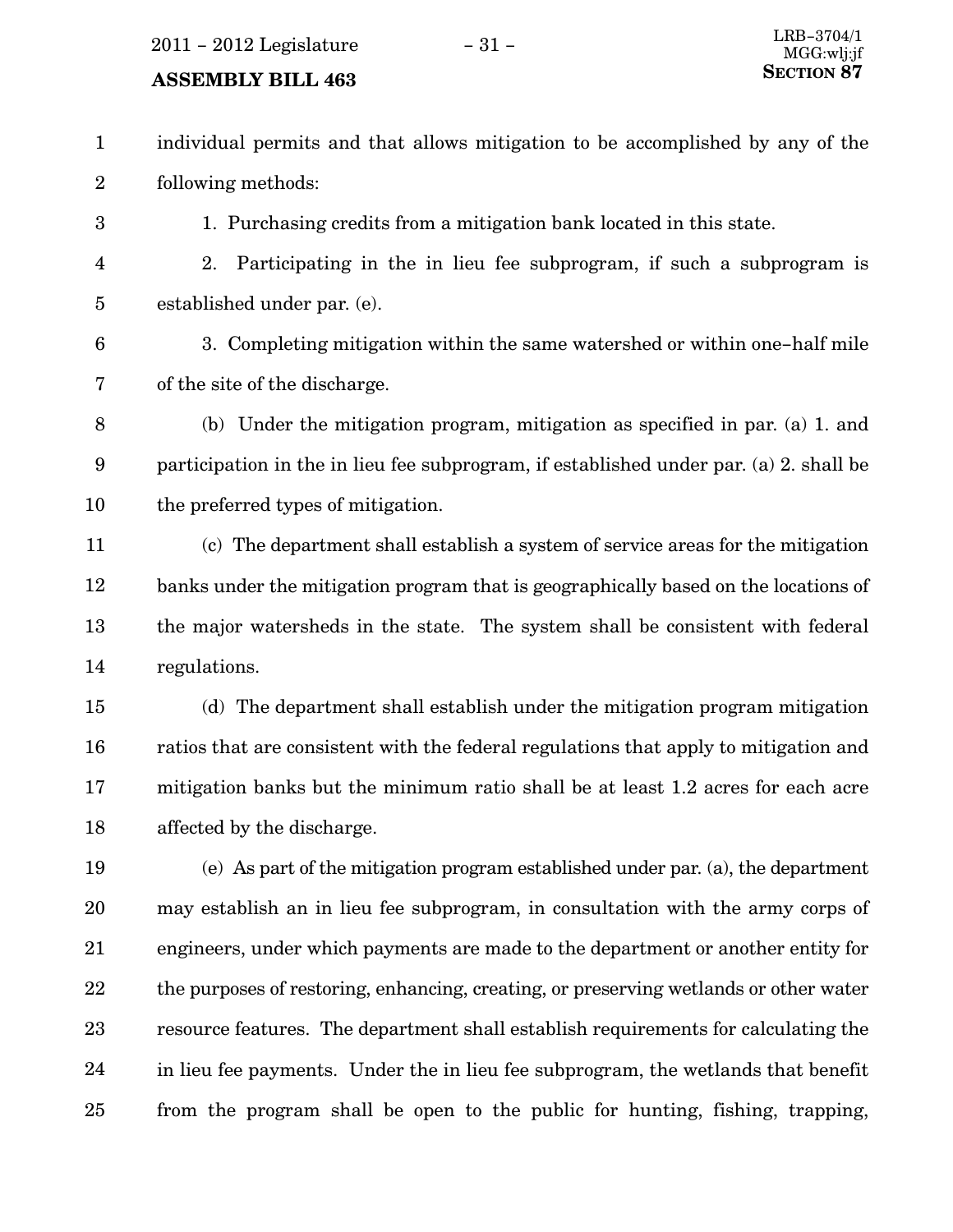2011 − 2012 Legislature − 32 − LRB−3704/1

| $\mathbf{1}$            | cross-country skiing, or hiking or any combination thereof, but the department may                  |
|-------------------------|-----------------------------------------------------------------------------------------------------|
| $\boldsymbol{2}$        | establish reasonable restrictions on the use of the land by the public in order to                  |
| $\boldsymbol{3}$        | protect public safety or to protect a unique plant or animal community.<br>The                      |
| $\overline{\mathbf{4}}$ | subprogram shall be consistent with federal regulations.                                            |
| $\overline{5}$          | <b>SECTION 88.</b> 281.36 (4) (intro.) of the statutes is amended to read:                          |
| $6\phantom{.}6$         | $281.36$ (4) EXEMPTIONS. (intro.) Except as provided in sub. (5), the certification                 |
| 7                       | <u>permitting</u> requirement under sub. $(2)$ $(3b)$ does not apply to any discharge that is       |
| $8\,$                   | the result of any of the following activities:                                                      |
| 9                       | <b>SECTION 89.</b> 281.36 (4) (b) of the statutes is amended to read:                               |
| 10                      | 281.36 (4) (b) Maintenance, emergency repair, or reconstruction of damaged                          |
| 11                      | parts of structures that are in use in a nonfederal wetland.                                        |
| 12                      | <b>SECTION 90.</b> 281.36 (4) (e) 1. of the statutes is amended to read:                            |
| 13                      | 281.36 (4) (e) 1. That the flow and circulation patterns and chemical and                           |
| 14                      | biological characteristics of the affected nonfederal wetland are not impaired.                     |
| 15                      | <b>SECTION 91.</b> 281.36 (4) (e) 2. of the statutes is amended to read:                            |
| 16                      | $281.36$ (4) (e) 2. That the reach of the affected nonfederal wetland is not                        |
| 17                      | reduced.                                                                                            |
| 18                      | SECTION 92. 281.36 (4) (e) 3. of the statutes is amended to read:                                   |
| 19                      | 281.36 (4) (e) 3. That any adverse effect on the aquatic environment of the                         |
| 20                      | affected nonfederal wetland is minimized to the degree required by the department.                  |
| 21                      | <b>SECTION 93.</b> 281.36 (5) (intro.) of the statutes is amended to read:                          |
| 22                      | 281.36 (5) INAPPLICABILITY OF EXEMPTIONS. (intro.) Notwithstanding sub. (4),                        |
| 23                      | a discharge that would be exempt under sub. (4) is subject to the coertification                    |
| 24                      | <u>permitting</u> requirement under sub. $(2)$ $(3b)$ if the discharge is incidental to an activity |
| 25                      | that has as its purpose bringing a nonfederal wetland, or part of a nonfederal                      |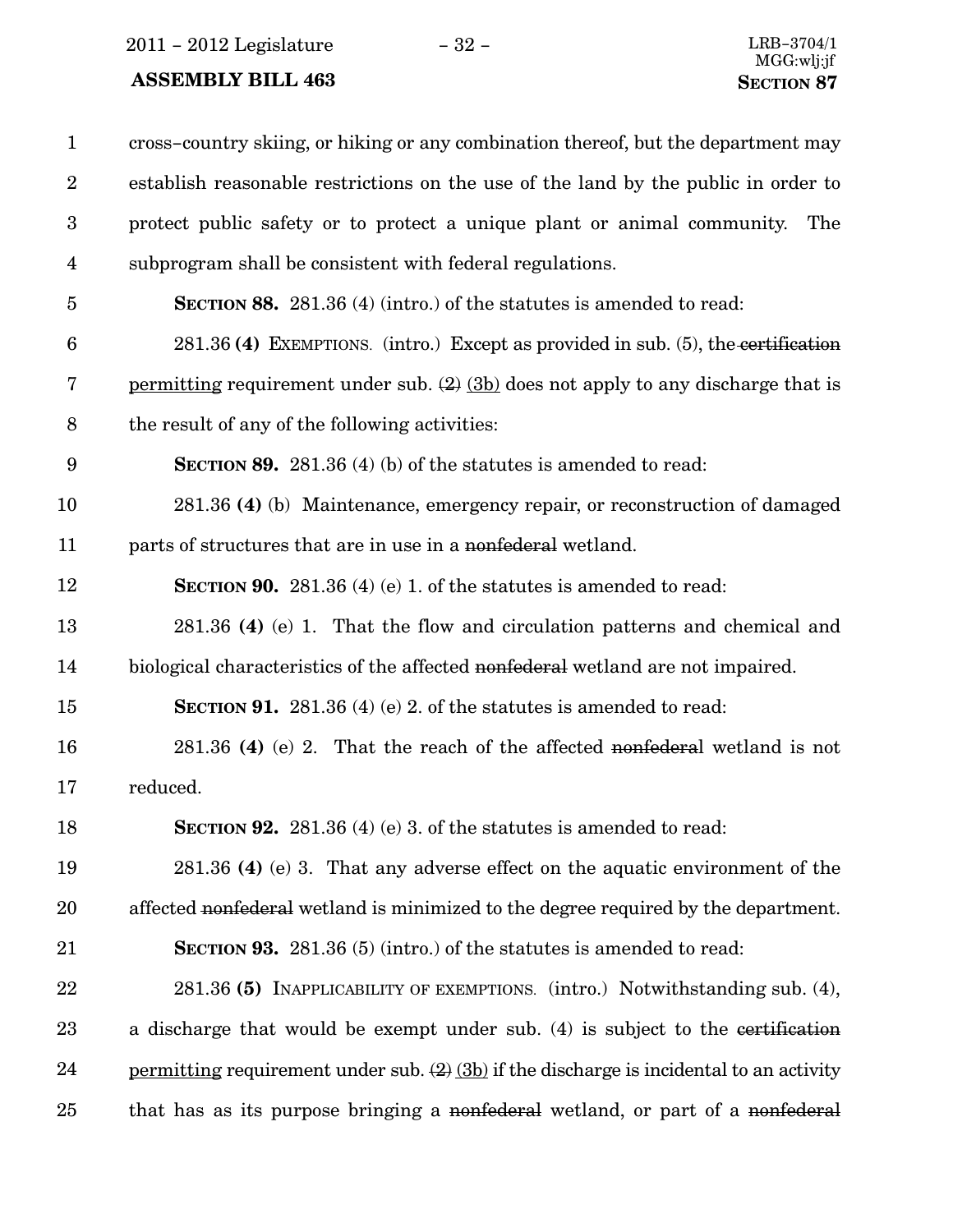2011 – 2012 Legislature − 33 –

| $\mathbf{1}$   | wetland, into a use for which it was not previously subject and if the activity may do   |
|----------------|------------------------------------------------------------------------------------------|
| $\overline{2}$ | any of the following:                                                                    |
| 3              | <b>SECTION 94.</b> 281.36 (5) (a) of the statutes is amended to read:                    |
| 4              | $281.36$ (5) (a) Impair the flow or circulation of any nonfederal wetland.               |
| 5              | <b>SECTION 95.</b> 281.36 $(5)$ (b) of the statutes is amended to read:                  |
| 6              | 281.36 (5) (b) Reduce the reach of any nonfederal wetland.                               |
| 7              | <b>SECTION 96.</b> 281.36 (6) (a) 1. of the statutes is amended to read:                 |
| 8              | 281.36 (6) (a) 1. Make the rules consistent with existing federal law or                 |
| 9              | interpretation.                                                                          |
| 10             | <b>SECTION 97.</b> 281.36 (7) of the statutes is repealed.                               |
| 11             | SECTION 98. 281.36 (8) (title) of the statutes is repealed.                              |
| 12             | <b>SECTION 99.</b> 281.36 (8) (a) of the statutes is repealed.                           |
| 13             | SECTION 100. 281.36 $(8)$ (b) of the statutes is repealed.                               |
| 14             | <b>SECTION 101.</b> 281.36 (8) (bn) 1. of the statutes is renumbered 281.36 (3g) (b) and |
| 15             | amended to read:                                                                         |
| 16             | 281.36 (3g) (b) <i>Additional required permits</i> . The In addition to the wetland      |
| 17             | general permits required under par. (a), the department shall issue wetland general      |
| 18             | water quality certifications permits that are consistent with all of the, and            |
| 19             | correspond to, any general permits that are issued under 33 USC 1344 (e) that            |
| 20             | applied on January 8, 2001, to nonfederal wetlands located in this state and that        |
| 21             | regulate discharges other than those regulated under the required wetland general        |
| 22             | permits issued under par. (a).                                                           |
| 23             | <b>SECTION 102.</b> 281.36 (8) (bn) 2. of the statures is repealed.                      |
| 24             | <b>SECTION 103.</b> 281.36 (8) (c) of the statures is repealed.                          |
| 25             | SECTION 104. $281.36(8)(d)$ of the statutes is repealed.                                 |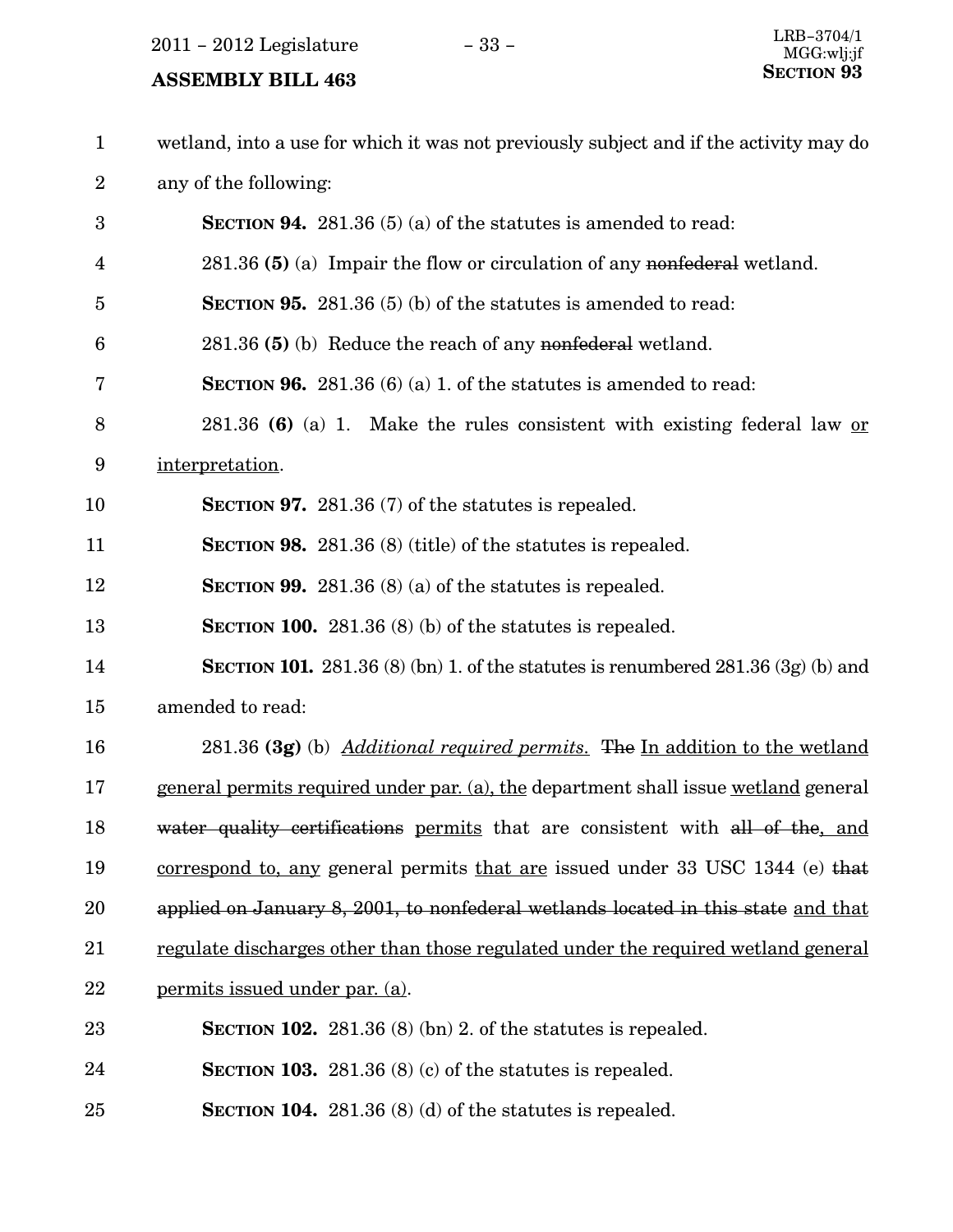2011 − 2012 Legislature − 34 − LRB−3704/1

| $\mathbf{1}$     | SECTION 105. 281.36 $(8)$ (e) of the statutes is repealed.                             |
|------------------|----------------------------------------------------------------------------------------|
| $\overline{2}$   | <b>SECTION 106.</b> 281.36 (9) (a) (intro.) of the statutes is amended to read:        |
| 3                | 281.36 (9) (a) (intro.) For purposes of determining whether to issue a wetland         |
| $\overline{4}$   | individual permit, whether authorization to proceed as authorized under a wetland      |
| $\overline{5}$   | general permit is appropriate, or whether an exemption under sub. (4) is               |
| $\boldsymbol{6}$ | appropriate, and for purposes of enforcing this section, any employee or other         |
| 7                | representative of the department, upon presenting his or her credentials, may do any   |
| $8\,$            | of the following:                                                                      |
| 9                | <b>SECTION 107.</b> 281.36 (9) (a) 1. of the statutes is amended to read:              |
| 10               | $281.36$ (9) (a) 1. Enter and inspect any property on which is located a nonfederal    |
| 11               | wetland, or part of a nonfederal wetland, for which an application for a water quality |
| 12               | certification has been submitted to the department under sub. $(3g)$ or $(3m)$ .       |
| 13               | <b>SECTION 108.</b> 281.36 (9) (a) 2. of the statutes is amended to read:              |
| 14               | $281.36$ (9) (a) 2. Enter and inspect any property on which is located a nonfederal    |
| 15               | wetland to investigate a discharge of dredged or fill material that the department has |
| 16               | reason to believe is in violation of this section.                                     |
| 17               | <b>SECTION 109.</b> 281.36 (9) (a) 3. of the statutes is amended to read:              |
| 18               | 281.36 (9) (a) 3. Gain access to and inspect any records that the department           |
| 19               | requires a holder of a water quality certification to wetland individual permit or a   |
| 20               | person acting under the authority of a wetland general permit is required by the       |
| 21               | department to keep.                                                                    |
| 22               | <b>SECTION 110.</b> 281.36 (9) (am) to (c) of the statutes are repealed.               |
| 23               | <b>SECTION 111.</b> 281.36 (9) (d) and (e) of the statutes are created to read:        |
| 24               | 281.36 (9) (d) The department shall provide reasonable advance notice to the           |
| 25               | property owner before entering and inspecting property as authorized under par (a).    |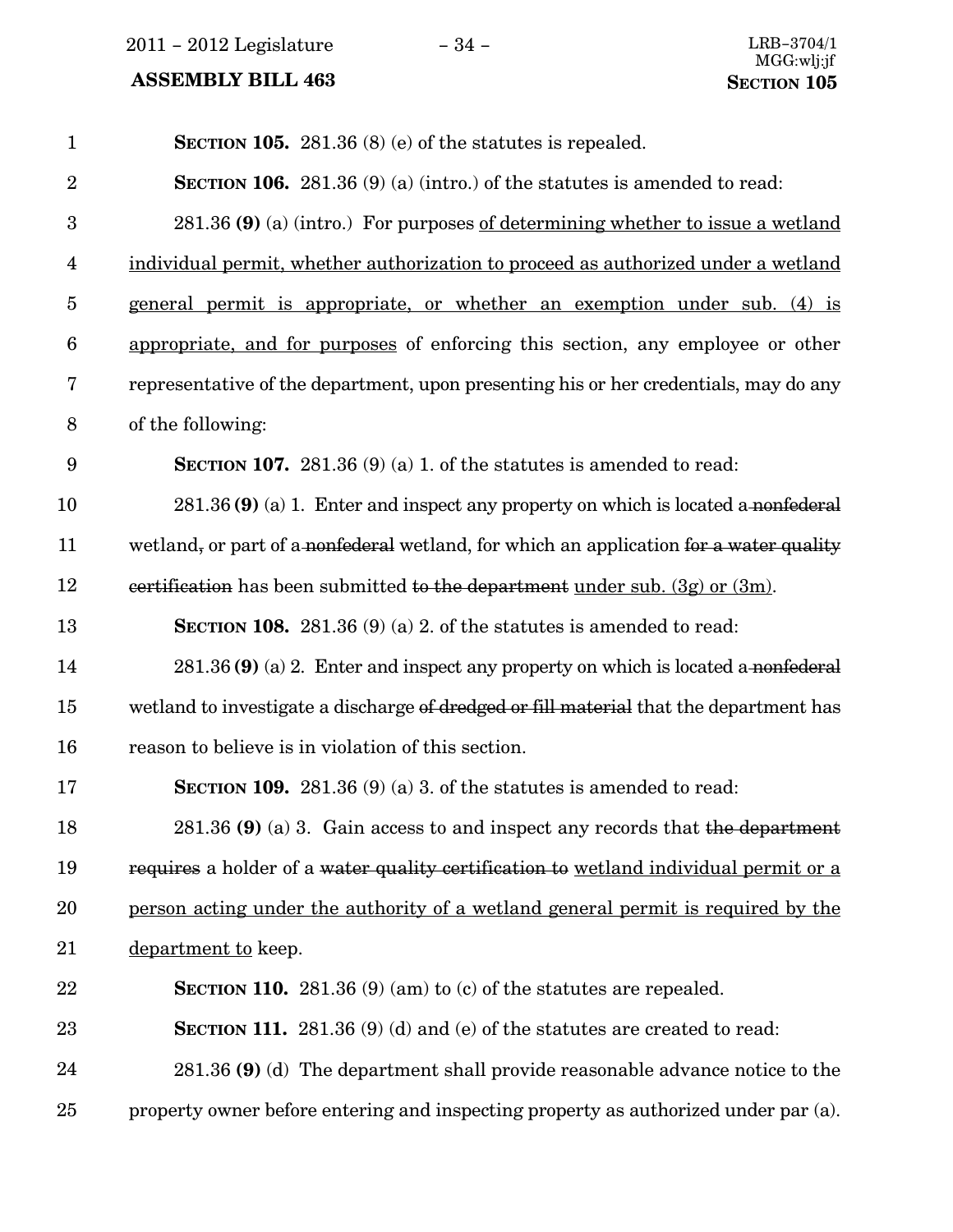$2011 - 2012$  Legislature  $-35 -$ 

#### **ASSEMBLY BILL 463**

(e) If the owner of the property refuses to give consent for the entry and inspection, the department may do any of the following: 1. Apply for, obtain, and execute a special inspection warrant under s. 66.0119. 2. Deny an application for a wetland individual permit or deny authorization to proceed under a wetland general permit. SECTION 112. 281.36 (10) (intro.) and (a) of the statutes are consolidated, renumbered 281.36 (10) and amended to read: 281.36 (10) OTHER ADDITIONAL REQUIREMENTS. The requirement of being issued a wetland individual permit or proceeding under the authority of a wetland general permit under this section is in addition to any permit or other approval required by the department for a project or activity that involves a discharge into a wetland. This section does not affect the authority of the department to  $\phi$  any of the following: (a) Regulate otherwise regulate the discharge of dredged or fill material in a nonfederal wetland under ss. 59.692, 61.351, 62.231, 87.30, 281.11 to 281.35, 281.41 to 281.47, or 281.49 to 281.85 or ch. 30, 31, 283, 289, 291, 292, 293, 295, or 299. SECTION 113. 281.36 (10) (b) of the statutes is repealed. SECTION 114. 281.36 (11) of the statutes is created to read: 281.36 (11) RESTORATION; SURCHARGE FEE. (a) The department shall set a surcharge fee to be charged for each application to proceed under a wetland general permit that is issued under sub. (3g) (a) 4., 5., or 6. The surcharge fee shall be set on an annual basis by the department and may not exceed more than 50 percent of the market price, as determined by the department, for the equivalent purchase of credits from a mitigation bank. These fees shall be credited to the appropriation account under s. 20.370 (4) (bm) for the restoration and creation of wetlands. The 1 2 3 4 5 6 7 8 9 10 11 12 13 14 15 16 17 18 19 20 21 22 23 24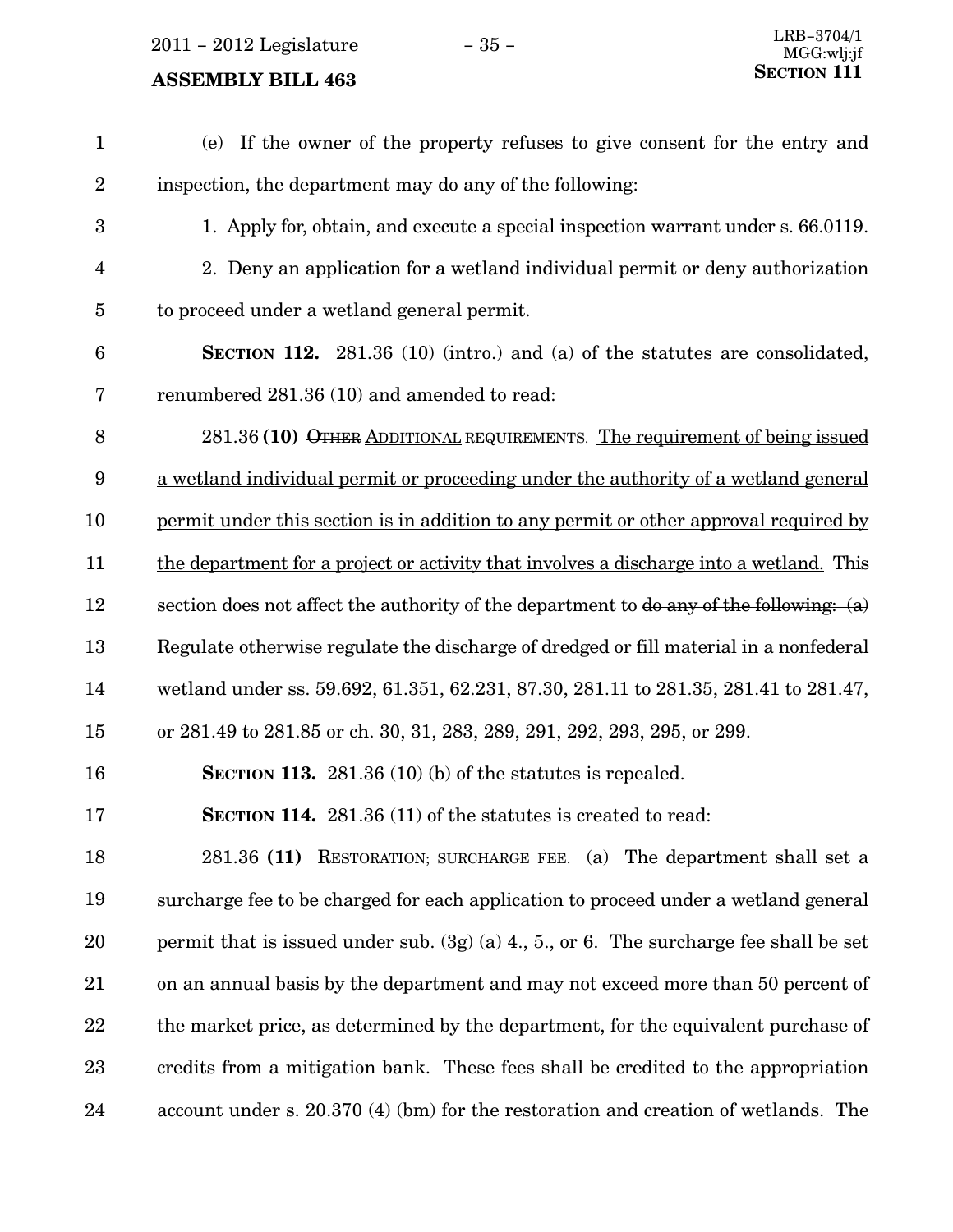#### ASSEMBLY BILL 463 SECTION 114

1 2

department may enter into agreements with other entities for the restoration and creation of such wetlands.

(b) Any wetland that is restored or created using funding from the appropriation under s. 20.370 (4) (bm) shall be open to the public for hunting, fishing, trapping, cross−country skiing, or hiking or any combination thereof, but the department may establish reasonable restrictions on the use of the land by the public in order to protect public safety or to protect a unique plant or animal community. 3 4 5 6 7

SECTION 115. 281.36 (12) (a) of the statutes is created to read: 8

281.36 (12) (a) Fees required. The department shall charge a fee for reviewing, investigating, and making decisions on applications to proceed under wetland general permits under sub. (3g) and on applications for wetland individual permits under sub. (3m). For an authorization to proceed under a wetland general permit, the application fee shall be \$500. For a wetland individual permit, the application fee shall be \$800. 9 10 11 12 13 14

#### 15

SECTION 116. 281.36 (12) (b) of the statutes is created to read:

281.36 (12) (b) *Additional fee.* The department may set and charge a fee in the amount necessary to meet the costs incurred by the department in reviewing mitigation that is conducted by mitigation banks. 16 17 18

19

SECTION 117. 281.36 (13) of the statutes is created to read:

281.36 (13) PARTIES TO A VIOLATION. (a) Whoever is concerned in the commission of a violation of this section for which a forfeiture is imposed is a principal and may be charged and found in violation although he or she did not directly commit the violation and although the person who directly committed it has not been found in violation. 20 21 22 23 24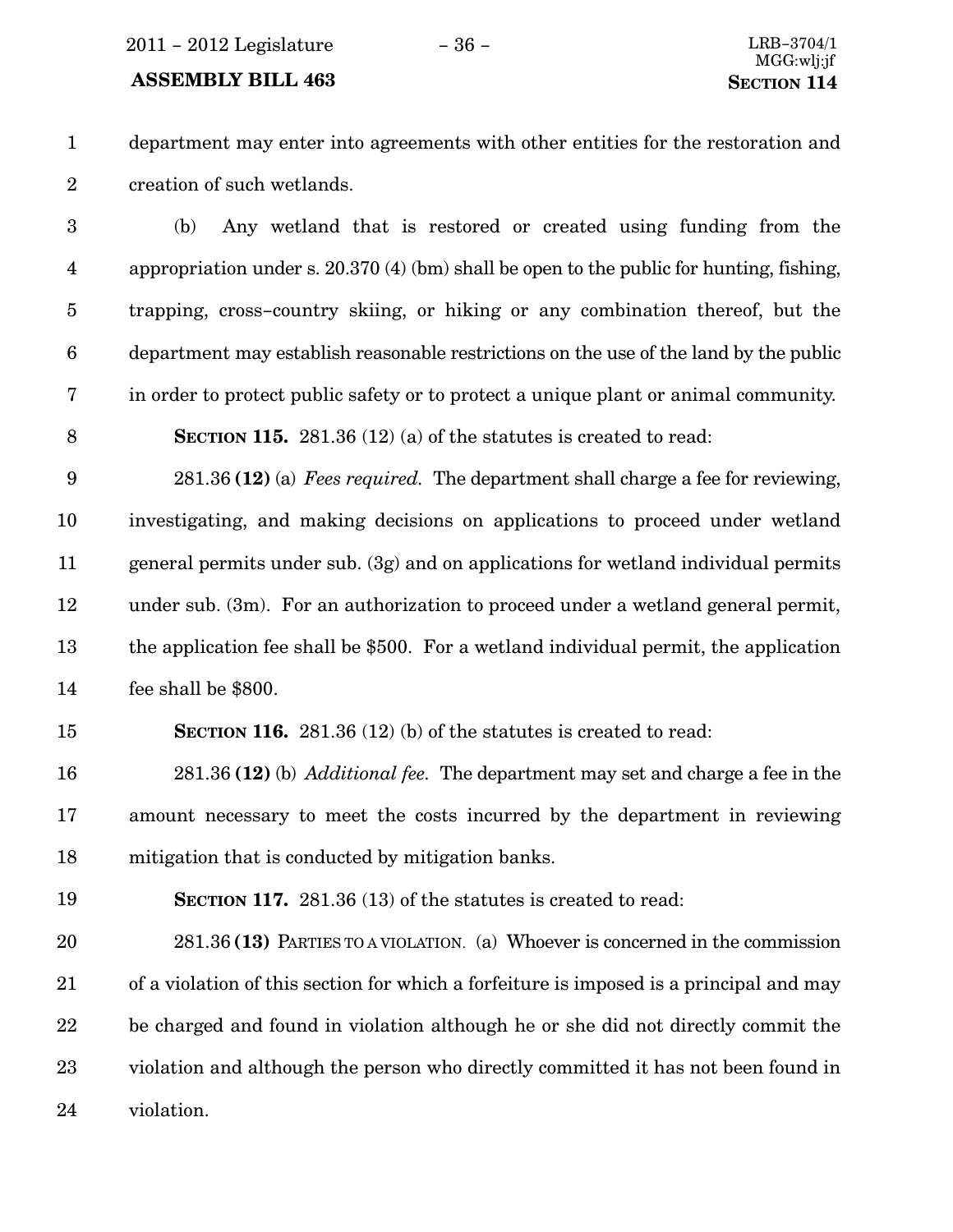2011 − 2012 Legislature − 37 − LRB−3704/1

# **SECTION 117** ASSEMBLY BILL 463

(b) A person is concerned in the commission of the violation if the person does any of the following: 1. Directly commits the violation. 2. Aids and abets the commission of the violation. 3. Is a party to a conspiracy with another to commit the violation or advises, hires, counsels, or otherwise procures any person to commit it. SECTION 118. 281.36 (14) of the statutes is created to read: 281.36 (14) PENALTIES. (a) Except as provided in par. (b), any person who violates any provision of this section shall forfeit not less than \$100 nor more than \$10,000 for the first offense and shall forfeit not less than \$500 nor more than \$10,000 upon being found in violation of the same offense a 2nd or subsequent time. (b) Any person who violates a wetland general permit issued under sub. (3g) shall forfeit not less than \$10 nor more than \$500 for the first offense and shall forfeit not less than \$50 nor more than \$500 upon being found in violation of the same offense a 2nd or subsequent time. (c) A violation of any condition contained in a wetland general permit issued under sub. (3g) is a violation of the statute under which the general permit was issued. (d) In addition to the forfeitures specified under pars. (a) and (b), a court may order a defendant to abate any nuisance, restore a natural resource, or take, or refrain from taking, any other action as necessary to eliminate or minimize any environmental damage caused by the defendant. SECTION 119. 281.37 (title) of the statutes is repealed. SECTION 120. 281.37 (1) (intro.) of the statutes is repealed. SECTION 121. 281.37 (1) (a) of the statutes is repealed. 1 2 3 4 5 6 7 8 9 10 11 12 13 14 15 16 17 18 19 20 21 22 23 24 25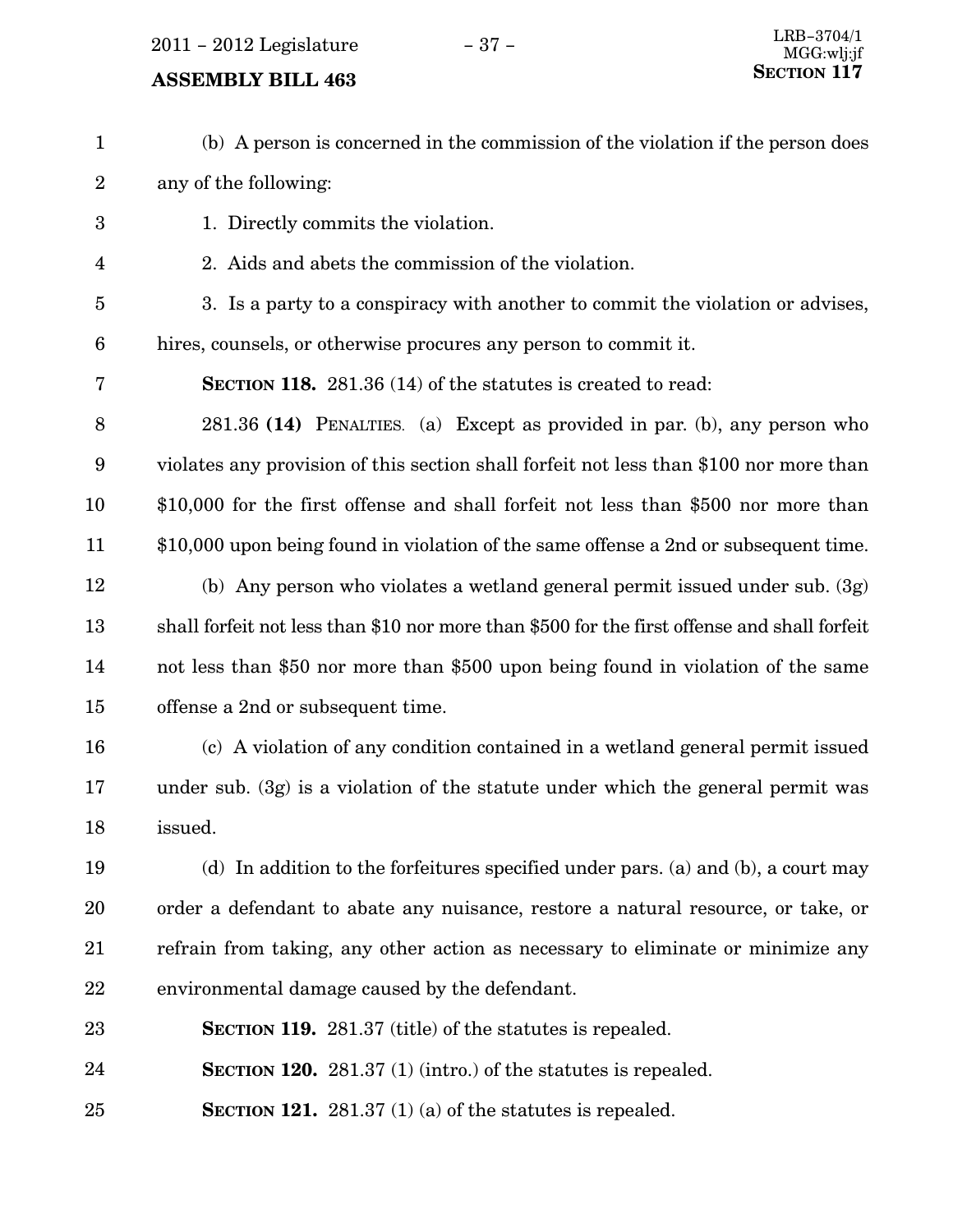2011 – 2012 Legislature − 38 − LRB−3704/1

| $\mathbf{1}$            | <b>SECTION 122.</b> 281.37 (1) (b) of the statutes is renumbered 281.36 (1) (bn) and   |
|-------------------------|----------------------------------------------------------------------------------------|
| $\overline{2}$          | amended to read:                                                                       |
| $\boldsymbol{3}$        | 281.36 (1) (bn) "Mitigation project" means the restoration, enhancement or             |
| $\overline{\mathbf{4}}$ | creation of wetlands to compensate for adverse impacts to other wetlands.              |
| $\overline{5}$          | "Mitigation project" includes using credits from a wetlands mitigation bank            |
| $\boldsymbol{6}$        | mitigation of the type specified in sub. $(3r)$ (a) 3.                                 |
| $\bf 7$                 | <b>SECTION 123.</b> 281.37 (1) (d) of the statutes is renumbered 281.36 (1) (bL) and   |
| $8\,$                   | amended to read:                                                                       |
| $\boldsymbol{9}$        | 281.36 (1) (bL) "Wetlands mitigation Mitigation bank" means a system of                |
| 10                      | accounting for wetland loss and compensation that includes one or more sites where     |
| 11                      | wetlands are restored, enhanced or created to provide transferable credits to be       |
| 12                      | subsequently applied purchased to compensate for adverse impacts to other              |
| 13                      | wetlands.                                                                              |
| 14                      | <b>SECTION 124.</b> 281.37 (1) (e) of the statures is repealed.                        |
| 15                      | SECTION 125. 281.37 $(1)$ (f) of the statutes is repealed.                             |
| 16                      | SECTION 126. $281.37(2)$ of the statutes is repealed.                                  |
| 17                      | <b>SECTION 127.</b> 281.37 (2m) of the statutes is renumbered 281.36 (8m), and         |
| 18                      | 281.36 (8m) (a) 1. and 2. and (b) (intro.) and 2., as renumbered, are amended to read: |
| 19                      | $281.36$ (8m) (a) 1. A person who is the holder of a <u>wetland individual</u> permit  |
| 20                      | or other approval that authorizes a mitigation project shall grant a conservation      |
| 21                      | easement under s. 700.40 to the department <u>or shall execute a comparable legal</u>  |
| 22                      | instrument to ensure that a wetland that is being restored, enhanced, or created will  |
| 23                      | not be destroyed or substantially degraded by any subsequent proprietor of or holder   |
| 24                      | of interest in the property on which the wetland is located. The department shall      |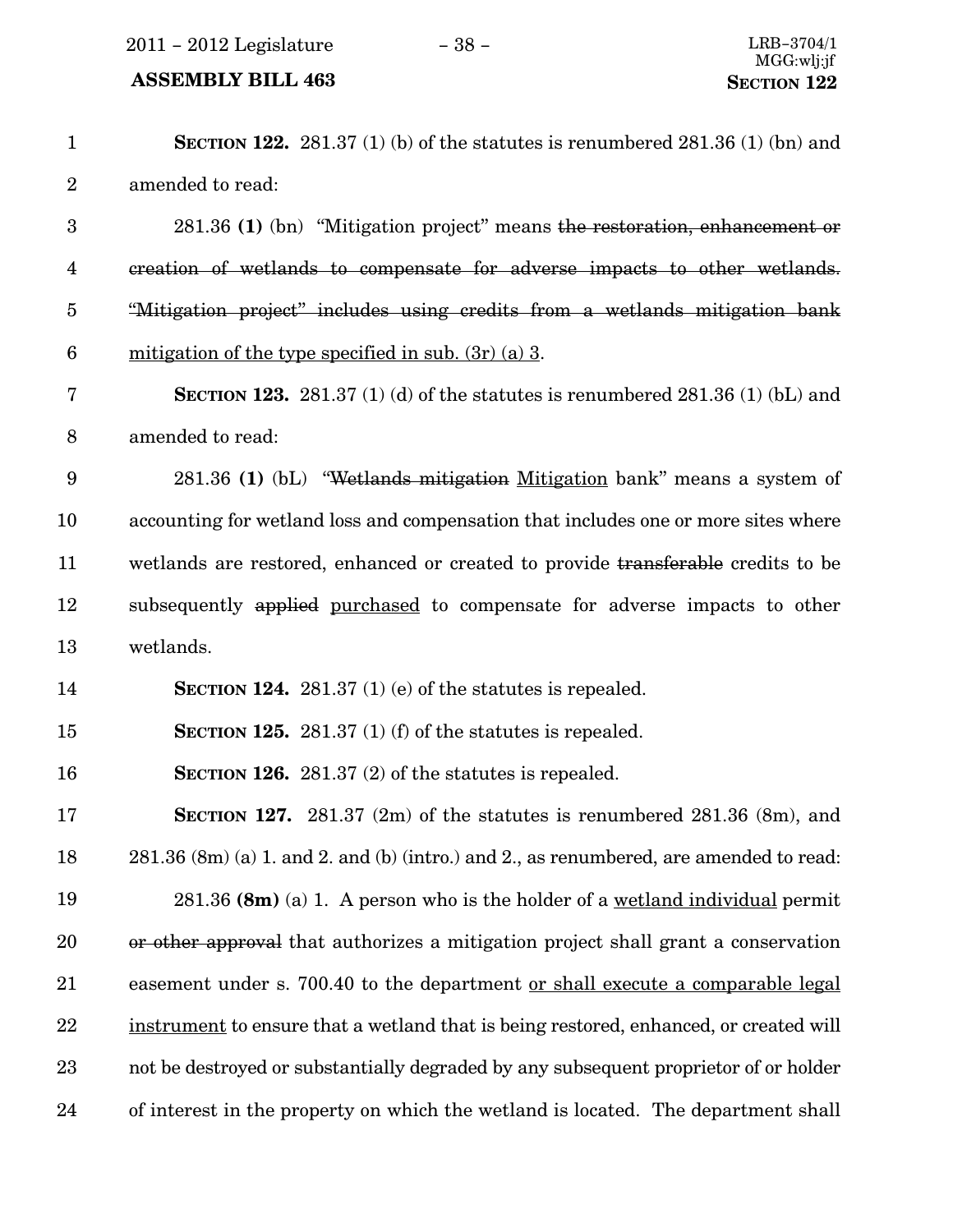2011 – 2012 Legislature − 39 –

| $\mathbf{1}$            | revoke the wetland individual permit or other approval if the holder of the individual  |
|-------------------------|-----------------------------------------------------------------------------------------|
| $\boldsymbol{2}$        | permit or other approval fails to take these measures.                                  |
| $\boldsymbol{3}$        | 2. A person who is restoring, enhancing, or creating a wetland to provide               |
| $\overline{\mathbf{4}}$ | transferable credits as part of a wetlands mitigation bank shall grant a conservation   |
| $\overline{5}$          | easement under s. 700.40 to the department, or shall execute a comparable legal         |
| 6                       | instrument to ensure that the wetland will not be destroyed or substantially            |
| 7                       | degraded by any subsequent proprietor of or holder of interest in the property on       |
| 8                       | which the wetland is located.                                                           |
| 9                       | (b) (intro.) Notwithstanding par. (a), the department shall modify or release a         |
| 10                      | conservation easement granted under par. $(a)$ , or shall void a comparable legal       |
| 11                      | instrument executed under par. (a) if all of the following apply:                       |
| 12                      | 2. The person who is required to grant the conservation easement or execute             |
| 13                      | the legal instrument did not contribute to the loss of the wetland specified in subd.   |
| 14                      | 1.                                                                                      |
| 15                      | <b>SECTION 128.</b> 281.37 (3) (intro.) of the statutes is renumbered $281.36$ (3t)     |
| 16                      | (intro.) and amended to read:                                                           |
| 17                      | 281.36 (3t) RULES FOR MITIGATION. (intro.) The department shall promulgate              |
| 18                      | rules to establish a process for consideration of wetland compensatory mitigation       |
| 19                      | under sub. $(2)$ . Upon promulgation, the rules shall apply to any application or other |
| 20                      | request for an initial determination for a permit or other authorization that is        |
| 21                      | pending with the department on the date on which the rules take effect the              |
| 22                      | $mitigation program under sub. (3r)$ . The rules shall address all of the following:    |
| 23                      | SECTION 129. $281.37(3)(a)$ of the statutes is renumbered $281.36(3t)(a)$ and           |
| 24                      | amended to read:                                                                        |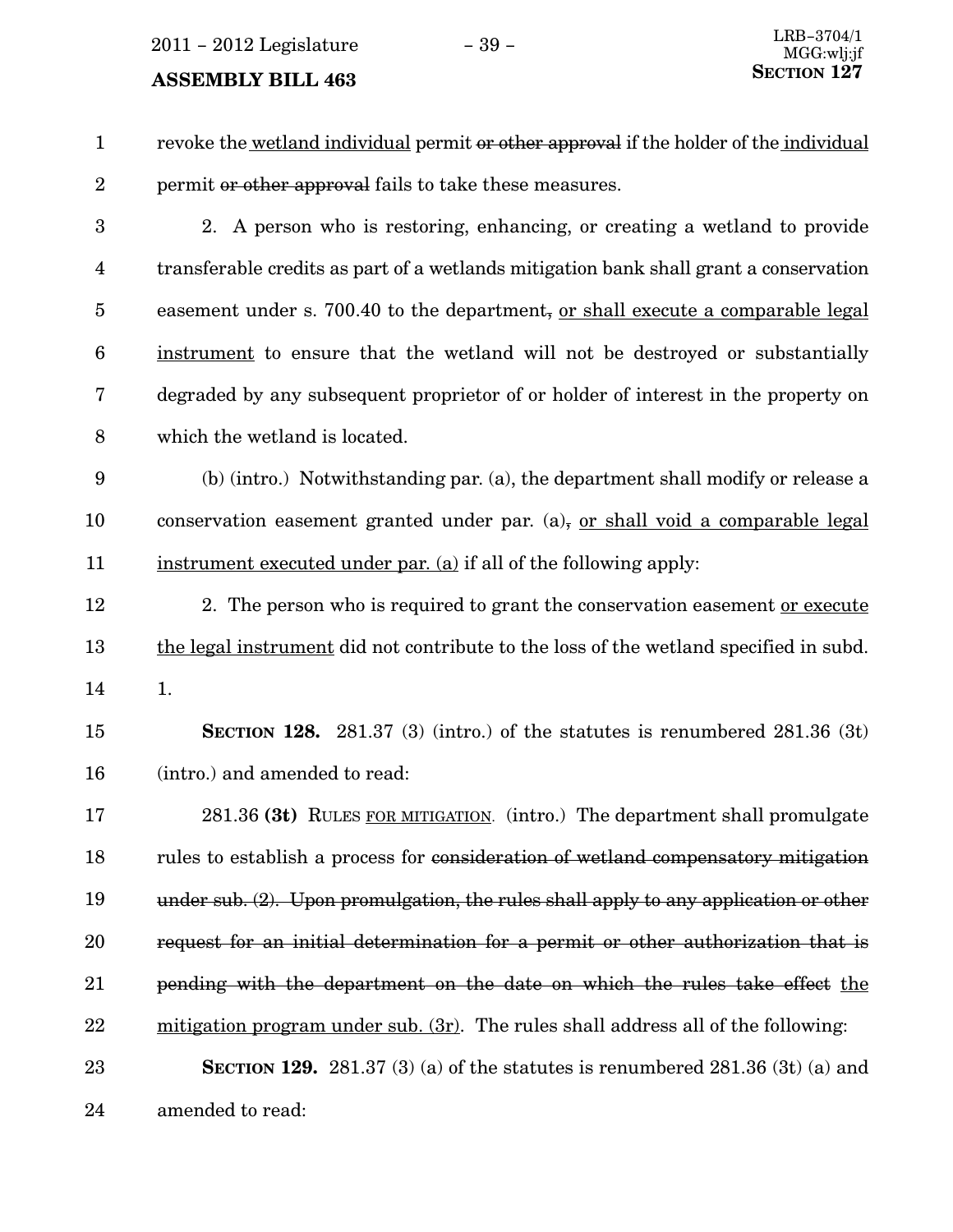2011 – 2012 Legislature − 40 − LRB−3704/1

| $\mathbf{1}$            | 281.36 (3t) (a) Requirements for the avoidance and minimization of adverse              |
|-------------------------|-----------------------------------------------------------------------------------------|
| $\overline{2}$          | impacts to the wetland that will be affected by the permitted activity analysis of      |
| 3                       | practicable alternatives that is included in an application for a wetland individual    |
| $\overline{\mathbf{4}}$ | <u>permit under sub. (3m) (b)</u> .                                                     |
| $\overline{5}$          | <b>SECTION 130.</b> 281.37 (3) (b) of the statutes is renumbered $281.36$ (3t) (b) and  |
| 6                       | amended to read:                                                                        |
| 7                       | $281.36$ (3t) (b) The conditions under which credits in a wetlands mitigation           |
| 8                       | bank may be used for wetland compensatory mitigation purchased from a mitigation        |
| 9                       | <u>bank to comply with the mitigation program under sub. (3r).</u>                      |
| 10                      | <b>SECTION 131.</b> 281.37 (3) (c) of the statutes is renumbered 281.36 (3t) (c) and    |
| 11                      | amended to read:                                                                        |
| 12                      | $281.36$ (3t) (c) Enforcement of a requirement to implement a mitigation project        |
| 13                      | requirements under the mitigation program under sub. (3r) that apply to mitigation      |
| 14                      | projects and mitigation banks.                                                          |
| 15                      | <b>SECTION 132.</b> 281.37 (3) (d) of the statutes is renumbered $281.36$ (3t) (d) and  |
| 16                      | amended to read:                                                                        |
| 17                      | 281.36 (3t) (d) Baseline studies of the wetland wetlands that will be affected          |
| 18                      | by the permitted activity discharges and of the sites for mitigation project site       |
| 19                      | projects.                                                                               |
| 20                      | SECTION 133. 281.37 (3) (e) of the statutes is renumbered $281.36$ (3t) (e) and         |
| 21                      | amended to read:                                                                        |
| 22                      | 281.36 (3t) (e) Plan and project design requirements for a mitigation project,          |
| 23                      | which shall consider the relation of the project design projects and mitigation bank    |
| 24                      | sites, which shall include requirements for relating the design of a mitigation project |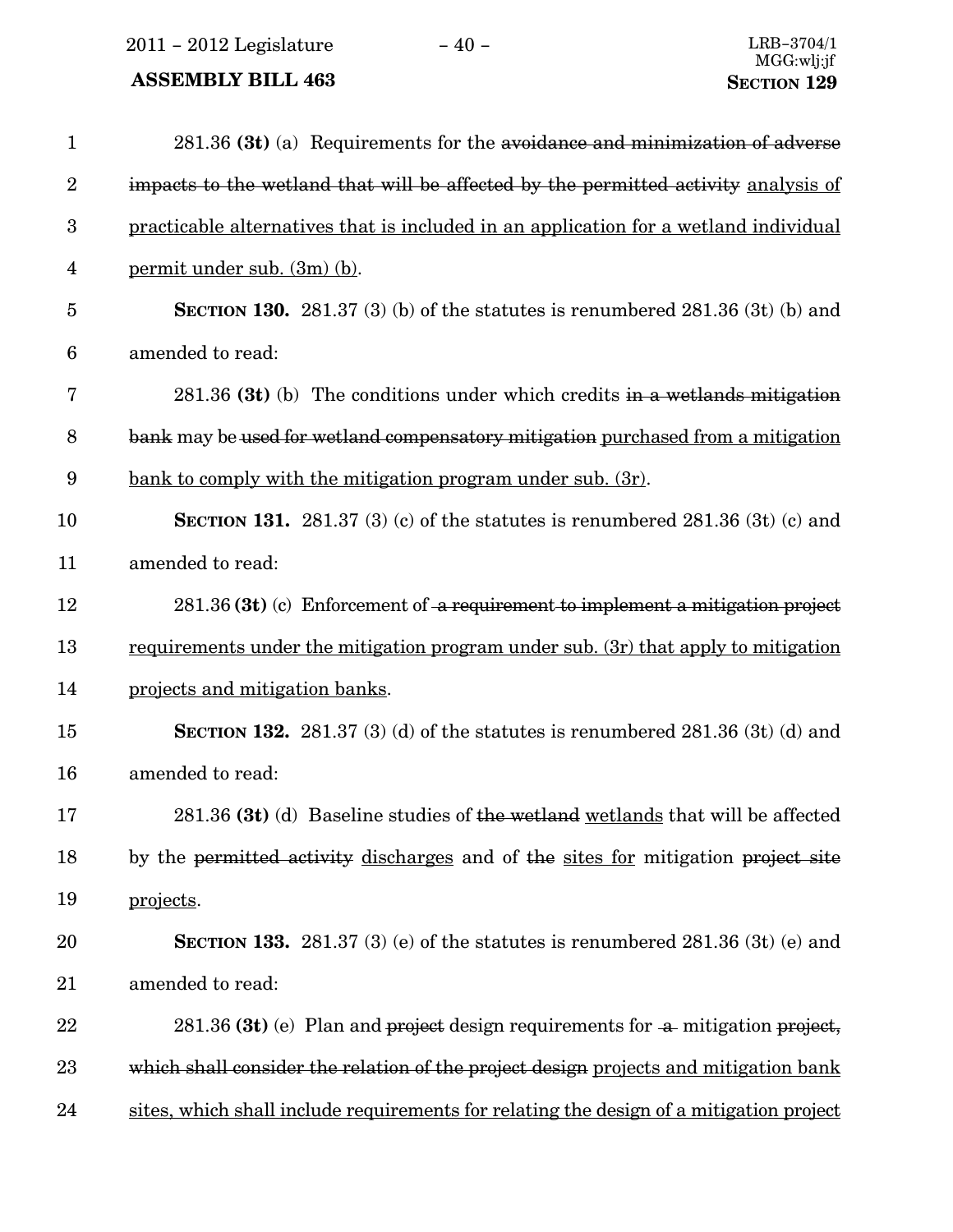2011 – 2012 Legislature − 41 –

| $\mathbf{1}$     | or a mitigation bank site to the hydrology of the watershed in which a mitigation     |
|------------------|---------------------------------------------------------------------------------------|
| $\boldsymbol{2}$ | project <u>or mitigation bank site</u> is located.                                    |
| 3                | SECTION 134. 281.37 (3) (f) of the statutes is renumbered $281.36$ (3t) (f), and      |
| $\overline{4}$   | $281.36$ (3t) (f) (intro.), as renumbered, is amended to read:                        |
| $\overline{5}$   | 281.36 (3t) (f) (intro.) The comparability of a wetland Standards for comparing       |
| $6\phantom{1}6$  | wetlands that will be restored, enhanced, or created as a mitigation project or at a  |
| 7                | mitigation bank site to the wetland wetlands that will be adversely affected by the   |
| 8                | permitted activity discharges, including all of the following:                        |
| 9                | <b>SECTION 135.</b> 281.37 (3) (g) of the statures is repealed.                       |
| 10               | <b>SECTION 136.</b> 281.37 (3) (h) of the statutes is renumbered 281.36 (3t) (h) and  |
| 11               | amended to read:                                                                      |
| 12               | 281.36 (3t) (h) Standards for measuring the short-term and long-term success          |
| 13               | of a mitigation project projects and mitigation bank sites and requirements for the   |
| 14               | short-term and long-term monitoring of $-a$ mitigation project projects and           |
| 15               | mitigation bank sites.                                                                |
| 16               | <b>SECTION 137.</b> 281.37 (3) (i) of the statutes is renumbered 281.36 (3t) (i) and  |
| 17               | amended to read:                                                                      |
| 18               | 281.36 (3t) (i) Remedial actions to be taken by the applicant if a holders of         |
| 19               | wetland individual permits for mitigation project is projects that are not successful |
| 20               | and actions to be taken by a wetlands mitigation bank if a banks for mitigation       |
| 21               | project on which mitigation credits are based is projects performed by the mitigation |
| 22               | banks that are not successful.                                                        |
| 23               | <b>SECTION 138.</b> 281.37 (3) (j) of the statures is repealed.                       |
| 24               | <b>SECTION 139.</b> 281.37 $(3m)$ of the statutes is repealed.                        |
| 25               | SECTION 140. $281.37(4)$ of the statutes is repealed.                                 |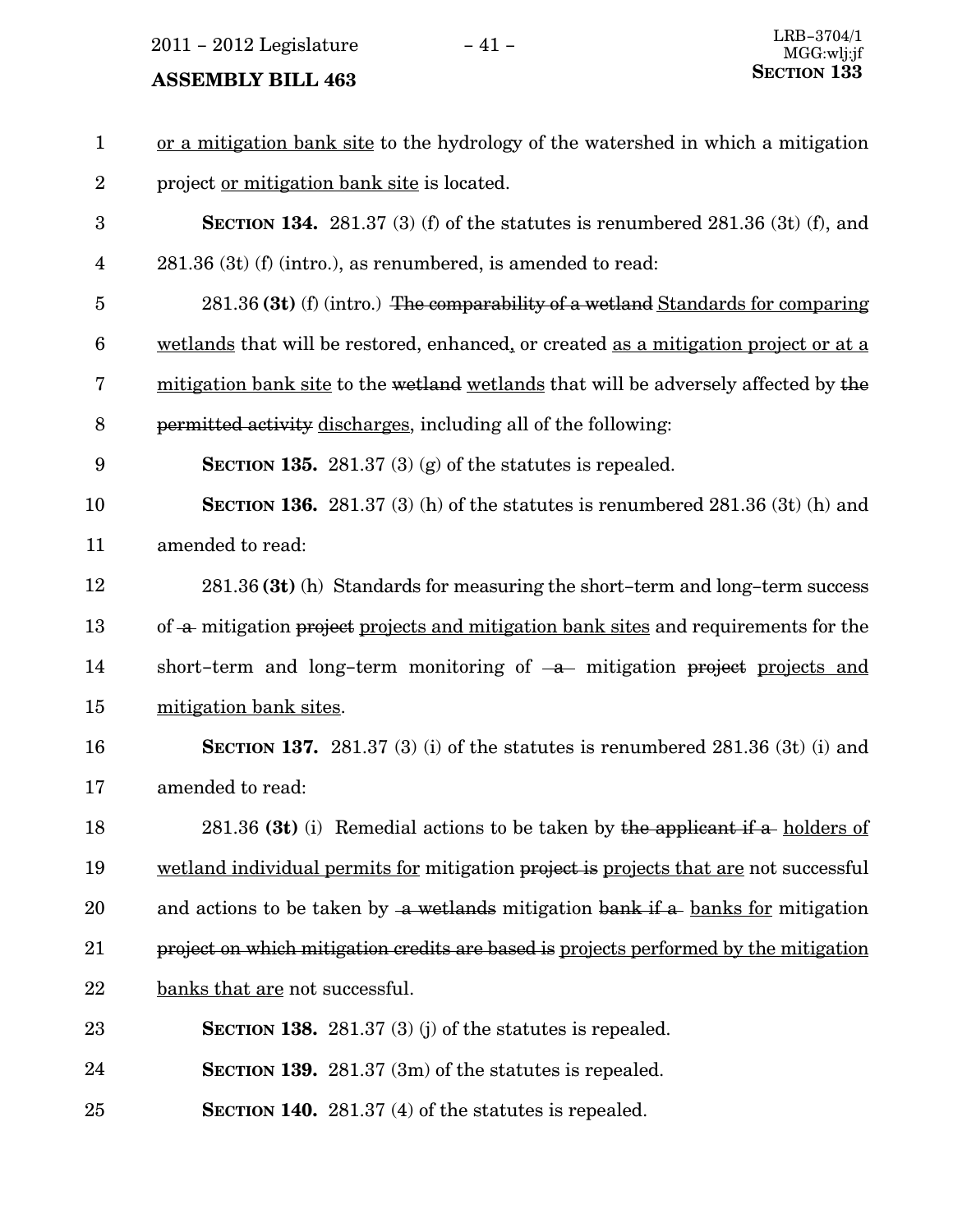#### ASSEMBLY BILL 463 SECTION 141

SECTION 141. 281.37 (5) of the statutes is renumbered 281.36 (14) and amended to read: 1 2

281.36 (14) REPORT TO LEGISLATURE. No later than January 31, 2003, and no later than January 31 of each subsequent odd−numbered year, the department shall submit to the legislature under s. 13.172 (2) a report that provides an analysis of the impact of the implementation of this section mitigation on wetland resources and on the issuance of permits or other approvals under ss. 59.692, 61.351, 62.231, 87.30, 281.11 to 281.47 or 281.49 to 281.85 or ch. 30, 31, 283, 289, 291, 292, 293, 295, or 299. SECTION 142. 281.98 (1) of the statutes is amended to read: 3 4 5 6 7 8 9

281.98 (1) Except as provided in ss. 281.344 (14) (a), 281.36, 281.346 (14) (a), 281.47 (1) (d), 281.75 (19), and 281.99 (2), any person who violates this chapter or any rule promulgated or any plan approval, license, special order, or water quality certification issued under this chapter shall forfeit not less than \$10 nor more than \$5,000 for each violation. Each day of continued violation is a separate offense. While an order is suspended, stayed, or enjoined, this penalty does not accrue. 10 11 12 13 14 15

16

SECTION 143. 814.04 (intro.) of the statutes, as affected by 2011 Wisconsin Act 2, is amended to read: 17

814.04 Items of costs. (intro.) Except as provided in ss. 93.20, 100.195 (5m) (b), 100.30 (5m), 106.50 (6) (i) and (6m) (a), 111.397 (2) (a), 115.80 (9),  $281.36(2)$  (b) 1., 767.553 (4) (d), 769.313, 802.05, 814.245, 895.035 (4), 895.044, 895.443 (3), 895.444 (2), 895.445 (3), 895.446 (3), 895.506, 943.212 (2) (b), 943.245 (2) (d), 943.51  $(2)$  (b), and 995.10 (3), when allowed costs shall be as follows: 18 19 20 21 22

23

#### SECTION 144. Nonstatutory provisions.

(1) POSITION AUTHORIZATIONS. The authorized FTE positions for the department of natural resources are increased by 2.0 PR positions to be funded from the 24 25